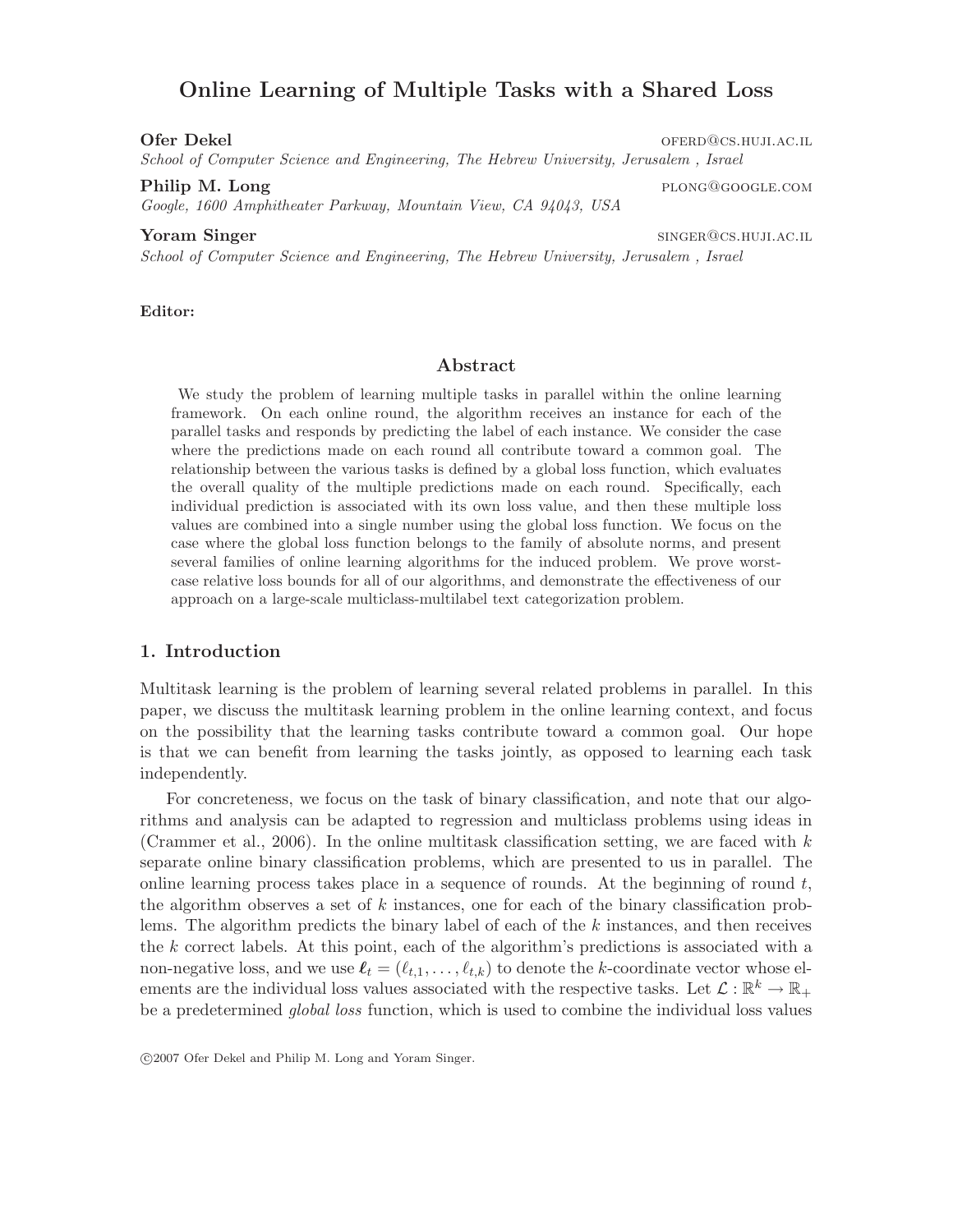into a single number, and define the global loss attained on round t to be  $\mathcal{L}(\ell_t)$ . At the end of this online round, the algorithm may use the  $k$  new labeled examples it has obtained to improve its prediction mechanism for the rounds to come. The goal of the learning algorithm is to suffer the smallest possible cumulative loss over the course of T rounds,  $\sum_{t=1}^T \mathcal{L}(\boldsymbol{\ell}_t).$ 

The choice of the global loss function captures the overall consequences of the individual prediction errors, and therefore how the algorithm should prioritize correcting errors. For example, if  $\mathcal{L}(\ell_t)$  is defined to be  $\sum_{j=1}^k \ell_{t,j}$  then the online algorithm is penalized equally for errors on each of the tasks; this results in effectively treating the tasks independently. On the other hand, if  $\mathcal{L}(\ell_t) = \max_i \ell_{t,i}$  then the algorithm is only interested in the worst mistake made on each round. We do not assume that the datasets of the various tasks are similar or otherwise related. Moreover, the examples presented to the algorithm for each of the tasks may come from completely different domains and may possess different characteristics. The multiple tasks are tied together by the way we define the objective of our algorithm.

In this paper, we focus on the case where the global loss function is an *absolute norm*. A norm  $\|\cdot\|$  is a function such that  $\|v\| > 0$  for all  $v \neq 0$ ,  $\|0\| = 0$ ,  $\|\lambda v\| = |\lambda| \|v\|$  for all **v** and all  $\lambda \in \mathbb{R}$ , and which satisfies the triangle inequality. A norm is said to be absolute if  $\|\mathbf{v}\| = \|\mathbf{v}\|$  for all v, where  $|\mathbf{v}|$  is obtained by replacing each component of v with its absolute value. The most well-known family of absolute norms is the family of p-norms (also called  $L_p$  norms), defined for all  $p \geq 1$  by

$$
\|\mathbf{v}\|_p = \left(\sum_{j=1}^n |v_j|^p\right)^{1/p} .
$$

A special member of this family is the  $L_{\infty}$  norm, which is defined to be the limit of the above when p tends to infinity, and can be shown to equal max<sub>i</sub>  $|v_i|$ . A less known family of absolute norms is the family of  $r$ -max norms. For any integer  $r$  between 1 and  $k$ , the  $r$ -max norm of  $\mathbf{v} \in \mathbb{R}^k$  is the sum of the absolute values of the r absolutely largest components of  $v.$  Formally, the  $r$ -max norm is

$$
\|\mathbf{v}\|_{r-\max} = \sum_{j=1}^r |v_{\pi(j)}| \text{ where } |v_{\pi(1)}| \ge |v_{\pi(2)}| \ge \dots \ge |v_{\pi(k)}| . \tag{1}
$$

Note that both the  $L_1$  norm and  $L_{\infty}$  norm are special cases of the r-max norm, as well as being  $p$ -norms. Actually, the  $r$ -max norm can be viewed as a smooth interpolation between the  $L_1$  norm and the  $L_{\infty}$  norm, using Peetre's K-method of norm interpolation (see Appendix A for details).

Since the global loss functions we consider in this paper are norms, the global loss equals zero only if  $\ell_t$  is itself the zero vector. Furthermore, decreasing any individual loss can only decrease the global loss function. Therefore, the simplest solution to our multitask problem is to learn each task individually, and minimize the global loss function implicitly. The natural question which is at the heart of this paper is whether we can do better than this. Our answer to this question is based on the following fundamental view of online learning. On every round, the online learning algorithm balances a trade-off between retaining the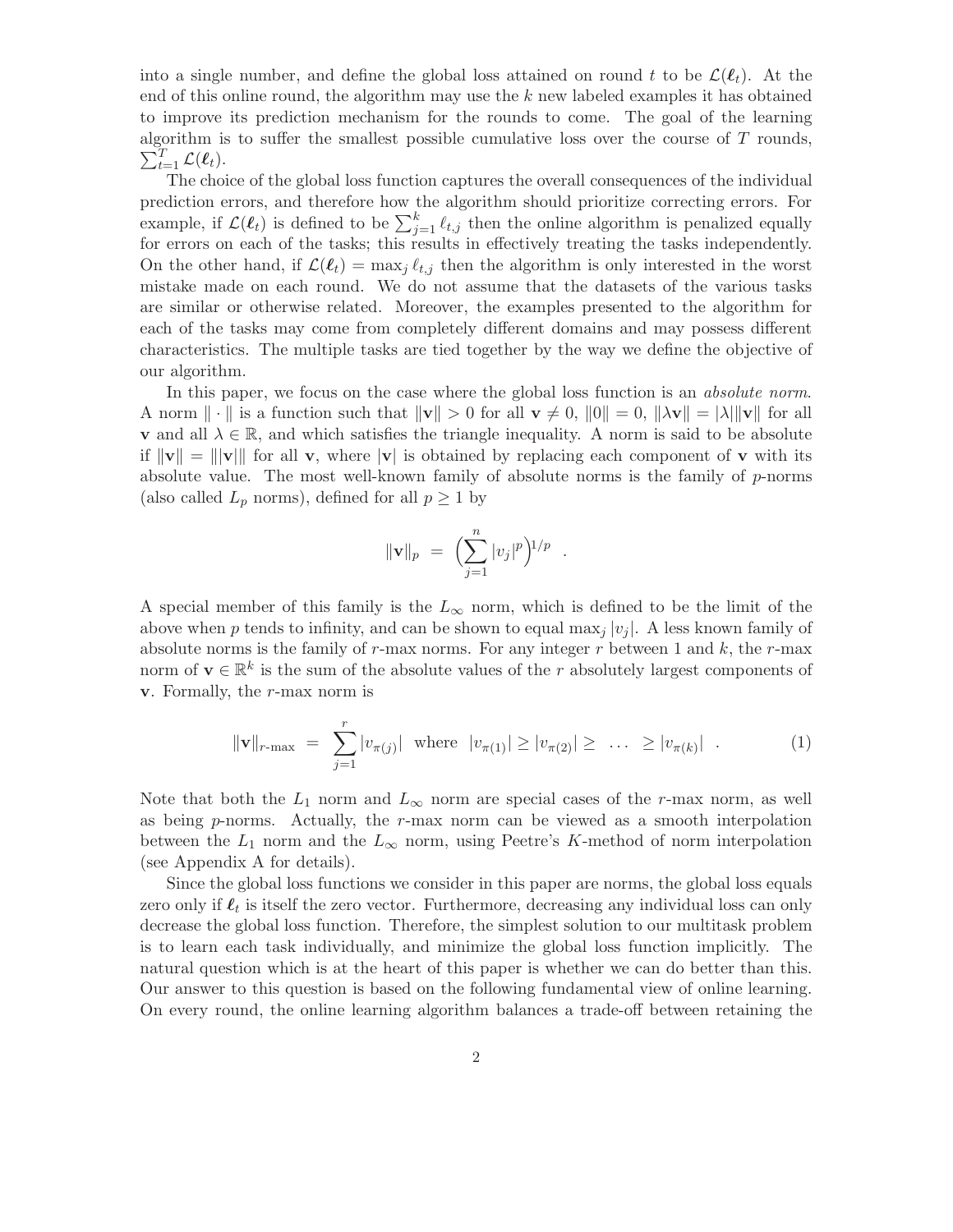information it has acquired on previous rounds and modifying its hypothesis based on the new examples obtained on that round. Instead of balancing this trade-off individually for each of the learning tasks, we can balance it jointly, for all of the tasks. By doing so, we allow ourselves to make a big modification to one of the k hypotheses at the expense of the others. This additional flexibility enables us to directly minimize the specific global loss function we have chosen to use.

To motivate and demonstrate the practicality of our approach, we begin with a handful of concrete examples.

Multiclass Classification using the  $L_{\infty}$  Norm Assume that we are faced with a multiclass classification problem, where the size of the label set is  $k$ . One way of solving this problem is by learning  $k$  binary classifiers, where each classifier is trained to distinguish between one of the classes and the rest of the classes. This approach is often called the one-vs-rest method. If all of the binary classifiers make correct predictions, then one of these predictions should be positive and the rest should be negative. If this is the case, we can correctly predict the corresponding multiclass label. However, if one or more of the binary classifiers makes an incorrect prediction, we can no longer guarantee the correctness of our multiclass prediction. In this sense, a single binary mistake on round t is as bad as many binary mistakes on round  $t$ . Therefore, we should only care about the worst binary prediction on round t, and we can do so by choosing the global loss to be  $\|\ell_t\|_{\infty}$ .

Another example where the  $L_{\infty}$  norm comes in handy is the case where we are faced with a multiclass problem where the number of labels is huge. Specifically, we would like the running time and the space complexity of our algorithm to scale logarithmically with the number of labels. Assume that the number of different labels is  $2^k$ , enumerate these labels from 0 to  $2^k - 1$ , and consider the k-bit binary representation of each label. We can solve the multiclass problem by training  $k$  binary classifiers, one for each bit in the binary representation of the label index. If all  $k$  classifiers make correct predictions, then we have obtained the binary representation of the correct multiclass label. As before, a single binary mistake is devastating to the multiclass classifier, and the  $L_{\infty}$  norm is the most appropriate means of combining the k individual losses into a global loss.

Vector-Valued Regression using the  $L_2$  Norm Let us deviate momentarily from the binary classification setting, and assume that we are faced with multiple regression problems. Specifically, assume that our task is to predict the three-dimensional position of an object. Each of the three coordinates is predicted using an individual regressor, and the regression loss for each task is simply the absolute difference between the true and the predicted value on the respective axis. In this case, the most appropriate choice of the global loss function is the  $L_2$  norm, which reduces the vector of individual losses to the Euclidean distance between the true and predicted 3-D targets. (Note that we take the actual Euclidean distance and not the squared Euclidean distance often minimized in regression settings).

Error Correcting Output Codes and the r-max Norm Error Correcting Output Codes (ECOC) is a technique for reducing a multiclass classification problem to multiple binary classification problems (Dietterich and Bakiri, 1995). The power of this technique lies in the fact that a correct multiclass prediction can be made even when a few of the binary predictions are wrong. The reduction is represented by a code matrix  $M \in \{-1, +1\}^{s \times k}$ ,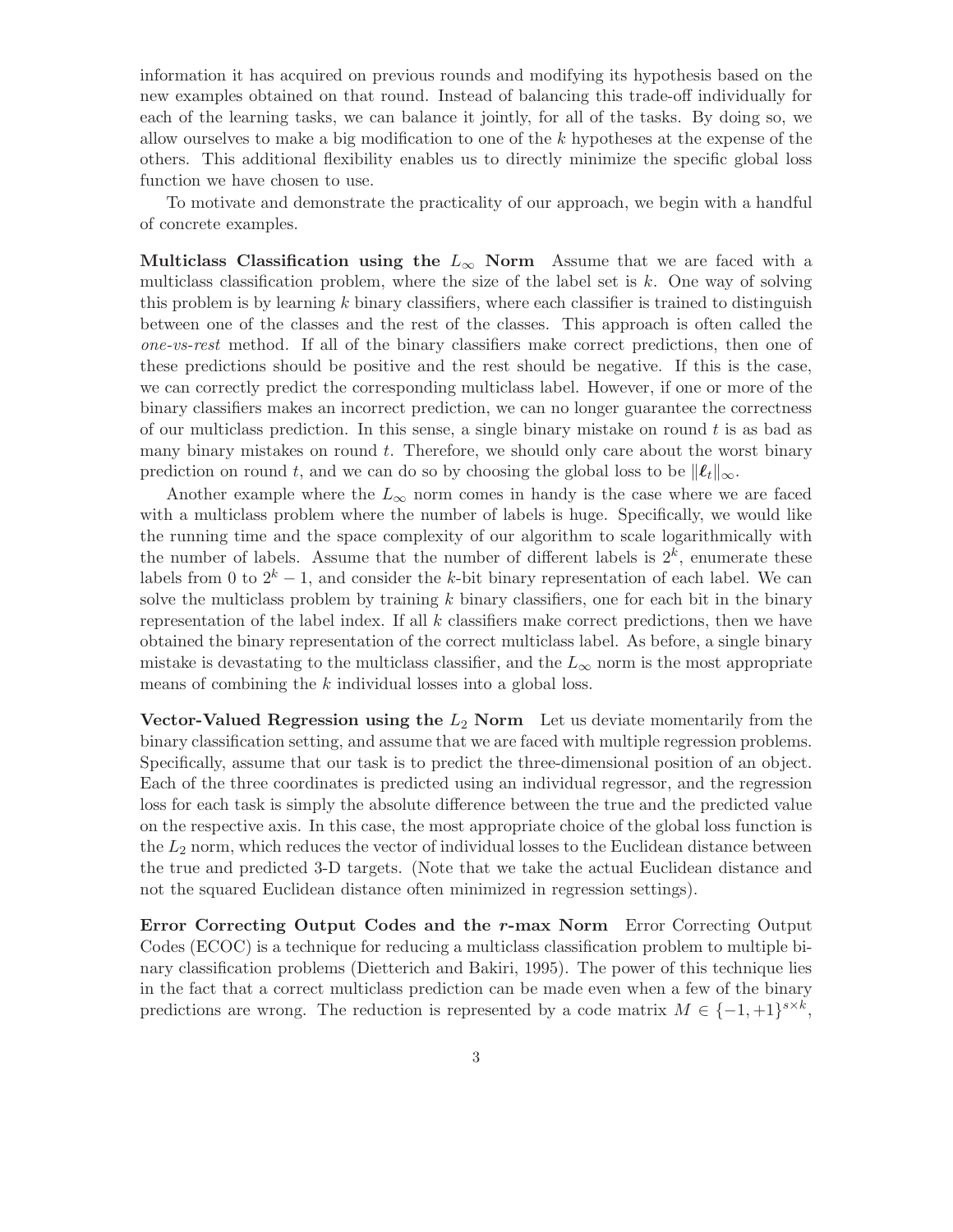where s is the number of multiclass labels and  $k$  is the number of binary problems used to encode the original multiclass problem. Each row in  $M$  represents one of the  $s$  multiclass labels, and each column induces one of the k binary classification problems. Given a multiclass training set  $\{(\mathbf{x}_i, y_i)\}_{i=1}^m$ , with labels  $y_i \in \{1, \ldots, s\}$ , the binary problem induced by column j is to distinguish between the positive examples  $\{(\mathbf{x}_i, y_i : M_{y_i,j} = +1\}$  and negative examples  $\{(\mathbf{x}_i, y_i : M_{y_i,j} = -1\}$ . When a new instance is observed, applying the k binary classifiers to it gives a vector of binary predictions,  $\hat{\mathbf{y}} = (\hat{y}_1, \dots, \hat{y}_k) \in \{-1, +1\}^k$ . We then predict the multiclass label of this instance to be the index of the row in  $M$  which is closest to  $\hat{\mathbf{y}}$  in Hamming distance.

Define the *code distance* of  $M$ , denoted by  $d(M)$ , to be the minimal Hamming distance between any two rows in  $M$ . It is straightforward to show that a correct multiclass prediction can be guaranteed as long as the number of binary mistakes made on this instance is less than  $d(M)/2$ . In other words, making  $d(M)/2$  binary mistakes is as bad as making more binary mistakes. Let  $r = d(M)/2$ . If the binary classifiers are trained in the online multitask setting, we should only be interested in whether the r'th largest loss is less than 1, which would imply that a correct multiclass prediction can be guaranteed. Regretfully, taking the r'th largest element of a vector (in absolute value) does not constitute a norm and thus does not fit in our setting. However, the r-max norm, defined in Eq. (1), can serve as a good proxy.

In this paper, we present three families of online multitask algorithms. Each family includes algorithms for every absolute norm. All of the algorithms presented in this paper follow the general skeleton outlined in Fig. 1. Specifically, all of our algorithms use linear threshold functions as hypotheses and an additive update rule. The first two families are multitask extensions of the Perceptron algorithm (Rosenblatt, 1958, Novikoff, 1962), while the third family is closely related to the Passive-Aggressive classification algorithm (Crammer et al., 2006). Incidentally, all of the algorithms presented in this paper can be easily transformed into kernel methods. For each algorithm, we prove a relative loss bound, namely, we show that the cumulative global loss attained by the algorithm is comparable to the cumulative loss attained by any fixed set of  $k$  linear hypotheses, even defined in hindsight.

Much previous work on theoretical and applied multitask learning has focused on how to take advantage of similarities between the various tasks (Caruana, 1997, Heskes, 1998, Evgeniou et al., 2005, Baxter, 2000, Ben-David and Schuller, 2003, Tsochantaridis et al., 2004); in contrast, we do not assume that the tasks are in any way related. Instead, we consider how to take account of shared consequences of errors. Kivinen and Warmuth (2001) generalized the notion of matching loss (Helmbold et al., 1999) to multi-dimensional outputs. Their construction enables analysis of algorithms that perform multi-dimensional regression by composing linear functions with a variety of transfer functions. It is not obvious how to directly use their work to address the problems that fall into our setting. An analysis of the  $L_{\infty}$  norm of prediction errors is implicit in some past work of Crammer and Singer (2001, 2003). The algorithms presented in Crammer and Singer (2001, 2003) were devised for multiclass categorization with multiple predictors (one per class) and a single instance. The present paper extends the multiclass prediction setting to a broader framework, and tightens the analysis. In contrast to the multiclass prediction setting, the prediction tasks in our setting are tied solely through a globally shared loss. When  $k$ , the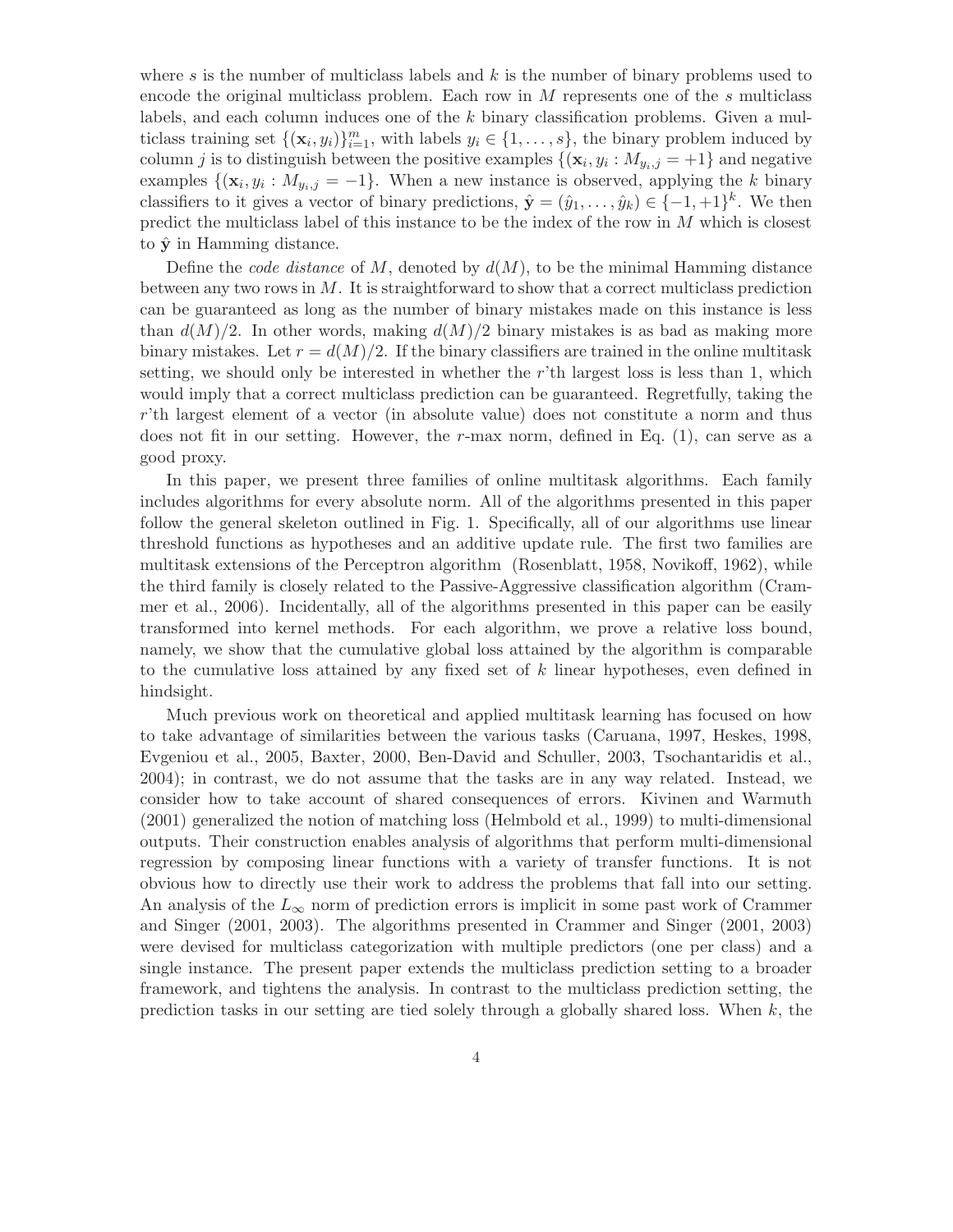input: norm  $\|\cdot\|$ initialize:  $w_{1,1} = ... = w_{1,k} = (0,...,0)$ for  $t = 1, 2, ...$ • receive  $\mathbf{x}_{t,1}, \ldots, \mathbf{x}_{t,k}$ • predict  $sign(\mathbf{w}_{t,j} \cdot \mathbf{x}_{t,j})$   $[1 \leq j \leq k]$ receive  $y_{t,1}, \ldots, y_{t,k}$ • calculate  $\ell_{t,j} = \left[1 - y_{t,j} \mathbf{w}_{t,j} \cdot \mathbf{x}_{t,j}\right]_+$  $[1 \leq j \leq k]$ suffer loss  $\ell_t = ||(\ell_{t,1}, \ldots, \ell_{t,n})||$ update  $\mathbf{w}_{t+1,j} = \mathbf{w}_{t,j} + \tau_{t,j} y_{t,j} \mathbf{x}_{t,j}$  [ $1 \leq j \leq k$ ]

Figure 1: A general skeleton for an online multitask classification algorithm. A concrete algorithm is obtained by specifying the values of  $\tau_{t,i}$ .

number of multiple tasks, is set to 1, two of the algorithms presented in this paper as well as the multiclass algorithms in Crammer and Singer (2001, 2003) reduce to the PA-I algorithm, presented in (Crammer et al., 2006). Last, we would like to mention in passing that a few learning algorithms for ranking problems decompose the ranking problem into a preference learning task over pairs of instances (see for instance Herbrich et al. (2000), Chapelle and Harchaoui (2005)). The ranking losses employed by such algorithms are typically defined as the sum over pair-based losses. Our setting generalizes such approaches for ranking learning by employing a shared loss which is defined through a norm over the individual pair-based losses.

This paper is organized as follows. In Sec. 2 we present our problem more formally and prove a key lemma which facilitates the analysis of our algorithms. In Sec. 3 we present our first family of algorithms, which works in the finite-horizon online setting. In Sec. 4 we extend the first family of algorithms to the infinite-horizon online setting. Then, in Sec. 5 we present our third family of algorithms, and show that it shares the analyses of both previous families. The third family of algorithms requires solving a small optimization problem on each online round, and is therefore called the *implicit update* family of algorithms. In Sec. 6 and Sec. 7 we describe efficient algorithms for solving the implicit update in the case where the global loss is defined by the  $L_2$  norm or the r-max norm. Experimental results are provided in Sec. 8 and we conclude the paper in Sec. 9 with a short discussion.

# 2. Online Multitask Learning with Additive Updates

We begin by presenting the online multitask classification setting more formally. We are presented with  $k$  online binary classification problems in parallel. The instances of each task are drawn from separate instance domains, and for concreteness we assume that the instances of task j are all vectors in  $\mathbb{R}^{n_j}$ . As stated in the previous section, online learning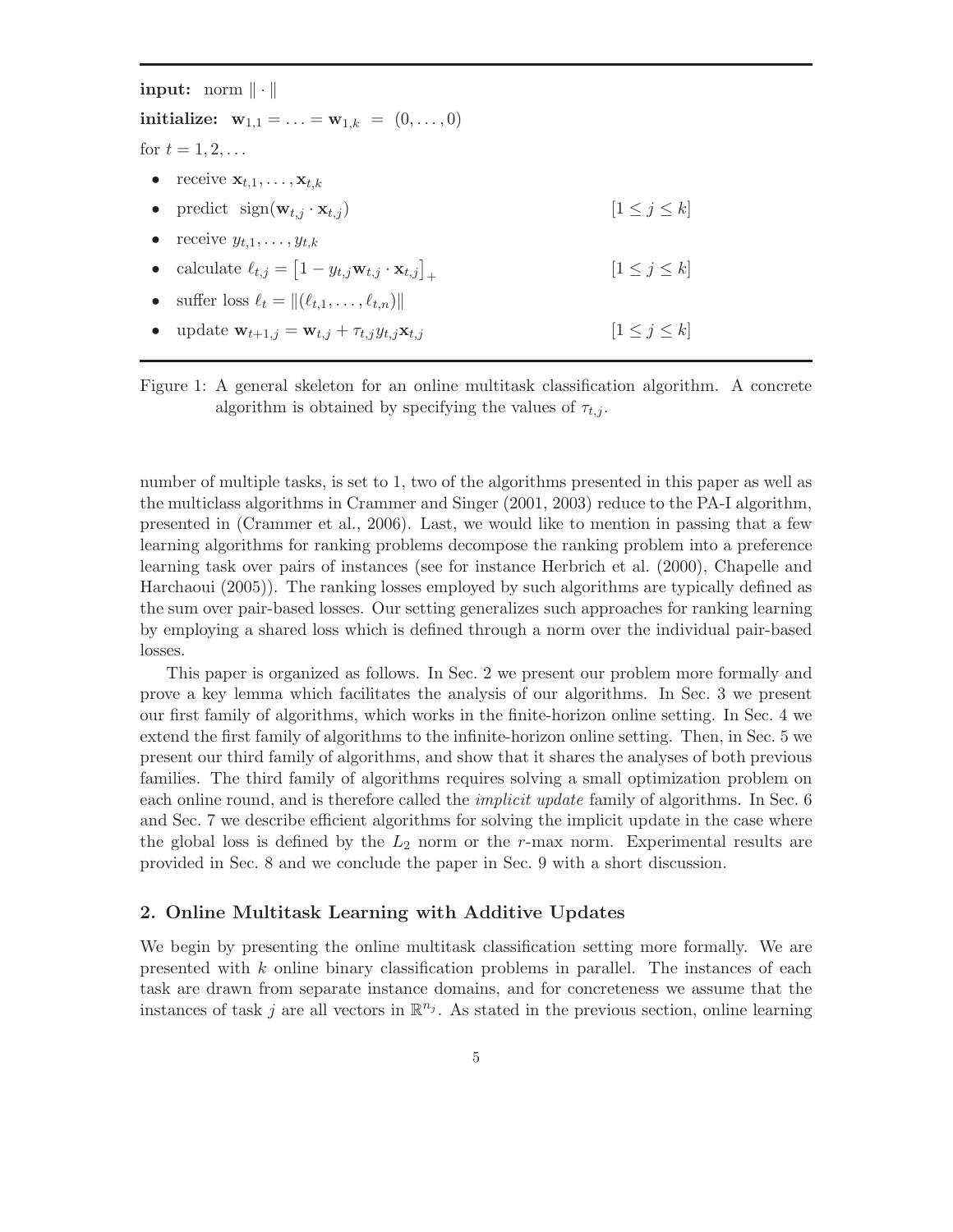is performed in a sequence of rounds. On round  $t$ , the algorithm observes  $k$  instances,  $(\mathbf{x}_{t,1},\ldots,\mathbf{x}_{t,k}) \in \mathbb{R}^{n_1} \times \ldots \times \mathbb{R}^{n_k}$ . The algorithm maintains k separate classifiers in its internal memory, one for each of the multiple tasks, which are updated from round to round. Each of these classifiers is a margin-based linear predictor, defined by a weight vector. We denote the weight vector used on round t to define the j'th predictor by  $\mathbf{w}_{t,j}$ and note that  $\mathbf{w}_{t,j} \in \mathbb{R}^{n_j}$ . The algorithm uses its classifiers to make k binary predictions,  $\hat{y}_{t,1},\ldots,\hat{y}_{t,k}$ , where  $\hat{y}_{t,j} = \text{sign}(\mathbf{w}_{t,j} \cdot \mathbf{x}_{t,j})$ . After making these predictions, the correct labels of the respective tasks,  $y_{t,1}, \ldots, y_{t,k}$ , are revealed and each one of the predictions is evaluated. In this paper we focus on the hinge-loss function as the means of penalizing incorrect predictions. Formally, the loss associated with the  $j$ 'th task is defined to be

$$
\ell_{t,j} = [1 - y_{t,j} \mathbf{w}_{t,j} \cdot \mathbf{x}_{t,j}]_{+} ,
$$

where  $[a]_+ = \max\{0, a\}$ . As previously stated, the global loss is then defined to be  $\|\ell_t\|$ , where  $\|\cdot\|$  is a predefined absolute norm. Finally, the algorithm applies an update to each of the online hypotheses, and defines the vectors  $\mathbf{w}_{t+1,1}, \ldots, \mathbf{w}_{t+1,k}$ . All of the algorithms presented in this paper use an additive update rule, and define  $\mathbf{w}_{t+1,j}$  to be  $\mathbf{w}_{t,j} + \tau_{t,j} y_{t,j} \mathbf{x}_{t,j}$ , where  $\tau_{t,j}$  is a scalar. The algorithms only differ from one another in the specific way in which  $\tau_{t,j}$  is set. For convenience, we denote  $\tau_t = (\tau_{t,1}, \ldots, \tau_{t,k})$ . The general skeleton followed by all of our online algorithms is given in Fig. 1.

A concept of key importance in this paper is the notion of dual norms (Horn and Johnson, 1985). Any norm  $\|\cdot\|$  defined on  $\mathbb{R}^n$ , has a dual norm, also defined on  $\mathbb{R}^n$ , denoted by  $\|\cdot\|^*$  and given by

$$
\|\mathbf{u}\|^* = \max_{\mathbf{v} \in \mathbb{R}^n} \frac{\mathbf{u} \cdot \mathbf{v}}{\|\mathbf{v}\|} = \max_{\mathbf{v} \in \mathbb{R}^n : \|\mathbf{v}\| = 1} \mathbf{u} \cdot \mathbf{v} . \tag{2}
$$

The dual of a p-norm is itself a p-norm, and specifically, the dual of  $\|\cdot\|_p$  is  $\|\cdot\|_q$ , where  $rac{1}{q} + \frac{1}{p}$  $\frac{1}{p} = 1$ . The dual of  $\|\cdot\|_{\infty}$  is  $\|\cdot\|_{1}$  and vice versa. In Appendix A we prove that the dual of  $\|\mathbf{v}\|_{r-\max}$  is

$$
\|\mathbf{u}\|_{r=\max}^* = \max\left\{\|\mathbf{u}\|_{\infty}, \frac{\|\mathbf{u}\|_1}{r}\right\} \quad . \tag{3}
$$

An important property of dual norms, which is an immediate consequence of Eq. (2), is that for any  $\mathbf{u}, \mathbf{v} \in \mathbb{R}^n$  it holds that

$$
\mathbf{u} \cdot \mathbf{v} \leq \|\mathbf{u}\|^* \|\mathbf{v}\| \tag{4}
$$

If  $\|\cdot\|$  is a p-norm then the above is known as Hölder's inequality, and specifically, if  $p = 2$ it is called the Cauchy-Schwartz inequality. Two additional properties which we rely on are that the dual of the dual norm is the original norm (see for instance (Horn and Johnson, 1985)), and that the dual of an absolute norm is also an absolute norm. As previously mentioned, to obtain concrete online algorithms, all that remains is to define the update weights  $\tau_{t,j}$  for each task on each round. The different ways of setting  $\tau_{t,j}$  discussed in this paper all share the following properties:

- boundedness:  $\forall 1 \le t \le T \quad ||\tau_t||^* \le C$  for some predefined parameter C
- non-negativity:  $\forall 1 \leq t \leq T, 1 \leq j \leq k$   $\tau_{t,j} \geq 0$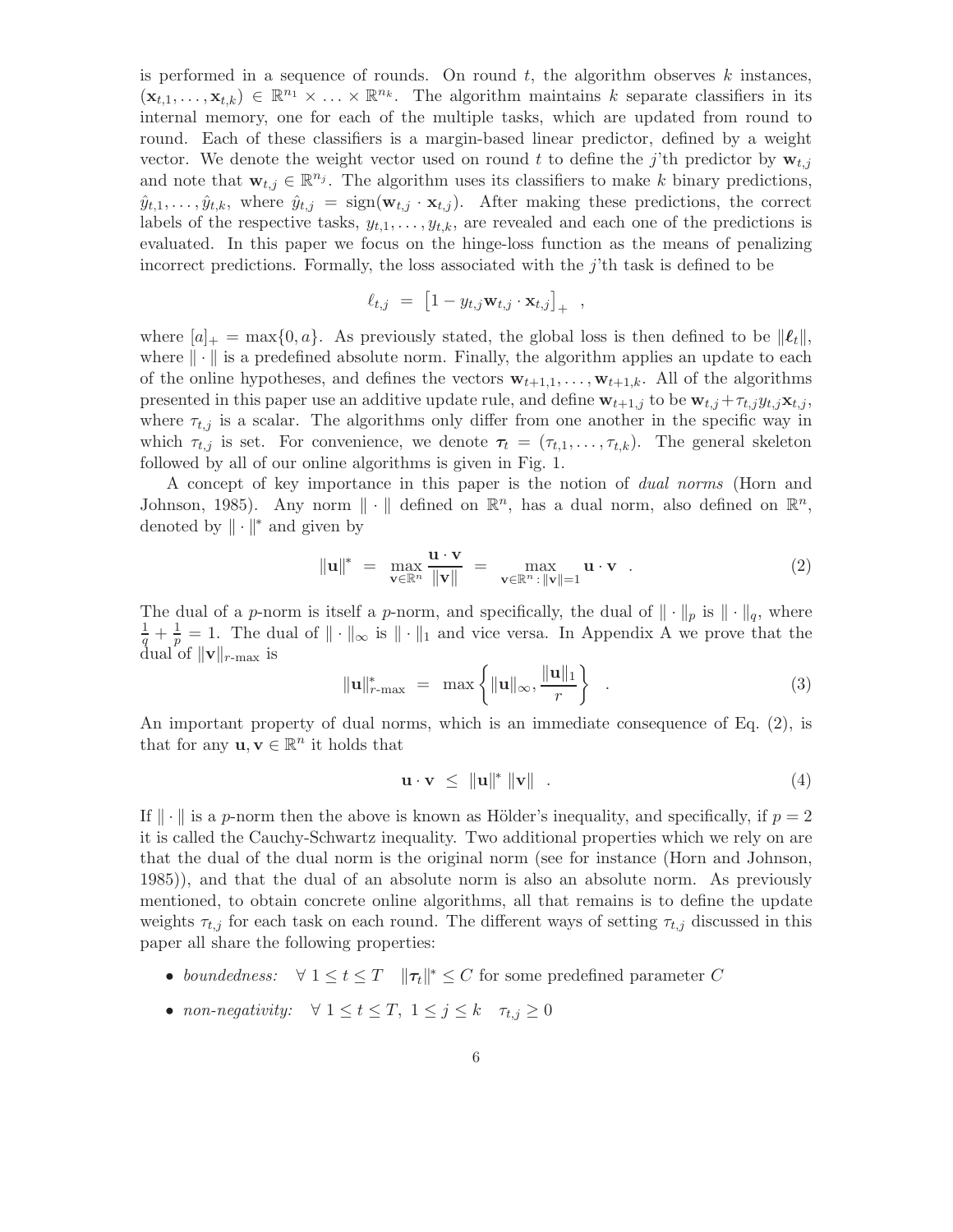• conservativeness:  $\forall 1 \leq t \leq T, 1 \leq j \leq k \quad (\ell_{t,j} = 0) \Rightarrow (\tau_{t,j} = 0)$ 

Even before specifying the exact value of  $\tau_{t,j}$ , we can state and prove a powerful lemma which is the crux of our analysis. This lemma will motivate and justify our specific choices of  $\tau_{t,j}$  throughout this paper.

Lemma 1  $\,Let\, \{(\mathbf{x}_{t,j}, y_{t,j})\}_{\substack{1 \leq j \leq k \ 1 \leq t \leq T}}$ **Lemma 1** Let  $\{(\mathbf{x}_{t,j}, y_{t,j})\}_{1 \leq t \leq T}^{1 \leq j \leq k}$  be a sequence of T k-tuples of examples, where each  $\mathbf{x}_{t,j} \in \mathbb{R}^{n_j}$ , and each  $y_{t,j} \in \{-1,+1\}$ . Let  $\mathbf{w}_1^{\star}, \ldots, \mathbf{w}_k^{\star}$  be arbitrary vectors where  $\math$ define the hinge loss attained by  $\mathbf{w}_j^*$  on example  $(\mathbf{x}_{t,j}, y_{t,j})$  to be  $\ell_{t,j}^* = \left[1 - y_{t,j} \mathbf{w}_j^* \cdot \mathbf{x}_{t,j}\right]_+$ . Let  $\|\cdot\|$  be an arbitrary norm and let  $\|\cdot\|^*$  denote its dual. Assume we apply an algorithm of the form outlined in Fig. 1 to this sequence of examples, where the update weights satisfy the boundedness, non-negativity and conservativeness requirements. Then, for any  $C > 0$  it holds that

$$
\sum_{t=1}^T \sum_{j=1}^k \left( 2\tau_{t,j} \ell_{t,j} - \tau_{t,j}^2 ||\mathbf{x}_{t,j}||_2^2 \right) \leq \sum_{j=1}^k ||\mathbf{w}_j^{\star}||_2^2 + 2C \sum_{t=1}^T ||\boldsymbol{\ell}_t^{\star}||.
$$

Under the assumptions of this lemma, our algorithm competes with a set of fixed linear classifiers,  $\mathbf{w}_1^{\star}, \ldots, \mathbf{w}_k^{\star}$ , which may even be defined in hindsight, after observing all of the inputs and their labels. The right-hand side of the bound is the sum of two terms, a complexity term  $\sum_{j=1}^{k} ||\mathbf{w}_j^{\star}||_2^2$  and a term which is proportional to the cumulative loss of our competitor,  $\sum_{t=1}^{T} ||\ell_t^*||$ . The left hand side of the bound is the term

$$
\sum_{t=1}^{T} \sum_{j=1}^{k} \left( 2\tau_{t,j} \ell_{t,j} - \tau_{t,j}^2 ||\mathbf{x}_{t,j}||_2^2 \right) . \tag{5}
$$

This term plays a key role in the derivation of all three families of algorithms presented in the sequel. Each choice of the update weights  $\tau_{t,j}$  enables us to prove a different lower bound on Eq. (5). Comparing this lower bound with the upper bound in Lemma 1 gives us a loss bound for the respective algorithm. The proof of Lemma 1 is given below.

**Proof** Define  $\Delta_{t,j} = ||\mathbf{w}_{t,j} - \mathbf{w}_j^*||_2^2 - ||\mathbf{w}_{t+1,j} - \mathbf{w}_j^*||_2^2$ . We prove the lemma by bounding  $\sum_{t=1}^{T} \sum_{j=1}^{k} \Delta_{t,j}$  from above and from below. Beginning with the upper bound, we note that for each  $1 \leq j \leq k$ ,  $\sum_{t=1}^{T} \Delta_{t,j}$  is a telescopic sum which collapses to

$$
\sum_{t=1}^T \Delta_{t,j} = ||\mathbf{w}_{1,j} - \mathbf{w}^{\star}||_2^2 - ||\mathbf{w}_{T+1,j} - \mathbf{w}^{\star}||_2^2.
$$

Using the facts that  $\mathbf{w}_{1,j} = (0, \ldots, 0)$  and  $\|\mathbf{w}_{T+1,j} - \mathbf{w}^*\|_2^2 \ge 0$  for all  $1 \le j \le k$ , we conclude that

$$
\sum_{t=1}^{T} \sum_{j=1}^{k} \Delta_{t,j} \leq \sum_{j=1}^{k} ||\mathbf{w}_{j}^{*}||_{2}^{2} . \qquad (6)
$$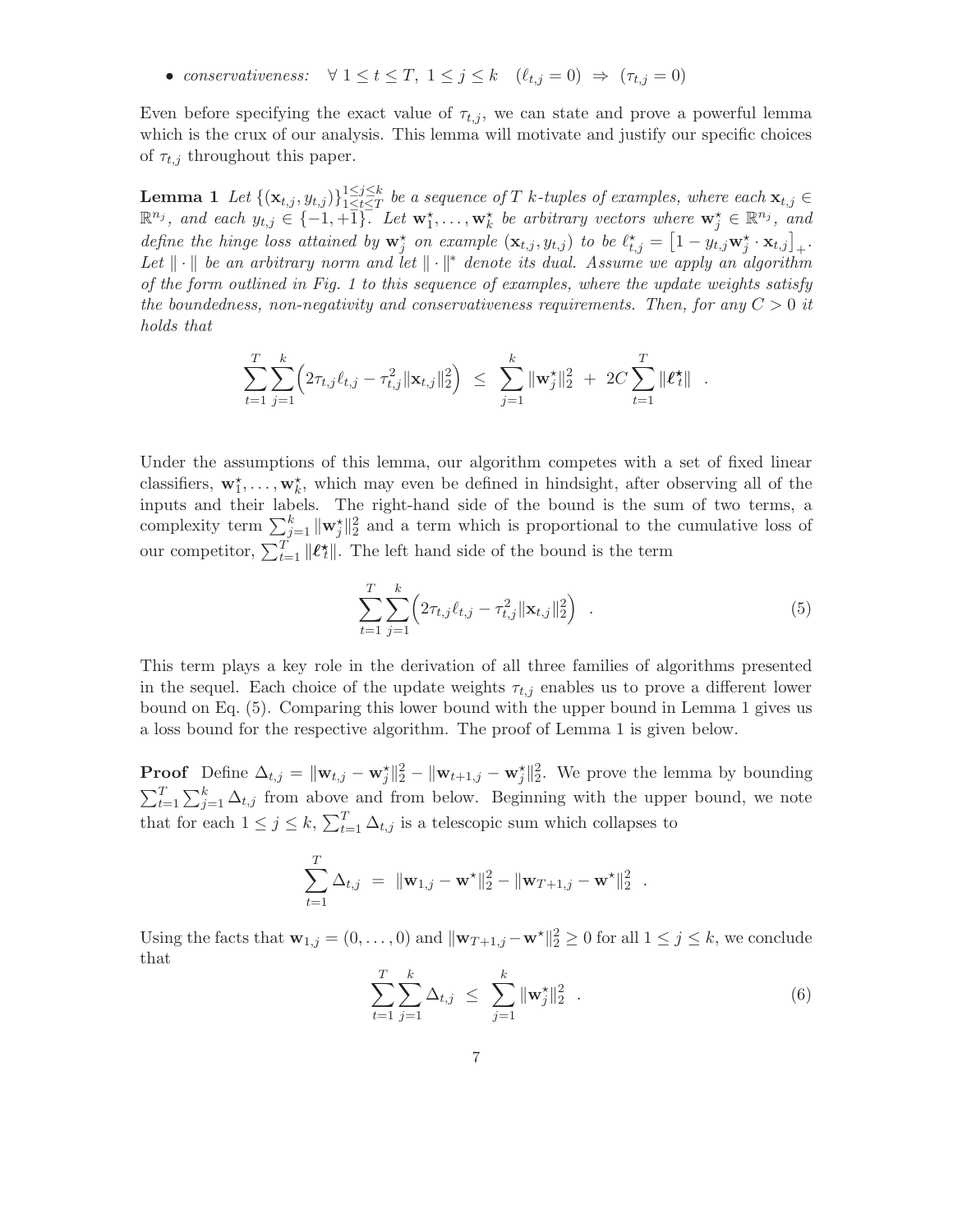Turning to the lower bound, we note that we can consider only non-zero summands which actually contribute to the sum, namely  $\Delta_{t,j} \neq 0$ . Plugging the definition of  $\mathbf{w}_{t+1,j}$  into  $\Delta_{t,j}$ , we get

$$
\Delta_{t,j} = \|\mathbf{w}_{t,j} - \mathbf{w}_j^{\star}\|_2^2 - \|\mathbf{w}_{t,j} + \tau_{t,j} y_{t,j} \mathbf{x}_{t,j} - \mathbf{w}_j^{\star}\|_2^2 \n= \tau_{t,j} \left( -2y_{t,j} \mathbf{w}_{t,j} \cdot \mathbf{x}_{t,j} - \tau_{t,j} \|\mathbf{x}_{t,j}\|_2^2 + 2y_{t,j} \mathbf{w}_j^{\star} \cdot \mathbf{x}_{t,j} \right) \n= \tau_{t,j} \left( 2(1 - y_{t,j} \mathbf{w}_{t,j} \cdot \mathbf{x}_{t,j}) - \tau_{t,j} \|\mathbf{x}_{t,j}\|_2^2 - 2(1 - y_{t,j} \mathbf{w}_j^{\star} \cdot \mathbf{x}_{t,j}) \right) . \tag{7}
$$

Since our update is conservative,  $\Delta_{t,j} \neq 0$  implies that  $\ell_{t,j} = 1 - y_{t,j} \mathbf{w}_{t,j} \cdot \mathbf{x}_{t,j}$ . By definition, it also holds that  $\ell_{t,j}^* \geq 1 - y_{t,j} \mathbf{w}_j^* \cdot \mathbf{x}_{t,j}$ . Plugging these two facts into Eq. (7) and using the fact that  $\tau_{t,j}$  is non-negative gives

$$
\Delta_{t,j} \geq \tau_{t,j} \left( 2\ell_{t,j} - \tau_{t,j} ||\mathbf{x}_{t,j}||_2^2 - 2\ell_{t,j}^* \right)
$$

Summing the above over  $1 \leq j \leq k$  gives

$$
\sum_{j=1}^{k} \Delta_{t,j} \geq \sum_{j=1}^{k} \left( 2\tau_{t,j} \ell_{t,j} - \tau_{t,j}^{2} ||\mathbf{x}_{t,j}||_{2}^{2} \right) - 2 \sum_{j=1}^{k} \tau_{t,j} \ell_{t,j}^{\star} \quad . \tag{8}
$$

.

Using Eq. (4) we know that  $\sum_{j=1}^k \tau_{t,j} \ell_{t,j}^* \leq ||\tau_t||^* ||\ell_t^*||$ . From our assumption that  $||\tau_t||^* \leq C$ , we have that  $\sum_{j=1}^{k} \tau_{t,j} \ell_{t,j}^* \leq C ||\ell_t^*||$ . Plugging this inequality into Eq. (8) gives

$$
\sum_{j=1}^k \Delta_{t,j} \geq \sum_{j=1}^k (2\tau_{t,j}\ell_{t,j} - \tau_{t,j}^2 ||\mathbf{x}_{t,j}||_2^2) - 2C||\ell_t^{\star}||.
$$

We conclude the proof by summing the above over  $1 \le t \le T$  and comparing the result to the upper bound in Eq. (6).

# 3. The Finite-Horizon Multitask Perceptron

In this section, we present our first family of online multitask classification algorithms, and prove a relative loss bound for the members of this family. This family includes algorithms for any global loss function defined through an absolute norm. These algorithms are finitehorizon online algorithms, meaning that the number of online rounds, T, is known in advance and is given as a parameter to the algorithm. An analogous family of infinite-horizon algorithms is the topic of the next section.

As previously noted, the Finite-Horizon Multitask Perceptron follows the general skeleton outlined in Fig. 1. Given an absolute norm  $\|\cdot\|$  and its dual  $\|\cdot\|^*$ , the multitask Perceptron sets  $\tau_{t,j}$  in Fig. 1 to

$$
\tau_t = \underset{\tau: \|\tau\|^* \leq C}{\operatorname{argmax}} \ \tau \cdot \ell_t \quad , \tag{9}
$$

where  $C > 0$  is a constant which is specified later in this section. There may exist multiple solutions to the maximization problem above and at least one of these solutions induces a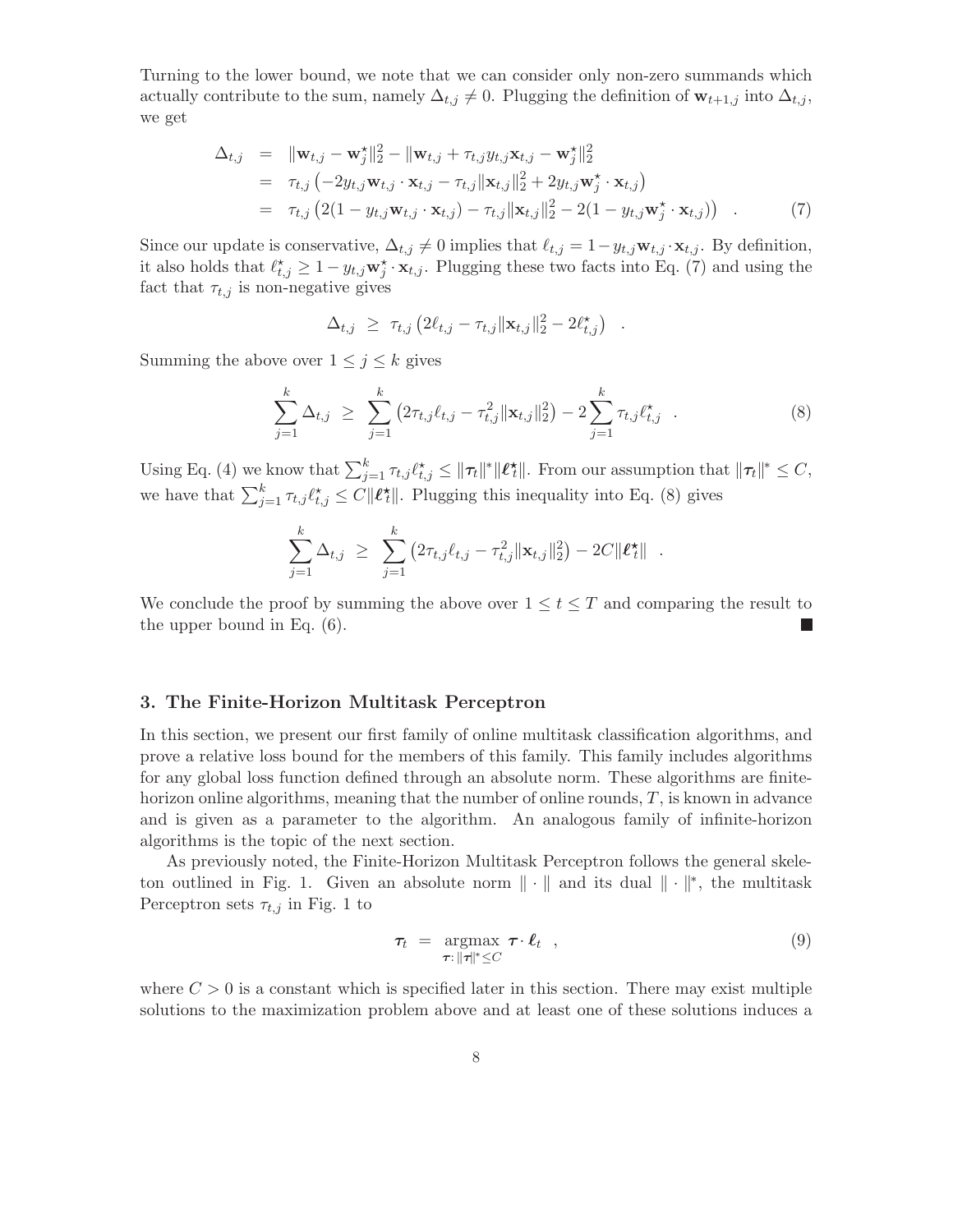conservative update. In other words, we may assume that the solution to Eq. (9) is such that  $\tau_{t,j} = 0$  at every coordinate j where  $\ell_{t,j} = 0$ . To see that such a solution exists, take an arbitrary optimal solution  $\tau$  and let  $\hat{\tau}$  be defined by

$$
\hat{\tau}_j = \begin{cases} \tau_j & \text{if } \ell_{t,j} \neq 0 \\ 0 & \text{if } \ell_{t,j} = 0 \end{cases}
$$

Clearly,  $\boldsymbol{\tau} \cdot \boldsymbol{\ell}_t = \hat{\boldsymbol{\tau}} \cdot \boldsymbol{\ell}_t$ , whereas  $\|\hat{\boldsymbol{\tau}}\|^* \leq \|\boldsymbol{\tau}\|^* \leq C$ . If the optimization problem in Eq. (9) has multiple solutions that induce conservative updates, assume that one is chosen arbitrarily.

An equivalent way of defining the solution to Eq. (9) is by satisfying the equality  $\tau_t \cdot \ell_t =$  $C\|\ell_t\|$ . To see this equivalence, note that the dual of  $\|\cdot\|^*$  is defined by Eq. (2) to be

$$
\|\boldsymbol{\ell}\|^{**} = \max_{\boldsymbol{\tau}: \|\boldsymbol{\tau}\|^{*} \leq 1} \boldsymbol{\tau} \cdot \boldsymbol{\ell}.
$$

However, since  $\|\cdot\|^{**}$  is equivalent to  $\|\cdot\|$  (see for instance Thm 5.5.14 in Horn and Johnson (1985)), we get

$$
\|\boldsymbol{\ell}\| = \max_{\boldsymbol{\tau}: \|\boldsymbol{\tau}\|^* \leq 1} \boldsymbol{\tau} \cdot \boldsymbol{\ell}.
$$

Using the linearity of  $\|\cdot\|^*$ , we conclude that  $\|\tau/C\|^* = \|\tau\|^*/C$  for any  $C > 0$ , and therefore the above becomes

$$
C\|\boldsymbol{\ell}\| = \max_{\boldsymbol{\tau}: \|\boldsymbol{\tau}\|^* \leq C} \boldsymbol{\tau} \cdot \boldsymbol{\ell}.
$$

We conclude that

$$
\tau_t \cdot \ell_t = C \|\ell_t\| \tag{10}
$$

holds if and only if  $\tau_t$  is a maximizer of Eq. (9).

When the global loss function is a p-norm, the following definition of  $\tau_t$  solves Eq. (9):

$$
\tau_{t,j} = \frac{C\ell_{t,j}^{p-1}}{\|\ell_t\|_p^{p-1}} \quad . \tag{11}
$$

When the global loss function is an r-max norm and  $\pi$  is a permutation such that  $\ell_{t,\pi(1)} \geq$  $\ldots \geq \ell_{t,\pi(k)}$ , the following definition of  $\tau_t$  is a solution to Eq. (9):

$$
\tau_{t,j} = \begin{cases}\nC & \text{if } \ell_{t,j} > 0 \text{ and } j \in \{\pi(1), \dots, \pi(r)\} \\
0 & \text{otherwise.} \n\end{cases}
$$
\n(12)

Note that when  $r = k$ , the r-max norm reduces to the  $L_1$  norm and the above becomes the well-known update rule of the Perceptron algorithm (Rosenblatt, 1958, Novikoff, 1962). The correctness of the definitions in Eq. (11) and Eq. (12) can be easily verified by observing that  $\|\tau_t\|^* \leq C$  and that  $\tau_t \cdot \ell_t = C \|\ell_t\|$  in both cases.

Before proving a loss bound for the multitask Perceptron, we must introduce another important quantity. This quantity is the *remoteness* of a norm  $\|\cdot\|$  defined on  $\mathbb{R}^k$ , and is defined to be

$$
\rho(\|\cdot\|, k) = \max_{\mathbf{u} \in \mathbb{R}^k} \frac{\|\mathbf{u}\|_2}{\|\mathbf{u}\|} = \max_{\mathbf{u} \in \mathbb{R}^k : \|\mathbf{u}\| \le 1} \|\mathbf{u}\|_2 \quad . \tag{13}
$$

Geometrically, the remoteness of  $\|\cdot\|$  is simply the Euclidean length of the longest vector (again, in the Euclidean sense) which is contained in the unit ball of  $\|\cdot\|$ . This definition is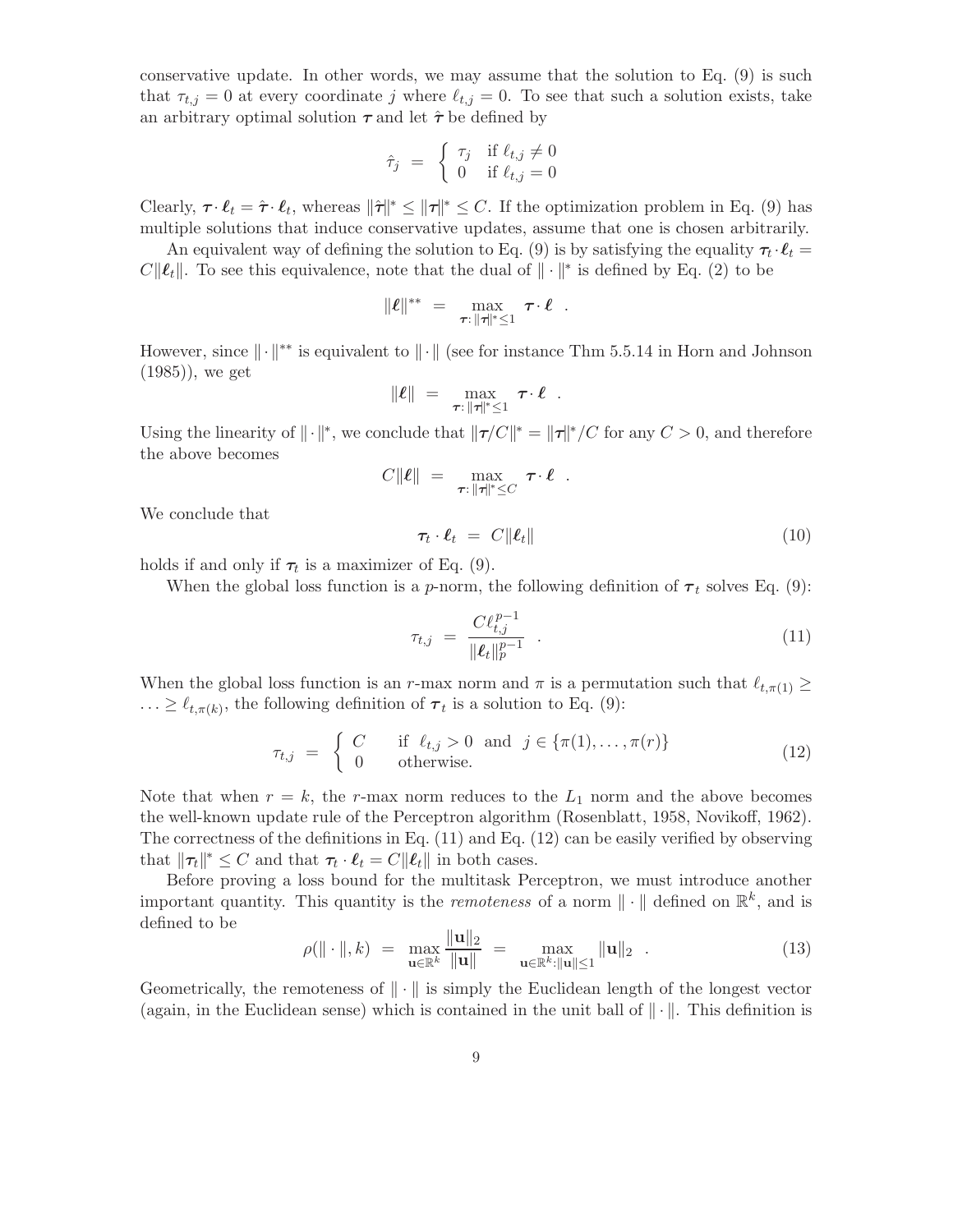

Figure 2: The remoteness of a norm is the longest Euclidean length of any vector contained in the norm's unit ball. The longest vector in each of the two-dimensional unit balls above is depicted with an arrow.

visually depicted in Fig. 2. As we show below, the remoteness of the dual norm,  $\rho(\|\cdot\|^*, k)$ , plays an important role in determining the difficulty of using  $\|\cdot\|$  as the global loss function.

For concreteness, we now calculate the remoteness of the duals of  $p$ -norms and of  $r$ -max norms.

**Lemma 2** The remoteness of a p-norm  $\|\cdot\|_q$  equals

$$
\rho(\|\cdot\|_q, k) \ = \ \begin{cases} \ 1 & \text{if} \ \ 1 \le q \le 2 \\ \ k^{\left(\frac{1}{2} - \frac{1}{q}\right)} & \text{if} \ \ 2 < q \end{cases}
$$

.

Before proving the lemma, we note that if  $\|\cdot\|_p$  is a p-norm and  $\|\cdot\|_q$  is its dual, then we can combine Lemma 2 with the equality  $q = \frac{\hat{p}}{n-1}$  $\frac{p}{p-1}$  to obtain

$$
\rho(\|\cdot\|_q, k) \ = \ \begin{cases} \ 1 & \text{if} \ \ 2 \le p \\ \ k^{\left(\frac{1}{p} - \frac{1}{2}\right)} & \text{if} \ \ 1 \le p < 2 \end{cases} \ .
$$

This equivalent form is better suited to our needs. The proof of Lemma 2 is given below.

**Proof** If  $2 \leq p$  then  $1 \leq q \leq 2$ , and the monotonicity of the p-norms implies that  $\|\mathbf{v}\|_q \geq \|\mathbf{v}\|_2$  for all  $\mathbf{v} \in \mathbb{R}^k$ . Therefore  $\|\mathbf{v}\|_2 / \|\mathbf{v}\|_q \leq 1$  for all  $\mathbf{v} \in \mathbb{R}^k$  and thus  $\rho(\|\cdot\|_q, k) \leq 1$ . On the other hand, setting  $\mathbf{v} = (1, 0, \ldots, 0)$ , we get  $\|\mathbf{v}\|_q = \|\mathbf{v}\|_2$  and therefore  $\rho(\|\cdot\|_q, k) \geq 1$ . Overall, we have shown that  $\rho(\|\cdot\|_q, k) = 1$ .

Turning to the case where  $1 \leq p < 2$ , we note that  $q > 2$ . Let **v** be an arbitrary vector in  $\mathbb{R}^k$ , and define  $\mathbf{u} = (v_1^2, \dots, v_k^2)$  and  $\mathbf{w} = (1, \dots, 1)$ . Noting that  $\|\cdot\|_{\frac{q}{2}}$  and  $\|\cdot\|_{\frac{q}{q-2}}$  are dual norms, we use Hölder's inequality to obtain

$$
\mathbf{u} \cdot \mathbf{w} \ \leq \ \|\mathbf{u}\|_{\frac{q}{2}} \, \|\mathbf{w}\|_{\frac{q}{q-2}} \ \ .
$$

The left-hand side above equals  $\|\mathbf{v}\|_2^2$ , while the right-hand side above equals  $\|\mathbf{v}\|_q^2 k^{1-\frac{2}{q}}$ . Therefore,  $\|\mathbf{v}\|_2^2 / \|\mathbf{v}\|_q^2 \leq k^{1-\frac{2}{q}}$  and taking square-roots on both sides yields  $\|\mathbf{v}\|_2 / \|\mathbf{v}\|_q \leq$  $k^{\frac{1}{2}-\frac{1}{q}}$ . Since this inequality holds for all  $\mathbf{v} \in \mathbb{R}^k$ , we have shown that  $\rho(\|\cdot\|_q, k) \leq k^{\frac{1}{2}-\frac{1}{q}}$ .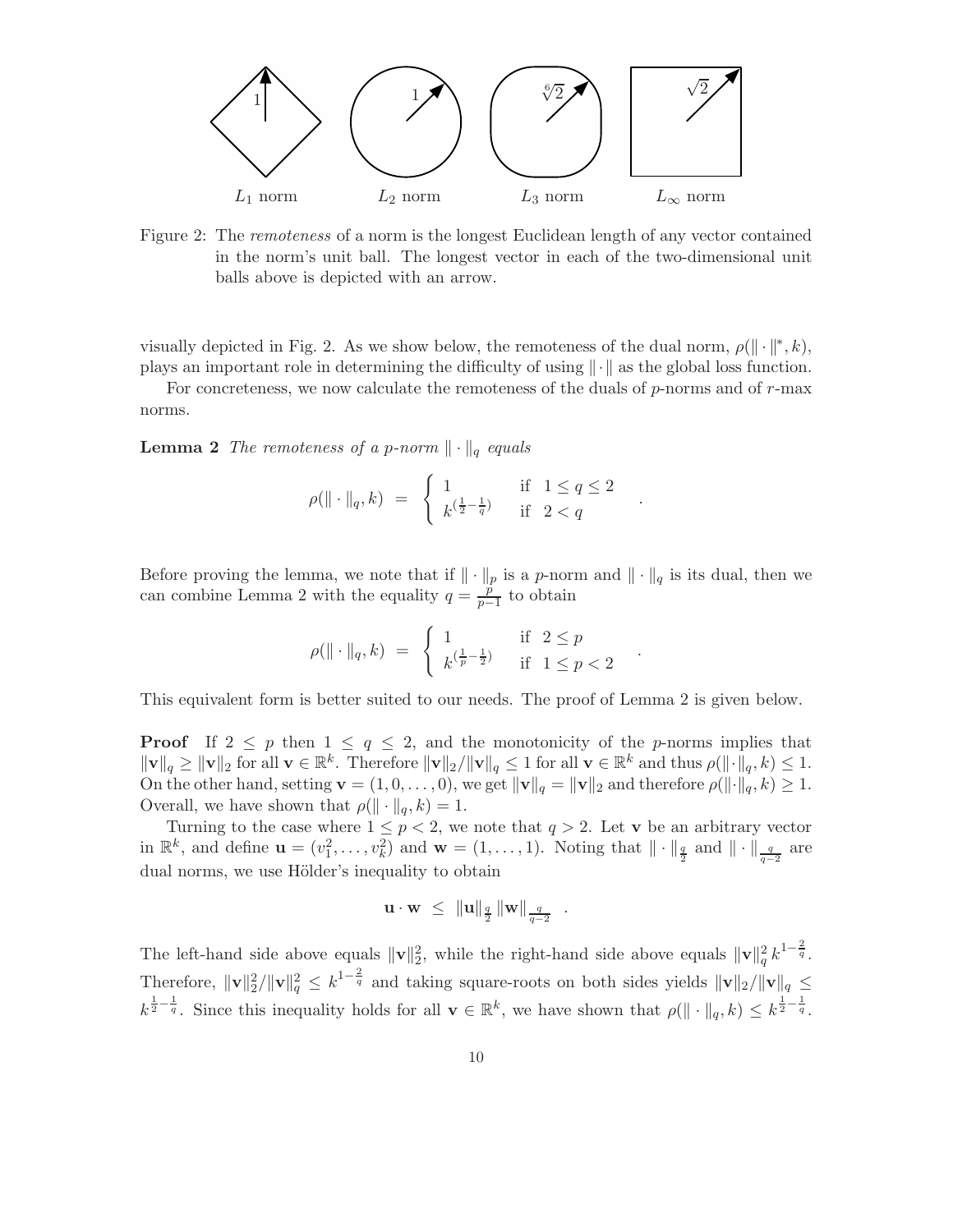On the other hand, setting  $\mathbf{v} = (1, \ldots, 1)$ , we get  $\|\mathbf{v}\|_2 = k^{\frac{1}{2} - \frac{1}{q}} \|\mathbf{v}\|_q$ . This proves that  $\rho(\|\cdot\|_q, k) \geq k^{\frac{1}{2} - \frac{1}{q}},$  and therefore  $\rho(\|\cdot\|_q, k) = k^{\frac{1}{2} - \frac{1}{q}}.$ 

**Lemma 3** Let  $\|\cdot\|_{r-\max}$  be a r-max norm and let  $\|\cdot\|_{r-\max}^*$  be its dual. The remoteness of  $\|\cdot\|_{r-\max}^*$  equals  $\sqrt{\overline{r}}$ .

**Proof** Using Eq. (13), the remoteness of  $\|\cdot\|_{r-\max}^*$  is defined to be the maximum value of  $\|\mathbf{u}\|_2$  subject to  $\|\mathbf{u}\|_{r-\max}^* \leq 1$ . Recalling the definition of  $\|\cdot\|_{r-\max}^*$  from Eq. (3), we can replace this constraint with two constraints  $\|\mathbf{u}\|_1 \leq r$  and  $\|\mathbf{u}\|_{\infty} \leq 1$ . Moreover, since both the  $L_1$  norm and the  $L_{\infty}$  norm are absolute norms, we can also assume that **u** resides in the non-negative orthant. Therefore, we have that  $0 \le u_j \le 1$  for all  $1 \le j \le k$ . From this we conclude that  $u_j^2 \le u_j$  for all  $1 \le j \le k$ , and thus  $||\mathbf{u}||_2^2 \le ||\mathbf{u}||_1 \le r$ . Hence,  $||\mathbf{u}||_2 \le \sqrt{r}$ and  $\rho(\|\cdot\|_{r-\max}^*, k) \leq \sqrt{r}$ . On the other hand, the vector

$$
\mathbf{u} = (\overbrace{1,\ldots,1}^{r},\overbrace{0,\ldots,0}^{k-r})
$$

is contained in the unit ball of  $\|\cdot\|_{r-\max}^*$ , and its Euclidean length is  $\sqrt{r}$ . Therefore, we also have that  $\rho(\|\cdot\|_{r-\max}^*, k) \geq \sqrt{r}$ , and overall we get  $\rho(\|\cdot\|_{r-\max}^*, k) = \sqrt{r}$ .

We are now ready to prove a loss bound for the Finite-Horizon Multitask Perceptron.

**Theorem 4** Let  $\{(\mathbf{x}_{t,j}, y_{t,j})\}_{1 \leq t \leq T}^{1 \leq j \leq k}$  $\frac{1 \leq j \leq \kappa}{1 \leq t \leq T}$  be a sequence of T k-tuples of examples, where each  $\mathbf{x}_{t,j} \in \mathbb{R}^{n_j}$ ,  $\|\mathbf{x}_{t,j}\|_2 \leq R$  and each  $y_{t,j} \in \{-1, +1\}$ . Let C be a positive constant and let  $\|\cdot\|$  be an absolute norm. Let  $\mathbf{w}_1^*, \ldots, \mathbf{w}_k^*$  be arbitrary vectors where  $\mathbf{w}_j^* \in \mathbb{R}^{n_j}$ , and define the hinge loss incurred by  $\mathbf{w}_j^*$  on example  $(\mathbf{x}_{t,j}, y_{t,j})$  to be  $\ell_{t,j}^* = \left[1 - y_{t,j} \mathbf{w}_j^* \cdot \mathbf{x}_{t,j}\right]_+$ . If we present this sequence to the finite-horizon multitask Perceptron with the norm  $\|\cdot\|$  and the aggressiveness parameter C, then,

$$
\sum_{t=1}^T \|\boldsymbol{\ell}_t\| \leq \frac{1}{2C} \sum_{j=1}^k \|\mathbf{w}_j^{\star}\|_2^2 + \sum_{t=1}^T \|\boldsymbol{\ell}_t^{\star}\| + \frac{TR^2C \rho^2(\|\cdot\|^{*}, k)}{2}
$$

**Proof** The starting point of our analysis is Lemma 1. The choice of  $\tau_{t,i}$  in Eq. (9) is clearly bounded by  $\|\tau_t\|^* \leq C$  and conservative. It is also non-negative, due to the fact that  $\|\cdot\|^*$ is an absolute norm and that  $\ell_{t,j} \geq 0$ . Therefore, the definition of  $\tau_{t,j}$  in Eq. (9) meets the requirements of the lemma, and we have

$$
\sum_{t=1}^T \sum_{j=1}^k \left( 2\tau_{t,j} \ell_{t,j} - \tau_{t,j}^2 \|\mathbf{x}_{t,j}\|_2^2 \right) \leq \sum_{j=1}^k \|\mathbf{w}_j^{\star}\|_2^2 + 2C \sum_{t=1}^T \|\boldsymbol{\ell}_t^{\star}\|.
$$

Using Eq. (10), we rewrite the left-hand side of the above as

$$
2C\sum_{t=1}^{T} \|\boldsymbol{\ell}_{t}\| - \sum_{t=1}^{T} \sum_{j=1}^{k} \tau_{t,j}^{2} \|\mathbf{x}_{t,j}\|_{2}^{2} \quad . \tag{14}
$$

.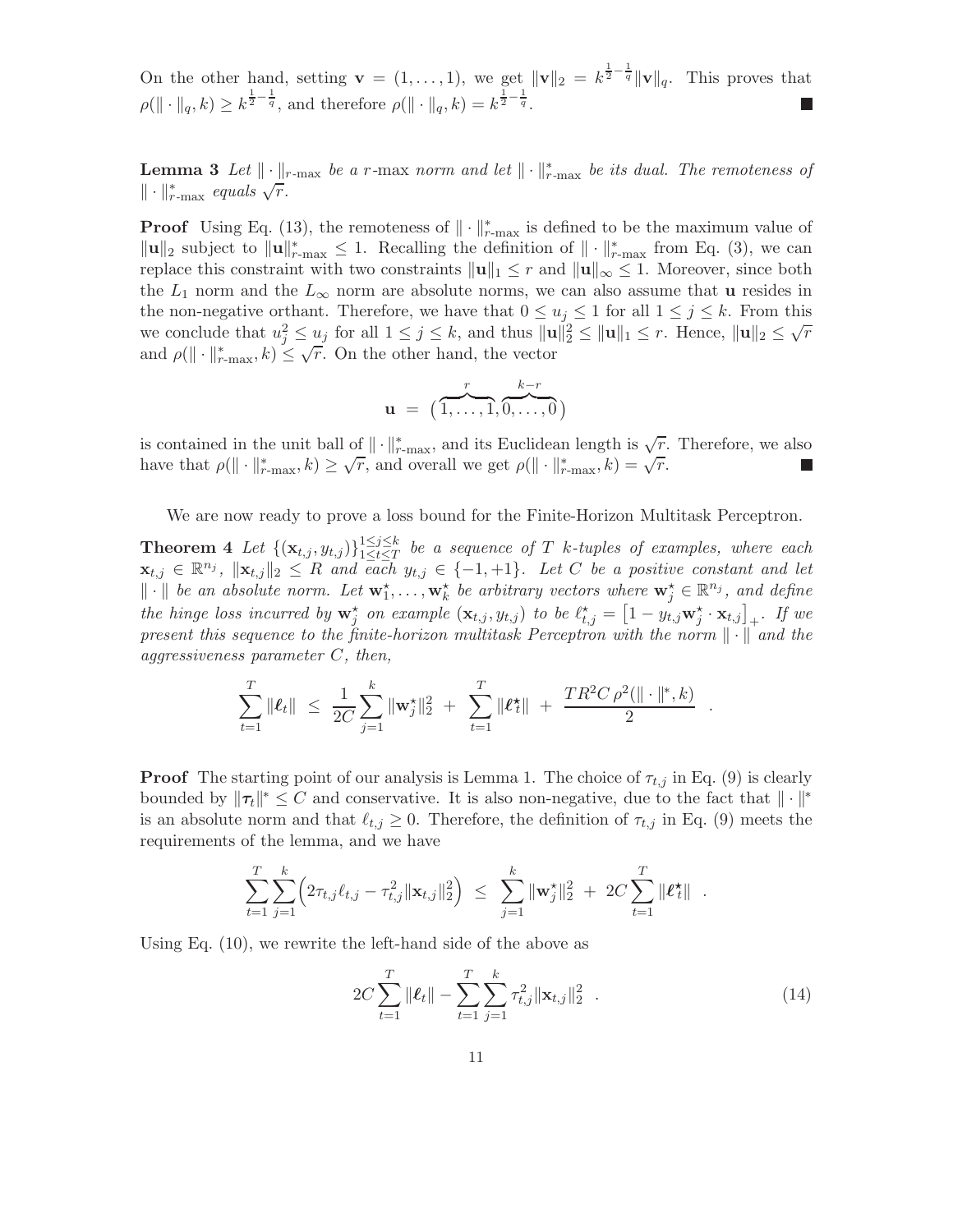Using our assumption that  $\|\mathbf{x}_{t,j}\|_2^2 \leq R^2$ , we know that  $\sum_{j=1}^k \tau_{t,j}^2 \|\mathbf{x}_{t,j}\|_2^2 \leq (R\|\boldsymbol{\tau}_t\|_2)^2$ . Using the definition of remoteness, we can upper bound this term by  $(R\|\tau_t\|^* \rho(\|\cdot\|^*, k))^2$ . Finally, using our upper bound on  $\|\tau_t\|^*$  we can further bound this term by  $R^2C^2\rho^2(\|\cdot\|^*,k)$ . Plugging this bound back into Eq. (14) gives

$$
2C\sum_{t=1}^T \|\boldsymbol{\ell}_t\| - TR^2C^2\rho^2(\|\cdot\|^*, k) .
$$

Overall, we have shown that

$$
2C\sum_{t=1}^T \|\boldsymbol{\ell}_t\| - TR^2C^2\rho^2(\|\cdot\|^*, k) \leq \sum_{j=1}^k \|\mathbf{w}_j^{\star}\|_2^2 + 2C\sum_{t=1}^T \|\boldsymbol{\ell}_t^{\star}\|.
$$

Dividing both sides of the above by 2C and rearranging terms gives the desired bound.  $\blacksquare$ 

In its current form, the bound in Thm. 4 may seem insignificant, since its right-most term grows linearly with the length of the input sequence,  $T$ . This term can be easily controlled by setting C to a value on the order of  $1/\sqrt{T}$ .

**Corollary 5** Under the assumptions of Thm. 4, if  $C = 1/(\sqrt{T}R^2)$ , then

$$
\sum_{t=1}^T \|\boldsymbol{\ell}_t\| \leq \sum_{t=1}^T \|\boldsymbol{\ell}_t^{\star}\| + \frac{\sqrt{T}}{2} \left( R^2 \sum_{j=1}^k \|\mathbf{w}_j^{\star}\|_2^2 + \rho^2 (\|\cdot\|_{\cdot}^{\star}, k) \right) .
$$

This corollary bounds the global loss cumulated by our algorithm with the global loss obtained by any fixed set of hypotheses, plus a term which grows sub-linearly in T. The significance of this term depends on the magnitude of the constant

$$
\frac{1}{2}\left(R^2\sum_{j=1}^k \|\mathbf{w}_j^{\star}\|_2^2 + \rho^2(\|\cdot\|^{*}, k)\right) .
$$

Our algorithm uses C in its update procedure, and the value of C depends on  $\sqrt{T}$ . Therefore, the algorithm is a finite horizon algorithm.

Dividing both sides of the inequality in Corollary 5 by  $T$ , we see that the average global loss suffered by the multitask Perceptron is upper bounded by the average global loss of the best fixed hypothesis ensemble plus a term that diminishes with  $T$ . Using game-theoretic terminology, we can now say that the multitask Perceptron exhibits no-regret with respect to any global loss function defined by an absolute norm. The same cannot be said for the naive alternative of learning each task independently using a separate single-task Perceptron. We show this by presenting a simple counter-example. Specifically, we construct a concrete ktask problem with a specific global loss, an arbitrarily long input sequence  $\{(\mathbf{x}_{t,j}, y_{t,j})\}_{1 \leq t \leq T}^{1 \leq j \leq k}$  $\begin{array}{c}\n1 \leq j \leq \kappa \\
1 \leq t \leq T\n\end{array},$ and fixed weight vectors  $\mathbf{u}_1, \ldots, \mathbf{u}_k$  to use for comparison. We then prove that

$$
\frac{k+1}{2}\sum_{t=1}^{T} \|\boldsymbol{\ell}_{t}^{\star}\|_{\infty} \leq \sum_{t=1}^{T} \|\hat{\boldsymbol{\ell}}_{t}\|_{\infty} , \qquad (15)
$$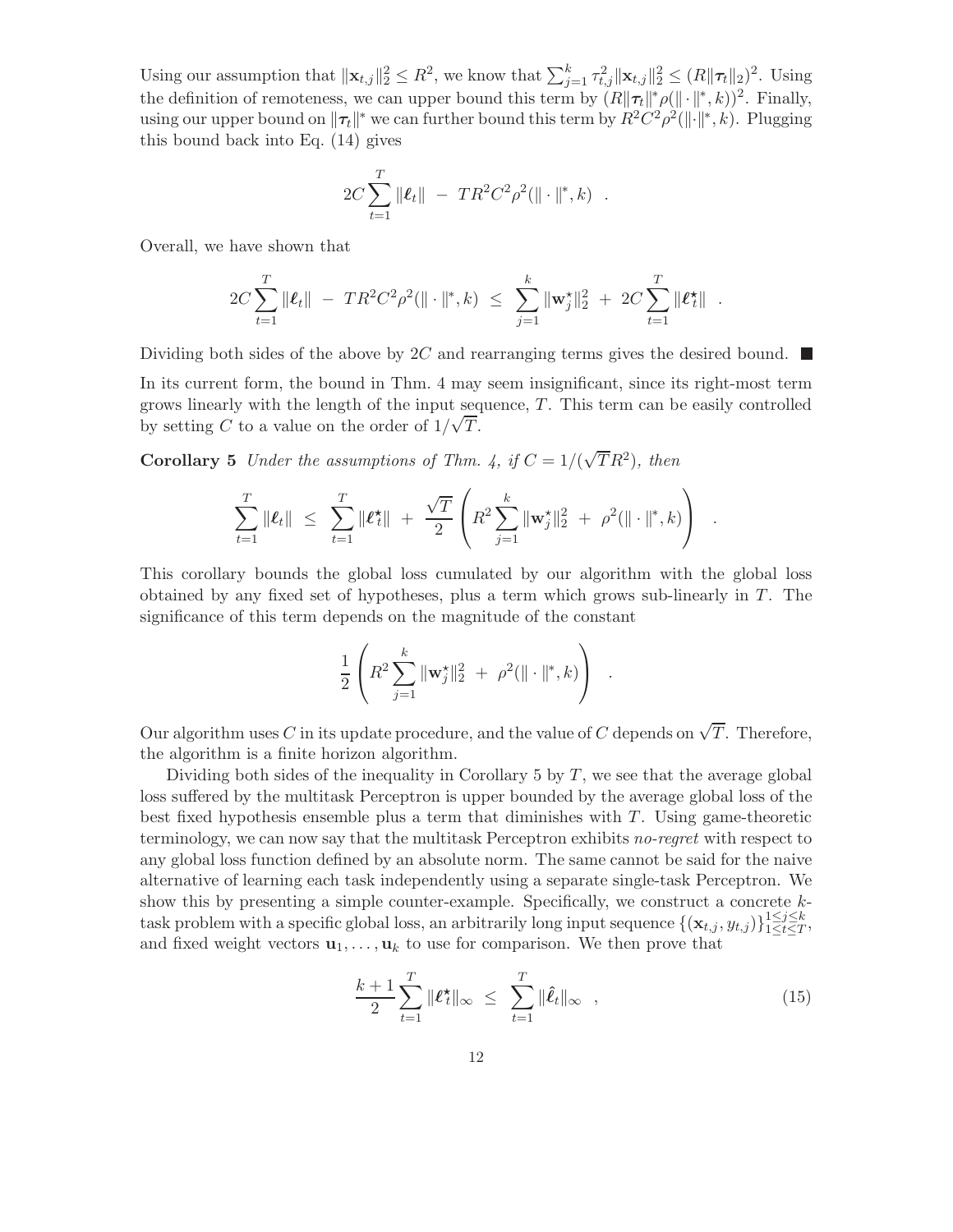where  $\hat{\ell}_t$  is the vector of individual losses of the k independent single-task Perceptrons, and, as before,  $\ell_t^*$  is the vector of individual losses of  $\mathbf{u}_1, \ldots, \mathbf{u}_k$  respectively. This example demonstrates that a claim along the lines of Corollary 5 cannot be proven for the set of independent single-task Perceptrons.

First, we would like to emphasize that we are considering a version of the single-task Perceptron that updates its hypothesis whenever it suffers a positive hinge-loss, and not only when it makes a prediction mistake. Moreover, when an update is performed, the algorithm defines  $\mathbf{w}_{t+1} = \mathbf{w}_t + Cy_t \mathbf{x}_t$ , where C is a predefined constant. This version of the Perceptron is sometimes called the *aggressive Perceptron*. If we were to use the simplest version of the Perceptron, which updates its hypothesis only when a prediction mistake occurs, then finding a counter-example that achieves Eq. (15) would be trivial, without even using the distinction between single-task and multitask Perceptron learning.

Also, we can assume without loss of generality that  $1/C = o(T)$ , since otherwise, even in the case  $k = 1$ , simply repeating the same example over and over provides a counterexample.

Moving on to the counter-example itself, assume that our global loss is defined by the  $L_{\infty}$ norm. Let  $k$  be at least 2, assume that the instances of all  $k$  problems are two dimensional vectors, and set  $\mathbf{u}_1 = \ldots = \mathbf{u}_k = (1, 1)$ . Each of the single-task Perceptrons initializes its hypothesis to  $(0, 0)$ . Assume that all of the labels in the input sequence are positive labels. For  $t = 0$ , we set  $\mathbf{x}_{1,1} = \ldots = \mathbf{x}_{1,k} = (1,0)$ . Each one of the independent Perceptrons suffers a positive individual loss and updates its weight vector to  $(C, 0)$ . We continue presenting the same example for  $\lceil 1/C \rceil - 1$  additional rounds, which is precisely when all k weight vectors of the Perceptrons become equal to  $(\alpha, 0)$ , with  $\alpha \geq 1$ . For instance, if  $C = O(1/\sqrt{T})$  then the vector  $(1, 0)$  is presented  $O(\sqrt{T})$  times. Meanwhile, the fixed weight vectors  $\mathbf{u}_1, \dots, \mathbf{u}_k$ suffer no loss at all.

Define  $t_0 = [1/C]$ , and note that the index of the next online round is  $t_0 + 1$ . For each t in  $t_0 + 1, \ldots, t_0 + k$ , we set  $\mathbf{x}_{t,t-t_0}$  to  $(0, 1)$  and  $\mathbf{x}_{t,j}$  to  $(1, 0)$  for all  $j \neq t - t_0$ . On round t, the  $(t - t_0)$ 'th Perceptron, whose weight vector is  $(\alpha, 0)$ , suffers an individual loss of 1 and updates its weight vector to  $(\alpha, C)$ . The remaining  $k-1$  Perceptrons suffer no individual loss and do not modify their weight vectors. Consequently,  $\|\tilde{\ell}_t\|_{\infty} = 1$  on each of these rounds. Once again, the fixed vectors  $\mathbf{u}_1, \ldots, \mathbf{u}_k$  suffer no loss at all. On round  $t = t_0 + k + 1$ , we set  $\mathbf{x}_{t,1} = \ldots = \mathbf{x}_{t,k} = (0,-1)$ . As a result, each of the Perceptrons suffers a hinge loss of  $1 + C$  and updates its weight vector back to  $(\alpha, 0)$ . Since C is positive, we get  $\|\hat{\ell}_t\|_{\infty} \geq 1$ . Meanwhile,  $\|\ell_t^{\star}\|_{\infty} = 2$ . We now have that

$$
\sum_{t=t_0+1}^{t_0+k+1} \|\hat{\ell}_t\|_{\infty} \geq k+1 \quad \text{and} \quad \sum_{t=t_0+1}^{t_0+k+1} \|\ell_t^{\star}\|_{\infty} = 2.
$$

Furthermore, the weight vectors of the  $k$  single-task Perceptrons have returned to their values at the end of round  $t_0$ . Therefore, by repeating the input sequence from round  $t_0 + 1$ to round  $t_0 + k + 1$  over and over again, we obtain Eq. (15).

This concludes the presentation of the counter-example thus showing that a set of independent single-task Perceptrons does not attain no-regret with respect to the  $L_{\infty}$  norm global loss. Similar constructions can be given for other global loss functions. The exception is the  $L_1$  norm, which naturally reduces the multitask Perceptron to k independent single-task Perceptrons.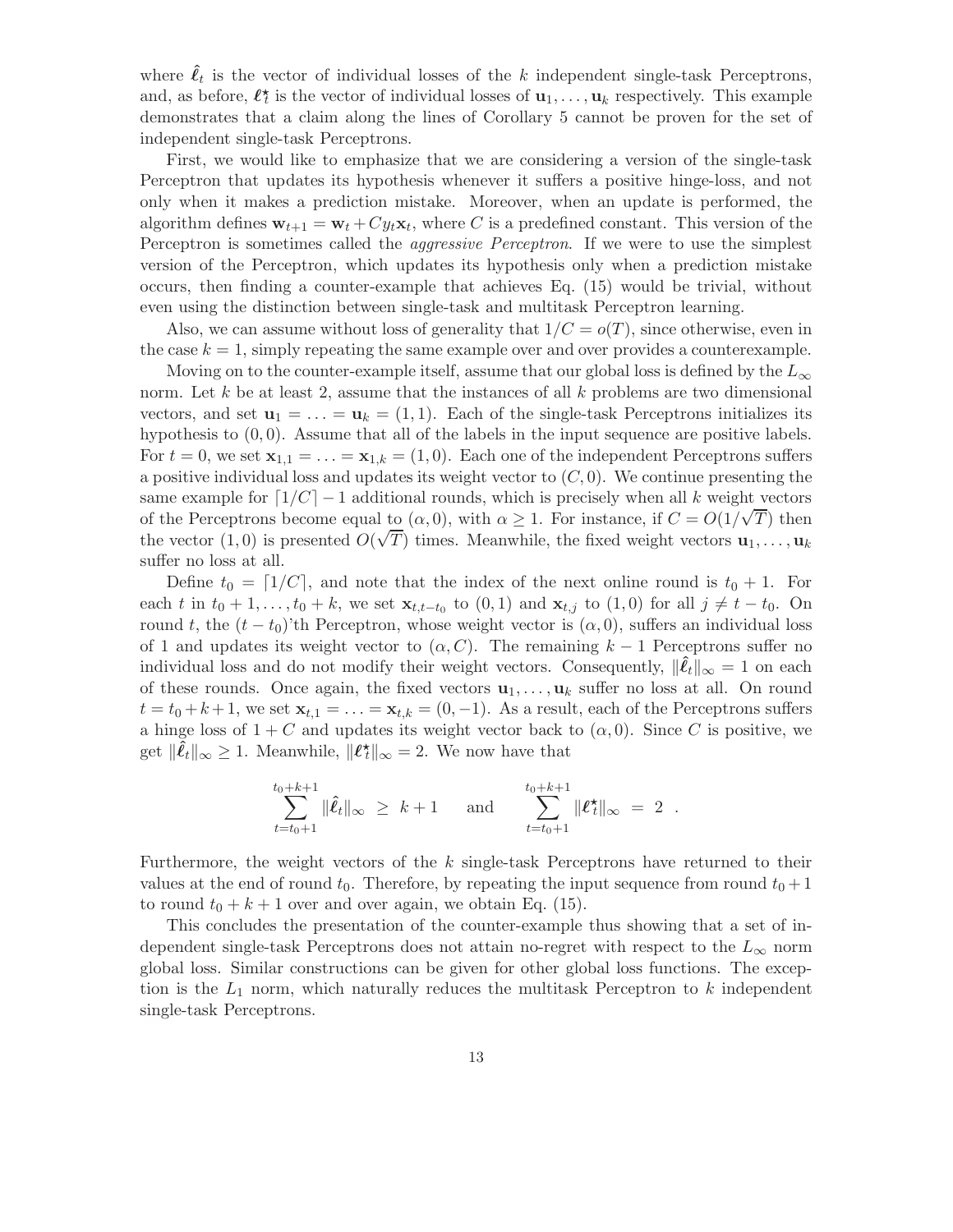#### 4. An Extension to the Infinite Horizon Setting

In the previous section, we devised an algorithm which relied on prior knowledge of  $T$ , the input sequence length. In this section, we adapt the update procedure from the previous section to the infinite horizon setting, where  $T$  is not known in advance. Moreover, the bound we prove in this section holds simultaneously for every prefix of the input sequence. This generalization comes at a price; we can only prove an upper bound on  $\sum_{t} \min\{\ell_t, \ell_t^2\},$ a quantity similar to the cumulative global loss, but not the global loss per se.

To motivate our infinite-horizon algorithm, we take a closer look at the analysis of the finite-horizon algorithm. In the proof of Thm. 4, we lower-bounded the term  $\sum_{j=1}^{k} 2\tau_{t,j} \ell_{t,j}$  –  $\tau_{t,j}^2 \|\mathbf{x}_{t,j}\|_2^2$  by  $2C \|\mathbf{\ell}_t\| - R^2 C^2 \rho^2(\|\cdot\|_*, k)$ . The first term in this lower bound is proportional to the global loss suffered on round t, and the second term is a constant. When  $\|\ell_t\|$  is smaller than this constant, our lower bound becomes negative. This suggests that the update stepsize applied by the finite-horizon Perceptron may have been too large, and that the update step may have overshot its target. As a result, the new hypothesis may be inferior to the previous one. Nevertheless, over the course of  $T$  rounds, our positive progress is guaranteed to overshadow our negative progress, and thus we are able to prove Thm. 4. However, if we are interested in a bound which holds for every prefix of the input sequence, we must ensure that every individual update makes positive progress. Concretely, we derive an update for which  $\sum_{j=1}^{k} 2\tau_{t,j} \ell_{t,j} - \tau_{t,j}^2 ||\mathbf{x}_{t,j}||_2^2$  is guaranteed to be non-negative. The vector  $\tau_t$  remains in the same direction as before, but by setting its length more carefully, we enforce an update step-size which is never excessively large.

We use  $\rho$  to abbreviate  $\rho(\|\cdot\|^*, k)$  throughout this section. We replace the definition of  $\tau_t$  in Eq. (9) with the following definition,

$$
\tau_t = \underset{\tau : \|\tau\|^* \leq \min\left\{C, \frac{\|\ell_t\|}{R^2 \rho^2}\right\}}{\operatorname{argmax}} \tau \cdot \ell_t \quad , \tag{16}
$$

where  $C > 0$  is a user defined parameter and  $R > 0$  is an upper bound on  $||\mathbf{x}_{t,j}||_2$  for all  $1 \leq t \leq T$  and all  $1 \leq j \leq k$ . As in the previous section, we assume that  $\tau_{t,j} = 0$  whenever  $\ell_{t,j} = 0$ . As in Eq. (10), the solution to Eq. (16) can be equivalently defined by the equation

$$
\tau_t \cdot \ell_t = \min \left\{ C, \frac{\|\ell_t\|}{R^2 \rho^2} \right\} \|\ell_t\| \quad . \tag{17}
$$

When the global loss function is a p-norm, the following definition of  $\tau_t$  solves Eq. (16):

$$
\tau_{t,j} = \begin{cases}\n\frac{\ell_{t,j}^{p-1}}{R^2 \rho^2 \| \ell_t \|_p^{p-2}} & \text{if } \|\ell_t \|_p \leq R^2 C \rho^2 \\
\frac{C \ell_{t,j}^{p-1}}{\|\ell_t\|_p^{p-1}} & \text{if } \|\ell_t\|_p > R^2 C \rho^2\n\end{cases}
$$

When the global loss function is an r-max norm and  $\pi$  is a permutation such that  $\ell_{t,\pi(1)} \geq$  $\ldots \geq \ell_{t,\pi(k)}$ , then the following definition of  $\tau_t$  is a solution to Eq. (16):

$$
\tau_{t,j} = \begin{cases}\n\frac{\|\boldsymbol{\ell}_t\|_{r-\max}}{rR^2} & \text{if } \ell_{t,j} > 0 \text{ and } \|\boldsymbol{\ell}_t\|_{r-\max} \leq R^2 C \rho^2 \text{ and } j \in \{\pi(1), \dots, \pi(r)\} \\
C & \text{if } \ell_{t,j} > 0 \text{ and } \|\boldsymbol{\ell}_t\|_{r-\max} > R^2 C \rho^2 \text{ and } j \in \{\pi(1), \dots, \pi(r)\} \\
0 & \text{otherwise}\n\end{cases}
$$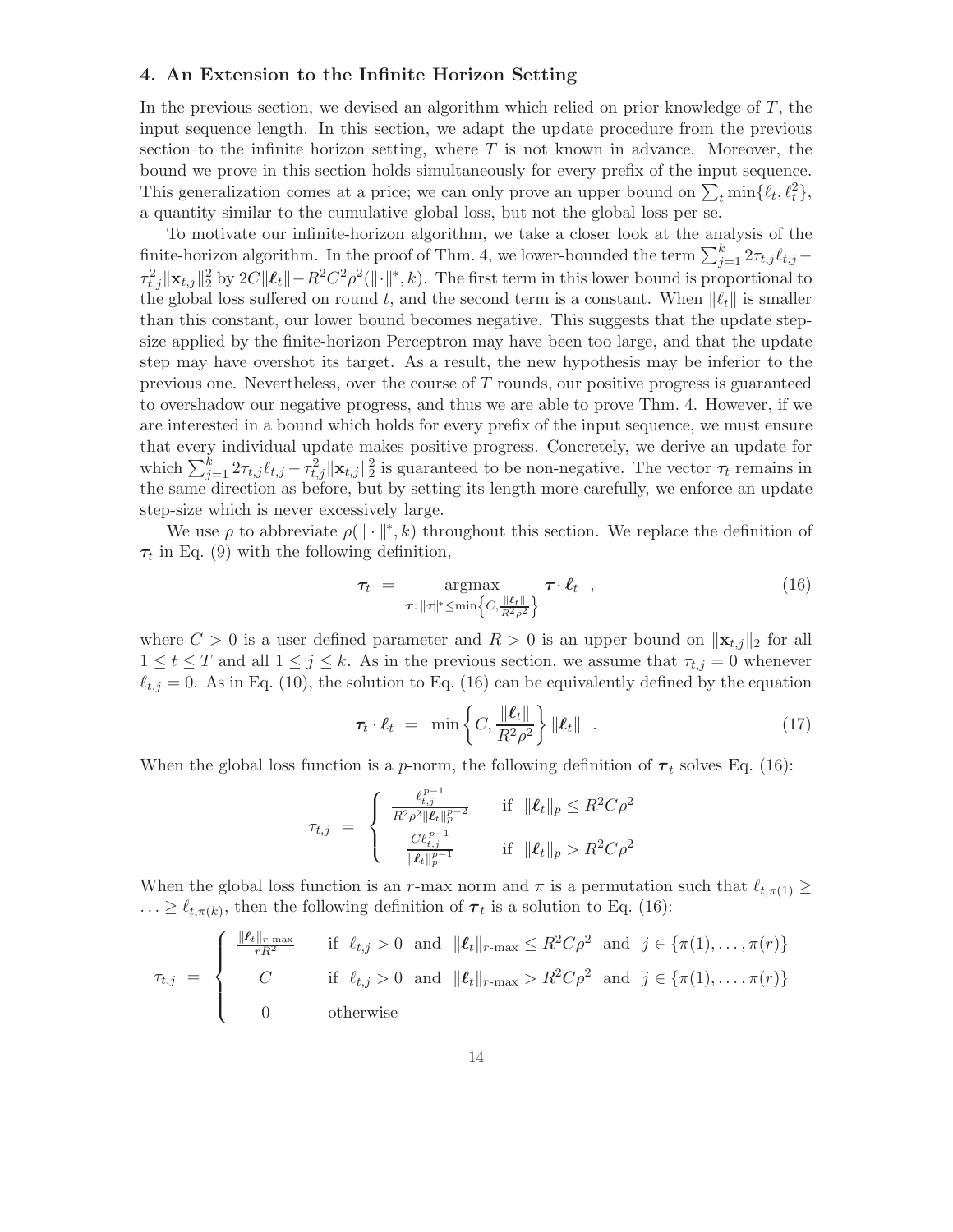The correctness of both definitions of  $\tau_{t,j}$  given above can be verified by observing that  $\|\tau_t\|^* \leq \min\{C, \frac{\|\ell_t\|}{R^2 \rho^2}\}\$  and that  $\tau_t \cdot \ell_t = \min\{C, \frac{\|\ell_t\|}{R^2 \rho^2}\}\|\ell_t\|$  in both cases. We now turn to proving an infinite-horizon cumulative loss bound for our algorithm.

**Theorem 6** Let  $\{(\mathbf{x}_{t,j}, y_{t,j})\}_{t=1,2,...}^{1 \leq j \leq k}$  be a sequence of k-tuples of examples, where each  $\mathbf{x}_{t,j} \in$  $\mathbb{R}^{n_j}$ ,  $\|\mathbf{x}_{t,j}\|_2 \leq R$  and each  $y_{t,j} \in \{-1,+1\}$ . Let C be a positive constant, let  $\|\cdot\|$  be an absolute norm, and let  $\rho$  be an abbreviation for  $\rho(\|\cdot\|^*, k)$ . Let  $\mathbf{w}_1^{\star}, \ldots, \mathbf{w}_k^{\star}$  be arbitrary vectors where  $\mathbf{w}_j^{\star} \in \mathbb{R}^{n_j}$ , and define the hinge loss attained by  $\mathbf{w}_j^{\star}$  on example  $(\mathbf{x}_{t,j}, y_{t,j})$  to be  $\ell_{t,j}^* = \left[1 - y_{t,j} \mathbf{w}_j^* \cdot \mathbf{x}_{t,j}\right]_+$ . If we present this sequence to the explicit multitask algorithm with the norm  $\|\cdot\|$  and the aggressiveness parameter C, then for every T

$$
1/(R^2 \rho^2) \sum_{t \leq T: ||\boldsymbol{\ell}_t|| \leq R^2 C \rho^2} ||\boldsymbol{\ell}_t||^2 + C \sum_{t \leq T: ||\boldsymbol{\ell}_t|| > R^2 C \rho^2} ||\boldsymbol{\ell}_t|| \leq 2C \sum_{t=1}^T ||\boldsymbol{\ell}_t^*|| + \sum_{j=1}^k ||\mathbf{w}_j^*||_2^2.
$$

**Proof** The starting point of our analysis is again Lemma 1. The choice of  $\tau_{t,j}$  in Eq. (16) is clearly bounded by  $\|\tau_t\|^* \leq C$  and conservative. It is also non-negative, due to the fact that  $\|\cdot\|^*$  is absolute and that  $\ell_{t,j} \geq 0$ . Therefore,  $\tau_{t,j}$  meets the requirements of Lemma 1, and we have

$$
\sum_{t=1}^{T} \sum_{j=1}^{k} \left( 2\tau_{t,j} \ell_{t,j} - \tau_{t,j}^2 ||\mathbf{x}_{t,j}||_2^2 \right) \leq \sum_{j=1}^{k} ||\mathbf{w}_j^{\star}||_2^2 + 2C \sum_{t=1}^{T} ||\boldsymbol{\ell}_t^{\star}|| \quad . \tag{18}
$$

We now prove our theorem by lower-bounding the left hand side of Eq.  $(18)$  above. We analyze two different cases. First, if  $\|\ell_t\| \leq R^2 C \rho^2$  then  $\min\{C, \|\ell_t\|/(R^2 \rho^2)\} = \|\ell_t\|/(R^2 \rho^2)$ . Together with Eq. (17), this gives

$$
2\sum_{j=1}^{k} \tau_{t,j} \ell_{t,j} = 2\|\boldsymbol{\tau}_t\|^* \|\boldsymbol{\ell}_t\| = 2\frac{\|\boldsymbol{\ell}_t\|^2}{R^2 \rho^2} \quad . \tag{19}
$$

On the other hand,  $\sum_{j=1}^k \tau_{t,j}^2 \|\mathbf{x}_{t,j}\|_2^2$  can be bounded by  $\|\tau_t\|_2^2 R^2$ . Using the definition of remoteness, we bound this term by  $(\|\tau_t\|^*)^2 R^2 \rho^2$ . Using the fact that,  $\|\tau_t\|^* \leq \|\ell_t\|/(R^2 \rho^2)$ , we bound this term by  $\Vert \ell_t \Vert^2 / (R^2 \rho^2)$ . Overall, we have shown that

$$
\sum_{j=1}^k \tau_{t,j}^2 \|\mathbf{x}_{t,j}\|_2^2 \ \leq \ \frac{\|\boldsymbol{\ell}_t\|^2}{R^2 \rho^2}
$$

Subtracting both sides of the above inequality from the respective sides of Eq. (19) gives

$$
\frac{\|\boldsymbol{\ell}_t\|^2}{R^2 \rho^2} \leq \sum_{j=1}^k \left(2\tau_{t,j}\ell_{t,j} - \tau_{t,j}^2 \|\mathbf{x}_{t,j}\|_2^2\right) \quad . \tag{20}
$$

.

Moving on to the second case, if  $\|\ell_t\| > R^2 C \rho^2$  then  $\min\{C, \|\ell_t\|/(R^2 \rho^2)\} = C$ . Using Eq. (17), we have that

$$
2\sum_{j=1}^{k} \tau_{t,j} \ell_{t,j} = 2\|\tau_t\|^* \|\ell_t\| = 2C\|\ell_t\|.
$$
 (21)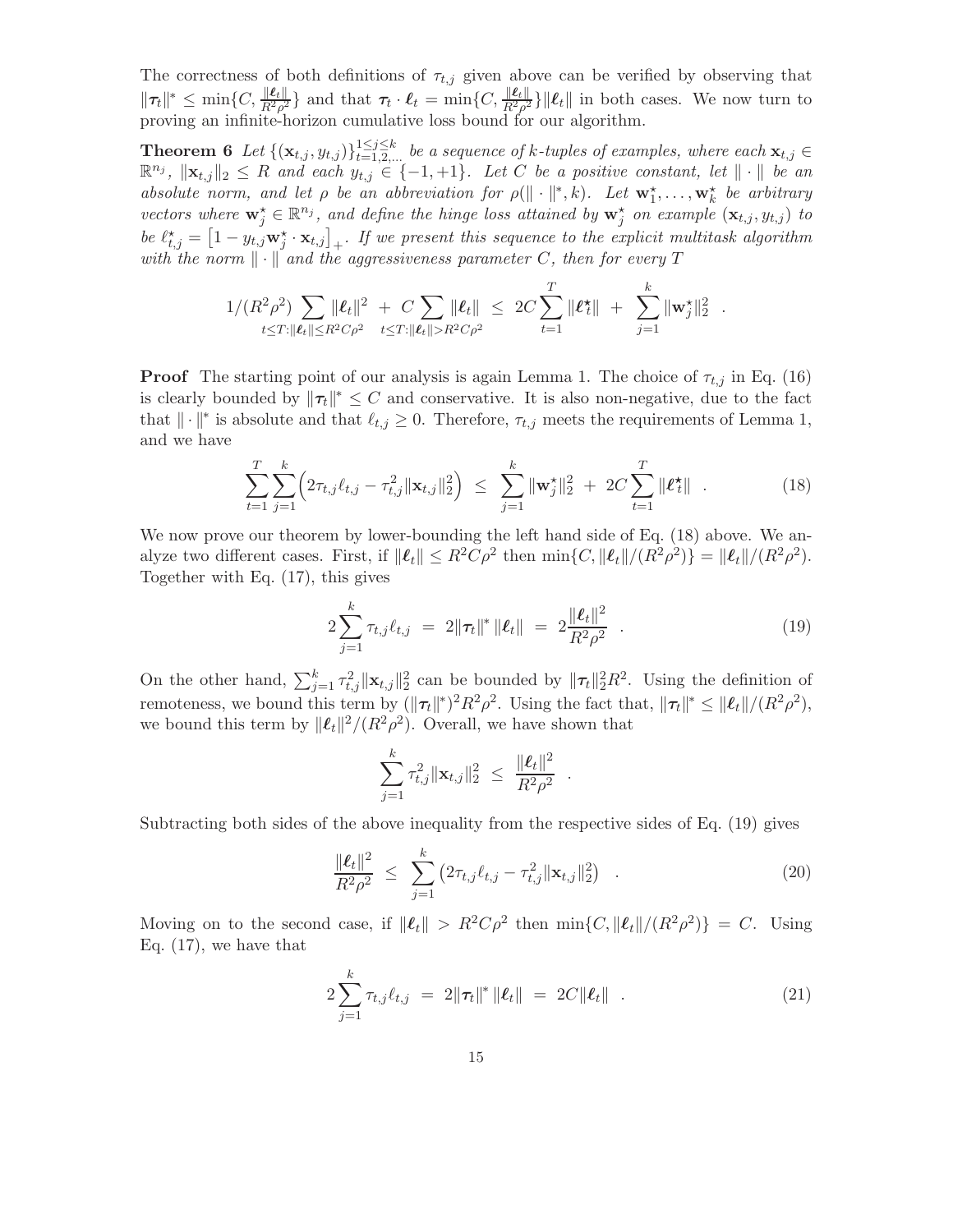input: aggressiveness parameter  $C > 0$ , norm  $\|\cdot\|$ initialize  $\mathbf{w}_{1,1} = \ldots = \mathbf{w}_{1,k} = (0, \ldots, 0)$ for  $t = 1, 2, ...$ • receive  $\mathbf{x}_{t,1}, \ldots, \mathbf{x}_{t,k}$ • predict  $sign(\mathbf{w}_{t,j} \cdot \mathbf{x}_{t,j})$   $[1 \leq j \leq k]$ • receive  $y_{t,1}, \ldots, y_{t,k}$ • suffer loss  $\ell_{t,j} = \left[1 - y_{t,j} \mathbf{w}_{t,j} \cdot \mathbf{x}_{t,j}\right]_+$  $[1 \leq j \leq k]$ • update:  ${\mathbf w}_{t+1,1}, \ldots, {\mathbf w}_{t+1,k}$  =  $\operatornamewithlimits{argmin}_{{\mathbf w}_1, \ldots, {\mathbf w}_k}$ 1  $\frac{1}{2}\sum_{j=1}^k \|\mathbf{w}_j - \mathbf{w}_{t,j}\|_2^2 + C\|\boldsymbol{\xi}\|$ s.t.  $\forall j \quad \mathbf{w}_j \cdot \mathbf{x}_{t,j} \geq 1 - \xi_j \text{ and } \xi_j \geq 0$ 

Figure 3: The implicit update algorithm

As before, we can upper bound  $\sum_{j=1}^k \tau_{t,j}^2 ||\mathbf{x}_{t,j}||_2^2$  by  $(||\tau_t||^*)^2 R^2 \rho^2$ . Using the fact that,  $\|\tau_t\|^* \leq C$  we can bound this term by  $C^2R^2\rho^2$ . Finally, using our assumption that  $\|\ell_t\| >$  $R^2C\rho^2$ , we conclude that

$$
\sum_{j=1}^k \tau_{t,j}^2 \|\mathbf{x}_{t,j}\|_2^2 \ < \ C \|\boldsymbol{\ell}_t\| \ .
$$

Subtracting both sides of the above inequality from the respective sides of Eq. (21) gives

$$
C\|\ell_t\| \leq \sum_{j=1}^k \left(2\tau_{t,j}\ell_{t,j} - \tau_{t,j}^2 \|\mathbf{x}_{t,j}\|_2^2\right) \quad . \tag{22}
$$

Comparing the upper bound in Eq. (18) with the lower bounds in Eq. (20) and Eq. (22) proves the theorem.

**Corollary 7** Under the assumptions of Thm. 6, if C is set to be  $1/(R^2\rho^2)$  then for every  $T' \leq T$  it holds that,

$$
\sum_{t=1}^{T'} \min \left\{ \|\boldsymbol{\ell}_t\|^2, \|\boldsymbol{\ell}_t\| \right\} \;\; \leq \; 2 \sum_{t=1}^{T'} \|\boldsymbol{\ell}_t^\star\| \; + \; R^2 \rho^2 \sum_{j=1}^k \|\mathbf{w}_j^\star\|_2^2 \;\; .
$$

As noted at the beginning of this section, we do not obtain a cumulative loss bound per se, but rather at a bound on  $\sum_{t} \min\{\ell_t, \ell_t^2\}$ . However, this bound holds simultaneously for every prefix of the input sequence, and the algorithm does not rely on knowledge of the input sequence length.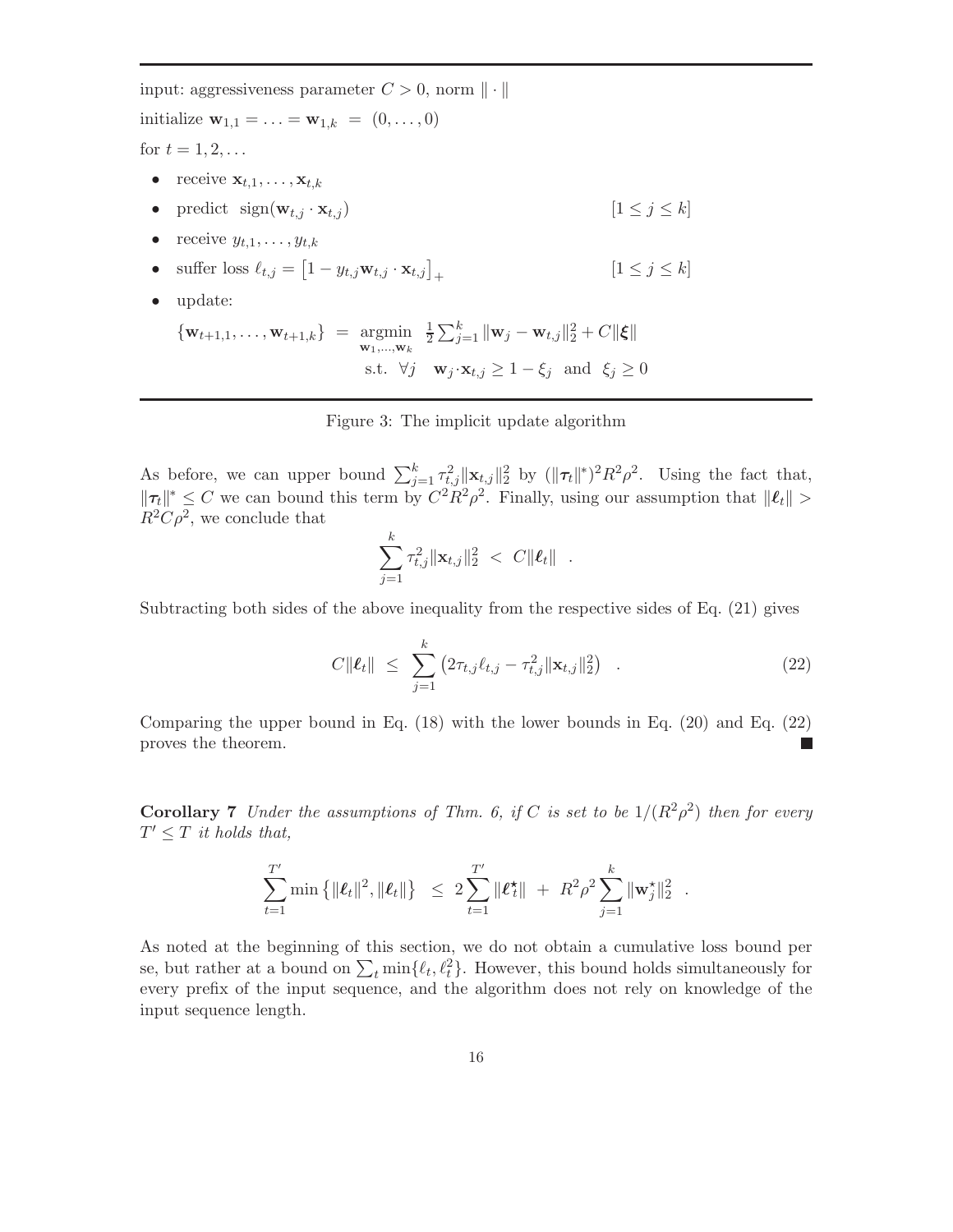### 5. The Implicit Online Multitask Update

We now discuss a third family of online multitask algorithms, which leads to the strongest loss bounds of the three families of algorithms presented in this paper. In contrast to the closed form updates of the previous algorithms, the algorithms in this family require solving an optimization problem on every round, and are therefore called *implicit update* algorithms. Although the implementation of specific members of this family may be more involved than the implementation of the multitask Perceptron, we recommend using this family of algorithms in practice. On every round, the set of hypotheses is updated according to the update rule:

$$
\begin{aligned}\n\{\mathbf{w}_{t+1,1},\ldots,\mathbf{w}_{t+1,k}\} \quad &= \quad \operatorname*{argmin}_{\mathbf{w}_1,\ldots,\mathbf{w}_k} \quad \frac{1}{2} \sum_{j=1}^k \|\mathbf{w}_j - \mathbf{w}_{t,j}\|_2^2 + C\|\boldsymbol{\xi}\| \\
&\text{s.t.} \quad \forall j \quad \mathbf{w}_j \cdot \mathbf{x}_{t,j} \ge 1 - \xi_j \quad \text{and} \quad \xi_j \ge 0\n\end{aligned} \tag{23}
$$

This optimization problem captures the fundamental tradeoff inherent to online learning. On one hand, the term  $\sum_{j=1}^{k} ||\mathbf{w}_j - \mathbf{w}_{t,j}||_2^2$  in the objective function above keeps the new set of hypotheses close to the current set of hypotheses, so as to retain the information learned on previous rounds. On the other hand, the term  $\|\xi\|$  in the objective function, together with the constraints on  $\xi_i$ , forces the algorithm to make progress using the new examples obtained on this round. Different choices of the global loss function lead to different definitions of this progress. The pseudo-code of the implicit update algorithm is presented in Fig. 3.

Our first task is to show that this update procedure follows the skeleton outlined in Fig. 1, and satisfies the requirements of Lemma 1. We do so by finding the dual of the optimization problem given in Eq. (23).

**Lemma 8** Let  $\|\cdot\|$  be a norm and let  $\|\cdot\|$ <sup>\*</sup> be its dual. Then the online update defined in Eq. (23) is equivalent to setting  $\mathbf{w}_{t+1,j} = \mathbf{w}_{t,j} + \tau_{t,j} y_{t,j} \mathbf{x}_{t,j}$  for all  $1 \leq j \leq k$ , where

$$
\tau_t = \underset{\tau}{\operatorname{argmax}} \sum_{j=1}^k (2\tau_j \ell_{t,j} - \tau_j^2 ||\mathbf{x}_{t,j}||_2^2)
$$
  
s.t.  $||\tau||^* \leq C$  and  $\forall j$   $\tau_j \geq 0$ .

Moreover, this update is conservative.

**Proof** The update step in Eq. (23) sets the vectors  $\mathbf{w}_{t+1,1}, \ldots, \mathbf{w}_{t+1,k}$  to be the solution to the following constrained minimization problem:

$$
\min_{\mathbf{w}_1,\dots,\mathbf{w}_k,\boldsymbol{\xi}\geq 0} \quad \frac{1}{2} \sum_{j=1}^k \|\mathbf{w}_j - \mathbf{w}_{t,j}\|_2^2 \ + \ C \|\boldsymbol{\xi}\|
$$
\n
$$
\text{s.t. } \forall j \quad y_{t,j} \mathbf{w}_j \cdot \mathbf{x}_{t,j} \ \geq \ 1 - \xi_j \quad .
$$
\n
$$
(24)
$$

We begin by using the notion of strong duality to restate this optimization problem in an equivalent form. The objective function above is convex and the constraints are both linear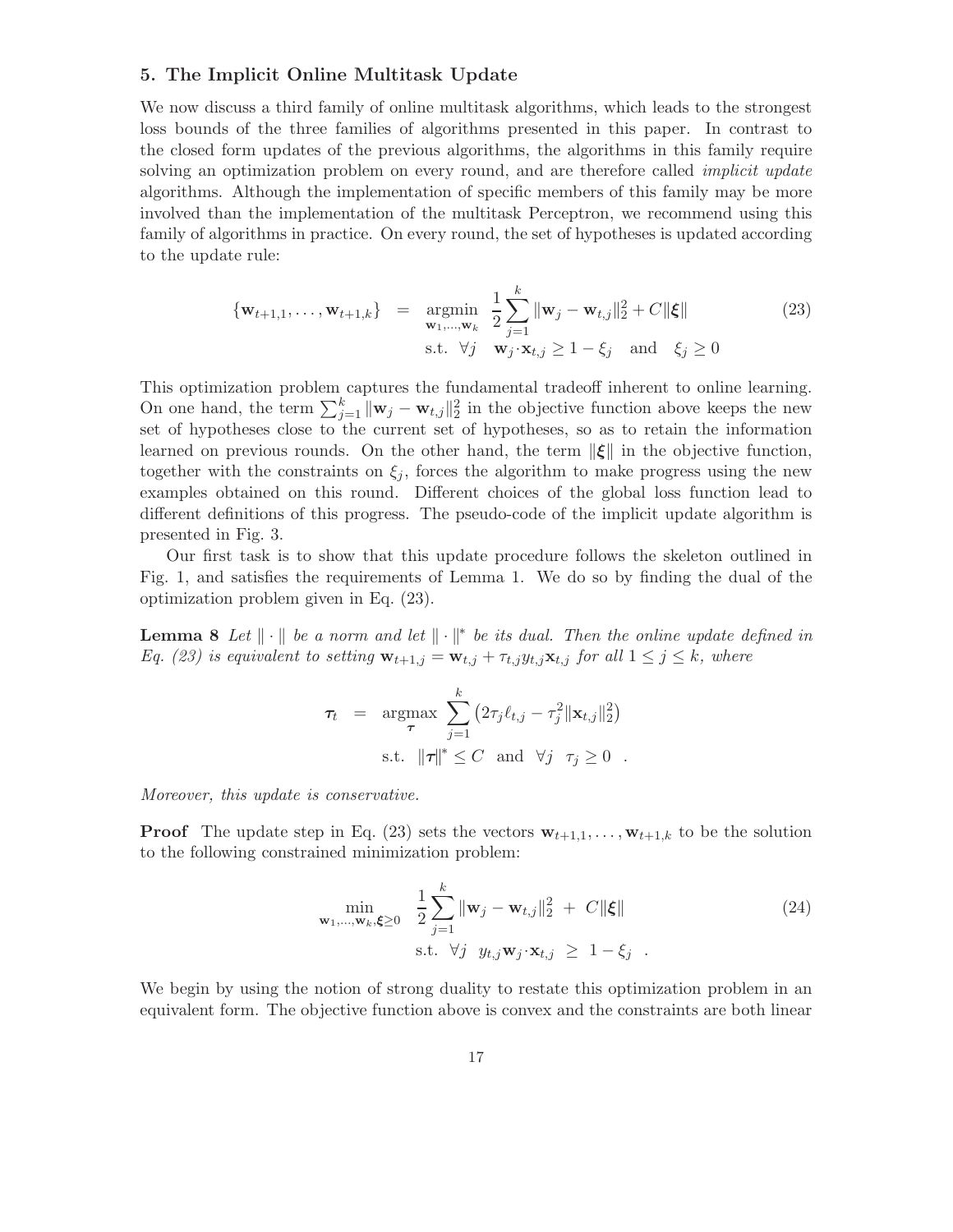and feasible, therefore Slater's condition (Boyd and Vandenberghe, 2004) holds, and the above problem is equivalent to

$$
\max_{\tau \geq 0} \min_{\mathbf{w}_1,\ldots,\mathbf{w}_k,\boldsymbol{\xi} \geq 0} \mathcal{L}(\tau,\mathbf{w}_1,\ldots,\mathbf{w}_k,\boldsymbol{\xi}) ,
$$

where  $\mathcal{L}(\tau, \mathbf{w}_1, \dots, \mathbf{w}_k, \boldsymbol{\xi})$  is defined as follows:

$$
\frac{1}{2}\sum_{j=1}^{k} \|\mathbf{w}_{j} - \mathbf{w}_{t,j}\|_{2}^{2} + C\|\boldsymbol{\xi}\| + \sum_{j=1}^{k} \tau_{j} (1 - y_{t,j}\mathbf{w}_{j} \cdot \mathbf{x}_{t,j} - \xi_{j}) .
$$

We can rewrite  $\mathcal L$  as the sum of two terms, the first a function of  $\tau$  and  $\mathbf{w}_1, \ldots, \mathbf{w}_k$  (denoted  $\mathcal{L}_1$ ) and the second a function of  $\tau$  and  $\xi_1, \ldots, \xi_k$  (denoted  $\mathcal{L}_2$ ),

$$
\frac{1}{2}\sum_{j=1}^{k} ||\mathbf{w}_{j} - \mathbf{w}_{t,j}||_{2}^{2} + \sum_{j=1}^{k} \tau_{j}(1 - y_{t,j}\mathbf{w}_{j}\cdot\mathbf{x}_{t,j}) + C||\boldsymbol{\xi}|| - \sum_{j=1}^{k} \tau_{j}\xi_{j}.
$$
  

$$
\mathcal{L}_{1}(\tau, \mathbf{w}_{1},...,\mathbf{w}_{k})
$$

Using the notation defined above, our optimization problem becomes,

$$
\max_{\tau \geq 0} \left( \min_{\mathbf{w}_1,\ldots,\mathbf{w}_k} \mathcal{L}_1(\tau,\mathbf{w}_1,\ldots,\mathbf{w}_k) + \min_{\boldsymbol{\xi} \geq 0} \mathcal{L}_2(\tau,\boldsymbol{\xi}) \right)
$$

.

For any choice of  $\tau$ ,  $\mathcal{L}_1$  is a convex function and we can find  $\mathbf{w}_1, \ldots, \mathbf{w}_k$  which minimize it by setting all of its partial derivatives with respect to the elements of  $\mathbf{w}_1, \ldots, \mathbf{w}_k$  to zero. Namely,

$$
\forall j, l \quad 0 \ = \ \frac{\partial \mathcal{L}_1}{\partial w_{j,l}} \ = \ w_{j,l} - w_{t,j,l} - \tau_j y_{t,j} x_{t,j,l} \ \ .
$$

from the above we conclude that  $\mathbf{w}_j = \mathbf{w}_{t,j} + \tau_j y_{t,j} \mathbf{x}_{t,j}$  for all  $1 \leq j \leq k$ .

The next step is to show that the update is conservative. If  $\ell_{t,j} = 0$  then setting  $\mathbf{w}_j = \mathbf{w}_{t,j}$  satisfies the constraint  $y_{t,j} \mathbf{w}_j \cdot \mathbf{x}_{t,j} \geq 1 - \xi_j$  with any choice of  $\xi_j \geq 0$ . Since choosing  $\mathbf{w}_j = \mathbf{w}_{t,j}$  minimizes  $\|\mathbf{w}_t - \mathbf{w}_{t,j}\|_2^2$  and does not restrict our choice of any other variable, then it is optimal. The relation between  $\mathbf{w}_j$  and  $\tau_j$  now implies that  $\tau_j = 0$ whenever  $\ell_{t,j} = 0$ ).

Plugging our expression for  $w_j$  into  $\mathcal{L}_1$ , we have that

$$
\min_{\mathbf{w}_1,...,\mathbf{w}_k} \mathcal{L}_1(\tau, \mathbf{w}_1,..., \mathbf{w}_k) = \sum_{j=1}^k \tau_j(1 - y_{t,j} \mathbf{w}_{t,j} \cdot \mathbf{x}_{t,j}) - \frac{1}{2} \sum_{j=1}^k \tau_j^2 \|\mathbf{x}_{t,j}\|.
$$

Since the update is conservative, it holds that  $\tau_j(1 - y_{t,j} \mathbf{w}_{t,j} \cdot \mathbf{x}_{t,j}) = \tau_j \ell_{t,j}$ . Overall, we have reduced our optimization problem to

$$
\tau_t = \underset{\boldsymbol{\tau} \geq 0}{\operatorname{argmax}} \left( \sum_{j=1}^k \left( \tau_j \ell_{t,j} - \frac{1}{2} \tau_j^2 \|\mathbf{x}_{t,j}\| \right) + \underset{\boldsymbol{\xi} \geq 0}{\operatorname{min}} \mathcal{L}_2(\boldsymbol{\tau}, \boldsymbol{\xi}) \right) .
$$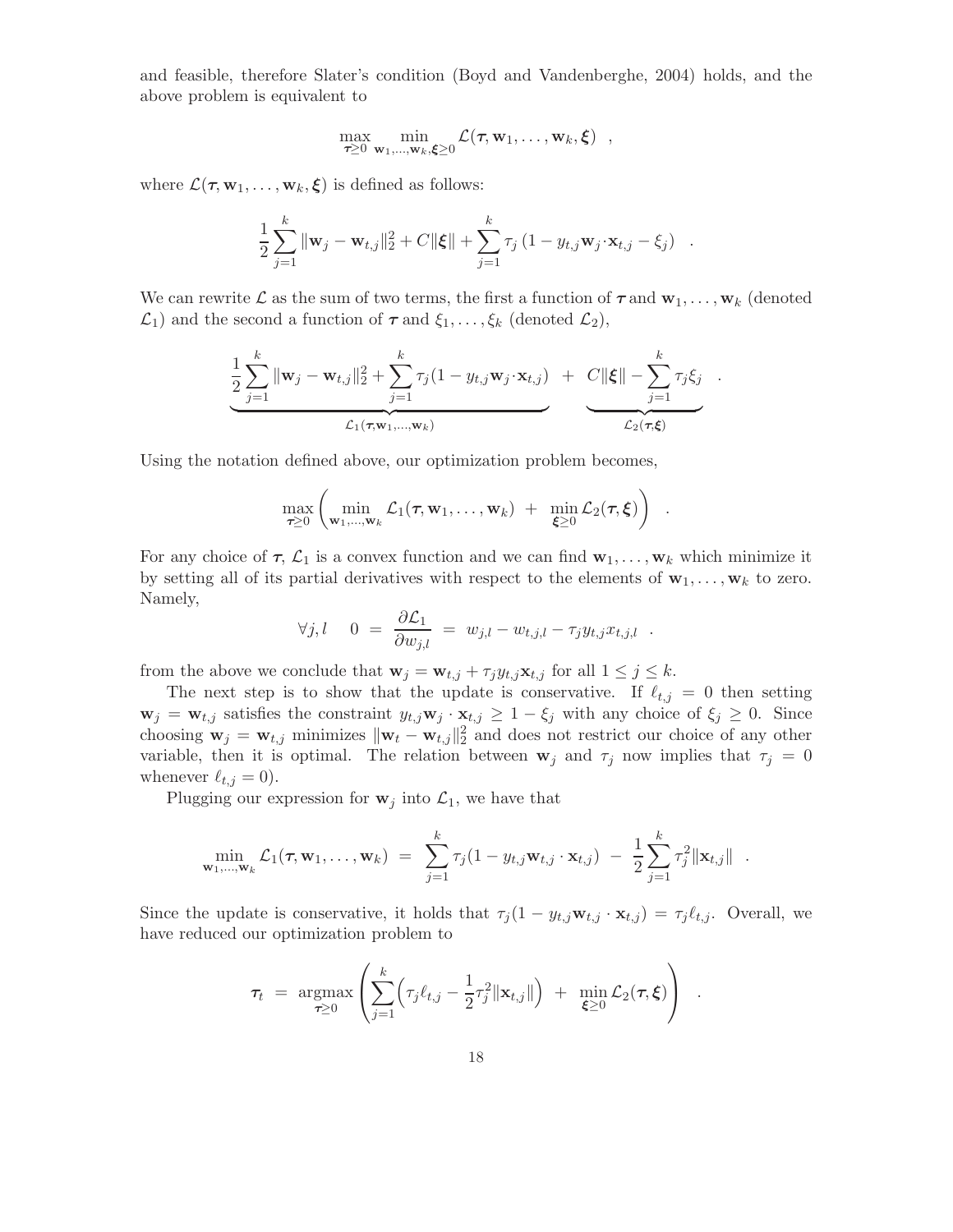We finally turn our attention to  $\mathcal{L}_2$  and abbreviate  $B(\tau) = \min_{\xi \geq 0} \mathcal{L}_2(\tau, \xi)$ . We now claim that B is a barrier function for the constraint  $\|\tau\|^* \leq C$ , namely

$$
B(\tau) = \begin{cases} 0 & \text{if } ||\tau||^* \leq C \\ -\infty & \text{if } ||\tau||^* > C \end{cases}.
$$

To see why this is true, recall that  $\|\tau\|^*$  is defined to be

$$
\|\tau\|^* = \max_{\boldsymbol{\epsilon} \in \mathbb{R}^k} \frac{\sum_{j=1}^k \tau_j \epsilon_j}{\|\boldsymbol{\epsilon}\|}.
$$

First, let us consider the case where  $\|\tau\|^* > C$ . In this case there exists a vector  $\bar{\epsilon}$  for which

$$
\sum_{j=1}^k \tau_j \bar{\epsilon}_j - C \|\bar{\epsilon}\| > 0.
$$

Denote the left hand side of the above by  $\delta$ . We can assume w.l.o.g. that all the components of  $\bar{\epsilon}$  are non-negative since  $\tau \geq 0$ . For any  $c \geq 0$ , we now have that

$$
B(\tau) = \min_{\xi \geq 0} \mathcal{L}_2(\tau, \xi) \leq \mathcal{L}_2(\tau, c\bar{\epsilon}) = -c\delta.
$$

Therefore, by taking c to infinity we get that  $B(\tau) = -\infty$ .

Turning to the case  $\|\tau\|^* \leq C$ , we have that  $\sum_{j=1}^k \tau_j \xi_j \leq C \|\xi\|$  for any choice of  $\xi$ , or in other words,  $\min_{\xi\geq 0} \mathcal{L}_2(\tau, \xi) \geq 0$ . However, this lower bound is attainable by setting  $\xi = 0$ . We conclude that if  $\|\tau\|^* \leq C$  then  $B(\tau) = 0$ . The original optimization problem has reduced to the form

$$
\tau_t = \underset{\boldsymbol{\tau} \geq 0}{\operatorname{argmax}} \left( \sum_{j=1}^k \left( \tau_j \ell_{t,j} - \frac{1}{2} \tau_j^2 \|\mathbf{x}_{t,j}\| \right) + B(\boldsymbol{\tau}) \right) .
$$

Clearly, the above is maximized in the domain where  $B(\tau) = 0$ . Therefore, we replace the function B with the constraint  $\|\tau\|^* \leq C$ , and get

$$
\tau_t = \underset{\tau \geq 0 \; : \; ||\tau||^* \leq C}{\text{argmax}} \sum_{j=1}^k \Bigl( \tau_j \ell_{t,j} - \frac{1}{2} \tau_j^2 ||\mathbf{x}_{t,j}|| \Bigr) \; .
$$

Lemma 5 proves that the implicit update essentially finds the value of  $\tau_t$  that maximizes the left-hand side of the bound in Lemma 1. This choice of  $\tau_t$  produces the tightest loss bounds that can be derived from Lemma 1. In this sense, the implicit update algorithm takes full advantage of our proof technique. An immediate consequence of this observation is that the loss bounds of the multitask Perceptron also hold for the implicit algorithm. More precisely, the bound in Thm. 4 (and Corollary 5) holds not only for the multitask Perceptron, but also for the implicit update algorithm. Equivalently, it can be shown that the bound in Thm. 6 (and Corollary 7) also holds for the implicit update algorithm. We prove this formally below.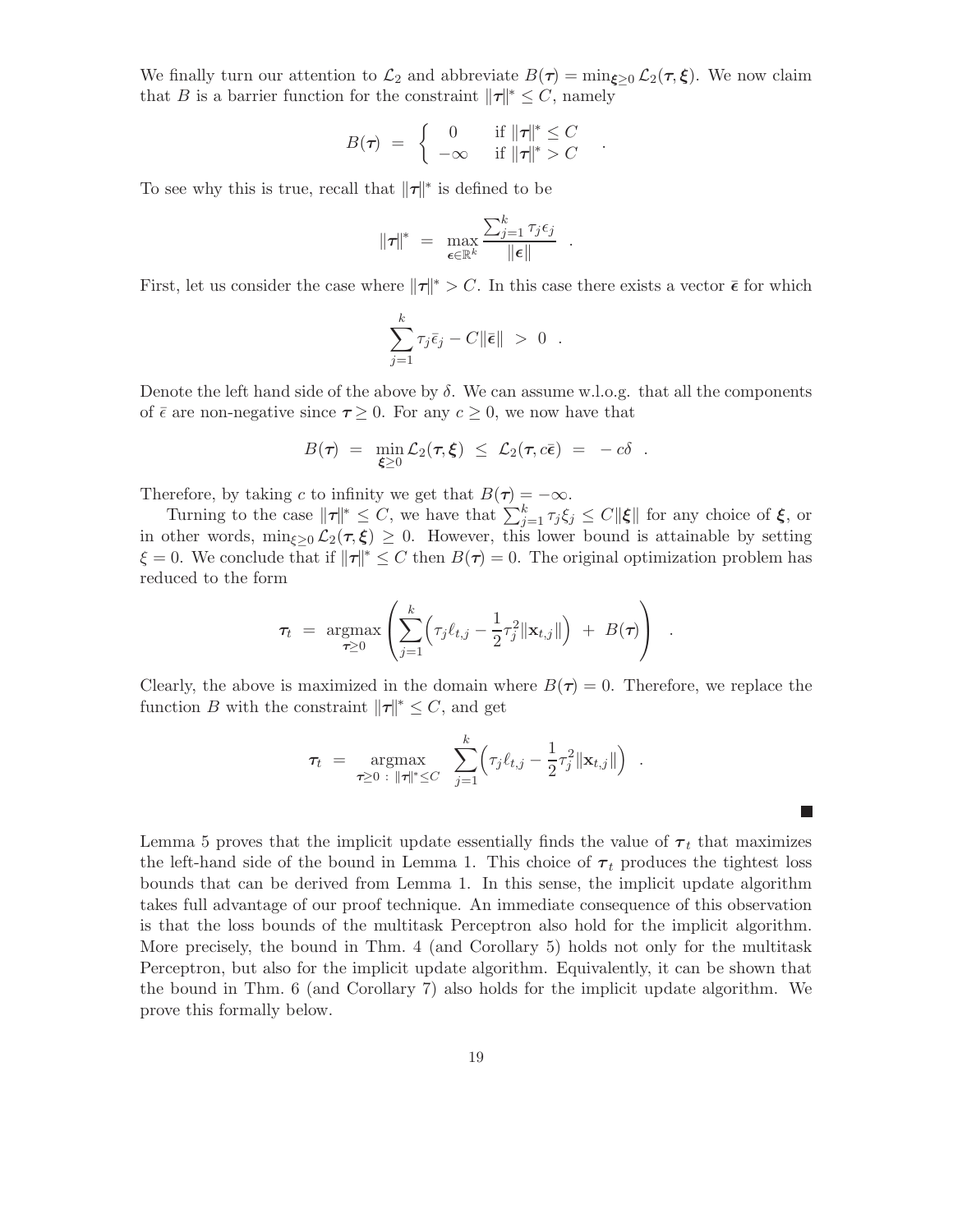Theorem 9 The bound in Thm. 4 also holds for the implicit update algorithm.

**Proof** Let  $\tau'_{t,j}$  denote the weights defined by the multitask Perceptron in Eq. (9) and let  $\tau_{t,j}$  denote the weights assigned by the implicit update algorithm. In the proof of Thm. 4, we showed that,

$$
2C\|\boldsymbol{\ell}_t\| - R^2C^2\rho^2 \leq \sum_{j=1}^k \left(2\tau'_{t,j}\ell_{t,j} - \tau'_{t,j}^2 \|\mathbf{x}_{t,j}\|_2^2\right) .
$$

According to Lemma 8, the weights  $\tau_{t,j}$  maximize,

$$
\sum_{j=1}^k (2\tau_{t,j}\ell_{t,j} - \tau_{t,j}^2 ||\mathbf{x}_{t,j}||_2^2),
$$

subject to the constraints  $\|\tau_t\|^* \leq C$  and  $\tau_{t,j} \geq 0$ . Since the weights  $\tau'_{t,j}$  also satisfy these constraints, it holds that,

$$
\sum_{j=1}^k \left( 2\tau_{t,j}'\ell_{t,j} - \tau_{t,j}'^2 \|\mathbf{x}_{t,j}\|_2^2 \right) \leq \sum_{j=1}^k \left( 2\tau_{t,j}\ell_{t,j} - \tau_{t,j}^2 \|\mathbf{x}_{t,j}\|_2^2 \right)
$$

Therefore, we conclude that

$$
2C\|\boldsymbol{\ell}_t\| - R^2 C^2 \rho^2 \leq \sum_{j=1}^k \left(2\tau_{t,j}\ell_{t,j} - \tau_{t,j}^2 \|\mathbf{x}_{t,j}\|_2^2\right) \quad . \tag{25}
$$

.

Since  $\tau_{t,j}$  is bounded, non-negative, and conservative (due to Lemma 8), the right-hand side of the above inequality is upper-bounded by Lemma 1. Comparing the bound in Eq. (25) with the bound in Lemma 1 proves the theorem.  $\mathbb{R}^n$ 

In the remainder of this paper, we present efficient algorithms which solve the optimization problem in Eq. (23) for different choices of the global loss function.

# 6. Solving the Implicit Update for the  $L_2$  Norm

Consider the implicit update with the  $L_2$  norm, namely we are trying to solve

$$
\tau_t = \operatorname*{argmax}_{\tau \geq 0 \; : \; \|\tau\|_2 \leq C} \; \; \sum_{j=1}^k \Bigl( \tau_j \ell_{t,j} - \frac{1}{2} \tau_j^2 \|\mathbf{x}_{t,j}\| \Bigr) \enspace .
$$

The Lagrangian of this optimization problem is

$$
\mathcal{L} = \sum_{j=1}^k (2\tau_{t,j}\ell_{t,j} - \tau_{t,j}^2 ||\mathbf{x}_{t,j}||_2^2) - \theta \left( \sum_{j=1}^k \tau_{t,j}^2 - C^2 \right) ,
$$

where  $\theta$  is a non-negative Lagrange multiplier. The derivative of  $\mathcal L$  with respect to each  $\tau_{t,j}$ is,  $2\ell_{t,j} - 2\tau_{t,j} ||\mathbf{x}_{t,j}||_2^2 - 2\theta\tau_{t,j}$ . Setting this derivative to zero, we get

$$
\tau_{t,j} = \frac{\ell_{t,j}}{\|\mathbf{x}_{t,j}\|_2^2 + \theta} \quad . \tag{26}
$$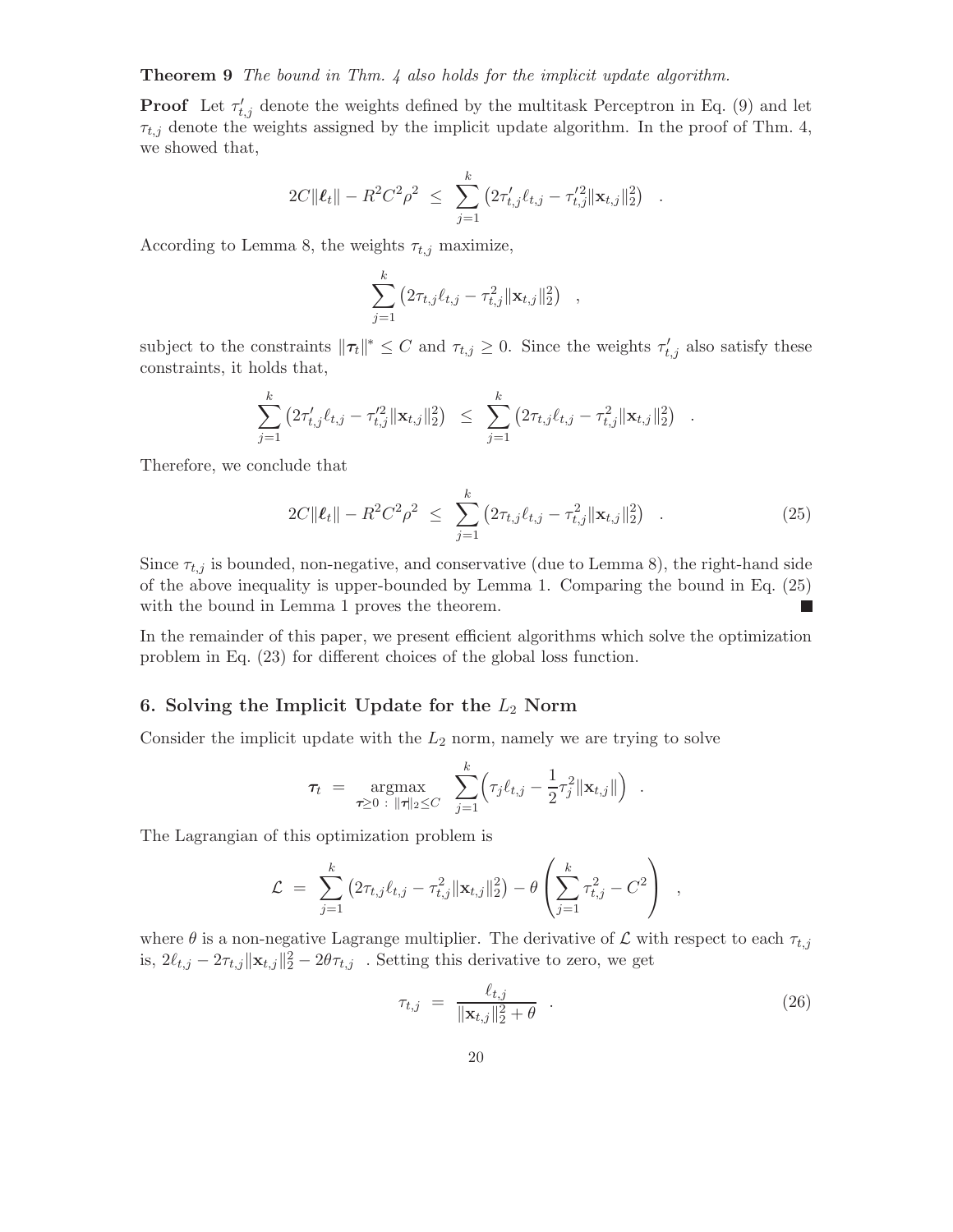The optimum of the *unconstrained* problem is attained by choosing  $\tau_{t,j} = \frac{\ell_{t,j}}{\|\mathbf{x}_t\|}$  $\frac{\epsilon_{t,j}}{\|\mathbf{x}_{t,j}\|_2^2}$  for each j.

If, for this choice of  $\tau_t$ , the constraint  $\sum_{j=1}^k \tau_{t,j}^2 \leq C^2$  does not hold, then  $\theta$  must be greater than zero. The KKT complementarity condition implies that in this case the constraint is binding, namely  $\sum_{j=1}^{k} \tau_{t,j}^2 = C^2$ . In order to find  $\theta$ , we must now solve the following equation:

$$
\sum_{j=1}^{k} \left( \frac{\ell_{t,j}}{\|\mathbf{x}_{t,j}\|_{2}^{2} + \theta} \right)^{2} = C^{2} . \tag{27}
$$

The left hand side of the above is monotonically decreasing in  $\theta$ . We also know that  $\theta > 0$ . Moreover, setting

$$
\theta = \frac{\sqrt{k} \|\boldsymbol{\ell}_t\|_{\infty}}{C}
$$

in the left-hand side of Eq.  $(27)$  yields a value which is at least  $C<sup>2</sup>$ , and therefore we conclude that  $\theta \leq \frac{\sqrt{k} \|\ell_t\|_{\infty}}{C}$ . These properties enable us to easily find  $\theta$  using binary search.

In the special case where the norms of all the instances are equal, namely  $||\mathbf{x}_{t,1}||_2^2 =$  $\ldots = \|\mathbf{x}_{t,k}\|_2^2 = R^2$ , Eq. (27) gives  $\theta = \frac{\|\boldsymbol{\ell}_t\|_2}{C} - R^2$ , and therefore  $\tau_{t,j} = C\ell_{t,j}/\|\boldsymbol{\ell}_t\|_2$ . The general expression for  $\tau_{t,j}$  in this case becomes

$$
\tau_{t,j} = \begin{cases} \frac{\ell_{t,j}}{R^2} & \text{if } \| \ell_t \|_2 \le R^2 C \\ \frac{C \ell_{t,j}}{\| \ell_t \|_2} & \text{otherwise} \end{cases} \tag{28}
$$

Note that the above coincides with the definition of  $\tau_t$  given by the Infinite Horizon Multitask Perceptron for the  $L_2$  norm, as defined in Sec. 4.

# 7. Solving the Implicit Update for  $r$ -max Norms

We now present an efficient procedure for calculating the update in Eq. (23), in the case where the norm being used is the r-max norm. Lemma 8, together with  $(3)$ , tells us that the update can be calculated by solving the following constrained optimization problem:

$$
\tau_t = \underset{\tau}{\operatorname{argmax}} \sum_{j=1}^k \left( 2\tau_j \ell_{t,j} - \tau_j^2 \|\mathbf{x}_{t,j}\|_2^2 \right) \tag{29}
$$
\n
$$
\text{s.t.} \sum_{j=1}^k \tau_j \le Cr \ , \ \forall j \ \tau_j \le C \ , \ \forall j \ \tau_j \ge 0 \ .
$$

After dividing the objective function by 2, the Lagrangian of this optimization problem is

$$
\sum_{j=1}^k \left( \tau_j \ell_{t,j} - \frac{1}{2} \tau_j^2 \|\mathbf{x}_{t,j}\|_2^2 \right) + \theta \left( Cr - \sum_{j=1}^k \tau_j \right) + \sum_{j=1}^k \lambda_j (C - \tau_j) + \sum_{j=1}^k \beta_j \tau_j ,
$$

where  $\theta$ , the  $\beta_j$ 's and the  $\lambda_j$ 's are non-negative Lagrange multipliers. The derivative of  $\mathcal L$ with respect to each  $\tau_j$  is,  $\ell_{t,j} - \tau_j ||\mathbf{x}_{t,j}||_2^2 - \theta - \lambda_j + \beta_j$ . All of these partial derivatives must equal zero at the optimum, and therefore

$$
\forall 1 \le j \le k \qquad \tau_j = \frac{\ell_{t,j} - \theta - \lambda_j + \beta_j}{\|\mathbf{x}_{t,j}\|_2^2} \quad . \tag{30}
$$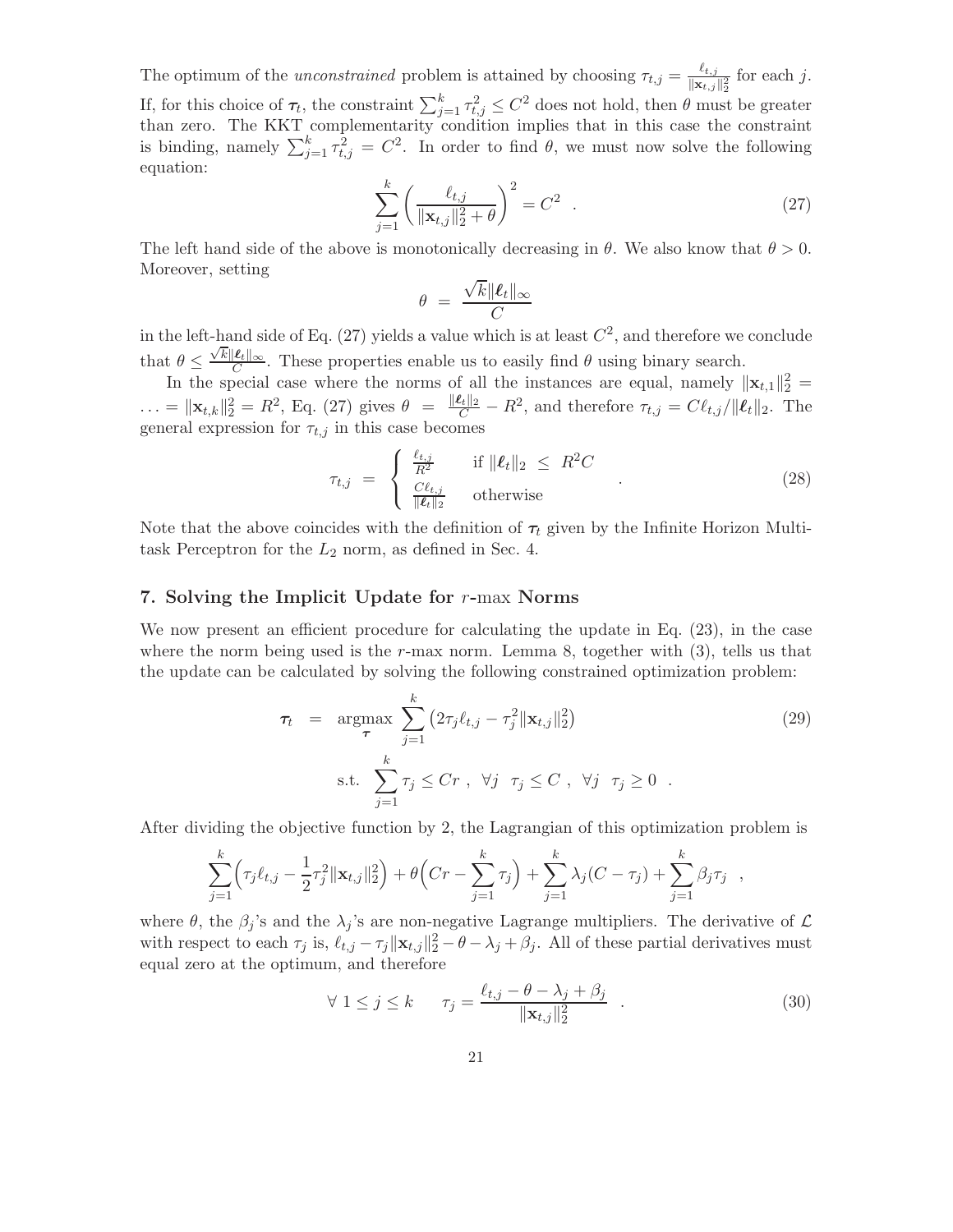The KKT complementarity condition states that the following equalities hold at the optimum:

$$
\forall 1 \le j \le k \qquad \lambda_j(C - \tau_j) = 0 \qquad \text{and} \qquad \beta_j \tau_j = 0 \,. \tag{31}
$$

We consider three different cases:

- 1. Assume that  $\ell_{t,j} \theta < 0$ . Since both  $\tau_j$  and  $\lambda_j$  must be non-negative, then from the definition of  $\tau_j$  in Eq. (30) we learn that  $\beta_j$  must be at least  $\theta - \ell_{t,j}$ . In other words,  $\beta_j$  is positive. Referring to the right-hand side of Eq. (31), we conclude that  $\tau_j = 0$ .
- 2. Assume that  $0 \leq \ell_{t,j} \theta \leq C ||\mathbf{x}_{t,j}||_2^2$ . Summing the two equalities in Eq. (31) and plugging in the definition of  $\tau_j$  from Eq. (30) results in,

$$
\lambda_j \left( C - \frac{\ell_{t,j} - \theta}{\|\mathbf{x}_{t,j}\|_2^2} \right) + \beta_j \left( \frac{\ell_{t,j} - \theta}{\|\mathbf{x}_{t,j}\|_2^2} \right) + \frac{(\beta_j - \lambda_j)^2}{\|\mathbf{x}_{t,j}\|_2^2} = 0 \quad . \tag{32}
$$

Using our assumption that  $\ell_{t,j}-\theta \geq 0$ , along with the requirement that  $\beta_j \geq 0$ , gives us that  $\beta(\ell_{t,j}-\theta)/\|\mathbf{x}_{t,j}\|_2^2 \geq 0$ . Equivalently, using our assumption that  $\ell_{t,j}-\theta \leq C\|\mathbf{x}_{t,j}\|_2^2$ along with the requirement that  $\lambda_j \geq 0$  results in  $\lambda (C - (\ell_{t,j} + \theta) / ||\mathbf{x}_{t,j}||_2^2) \geq 0$ . Plugging the last two inequalities back into Eq. (32) gives,  $(\beta_j - \lambda_j)^2 / ||\mathbf{x}_{t,j}||_2^2 \leq 0$ . The only way that this inequality can hold is if  $(\beta_i - \lambda_i) = 0$ . Thus, the definition of  $\tau_j$  in Eq. (30) reduces to  $\tau_j = \frac{\ell_{t,j}-\theta}{\|\mathbf{x}_{t,j}\|^2}$  $\overline{\|\mathbf{x}_{t,j}\|_2^2}$ .

3. Finally, assume that  $\ell_{t,j} - \theta > C \|\mathbf{x}_{t,j}\|_2^2$ . Since  $\tau_j \leq \|\boldsymbol{\tau}\|_{\infty} \leq C$  and  $\beta_j \geq 0$ , then from Eq. (30) we conclude that  $\lambda_j$  is at least  $\ell_{t,j} - \theta - C ||\mathbf{x}_{t,j}||_2^2$ . In other words,  $\lambda_j$ is positive. Referring to the left-hand side of Eq. (31), we conclude that  $(C - \tau_i) = 0$ , and  $\tau_j = C$ .

Overall, we have shown that there exists some  $\theta \geq 0$  such that the optimal update weights take the form

$$
\tau_{t,j} = \begin{cases}\n0 & \text{if } \ell_{t,j} - \theta < 0 \\
\frac{\ell_{t,j} - \theta}{\|\mathbf{x}_{t,j}\|_2^2} & \text{if } 0 \le \ell_{t,j} - \theta \le C \|\mathbf{x}_{t,j}\|_2^2 \\
C & \text{if } C \|\mathbf{x}_{t,j}\|_2^2 < \ell_{t,j} - \theta\n\end{cases} \tag{33}
$$

That is, if the individual loss of task j is smaller than  $\theta$  then no update is applied to the respective classifier. If the loss is moderate then the size of the update step is proportional to the loss attained, and inverse proportional to the squared norm of the respective instance. In any case, the size of the update step cannot exceed the fixed upper limit C.

We are thus left with the problem of finding the value of  $\theta$  in Eq. (33) which yields the update weights that maximize Eq. (29). We denote this value by  $\theta^*$ . First note that if we lift the constraint  $\sum_{j=1}^{k} \tau_{t,j} \leq rC$  then the maximum of Eq. (29) is obtained by setting  $\tau_{t,j} = \min\{\ell_{t,j}/\|\mathbf{x}_{t,j}\|_2^2, C\}$  for all j, which is equivalent to setting  $\theta = 0$  in Eq. (33). Therefore, if

$$
\sum_{j=1}^k \min \left\{ \frac{\ell_{t,j}}{\|\mathbf{x}_{t,j}\|_2^2}, \ C \right\} \ \leq \ rC \ ,
$$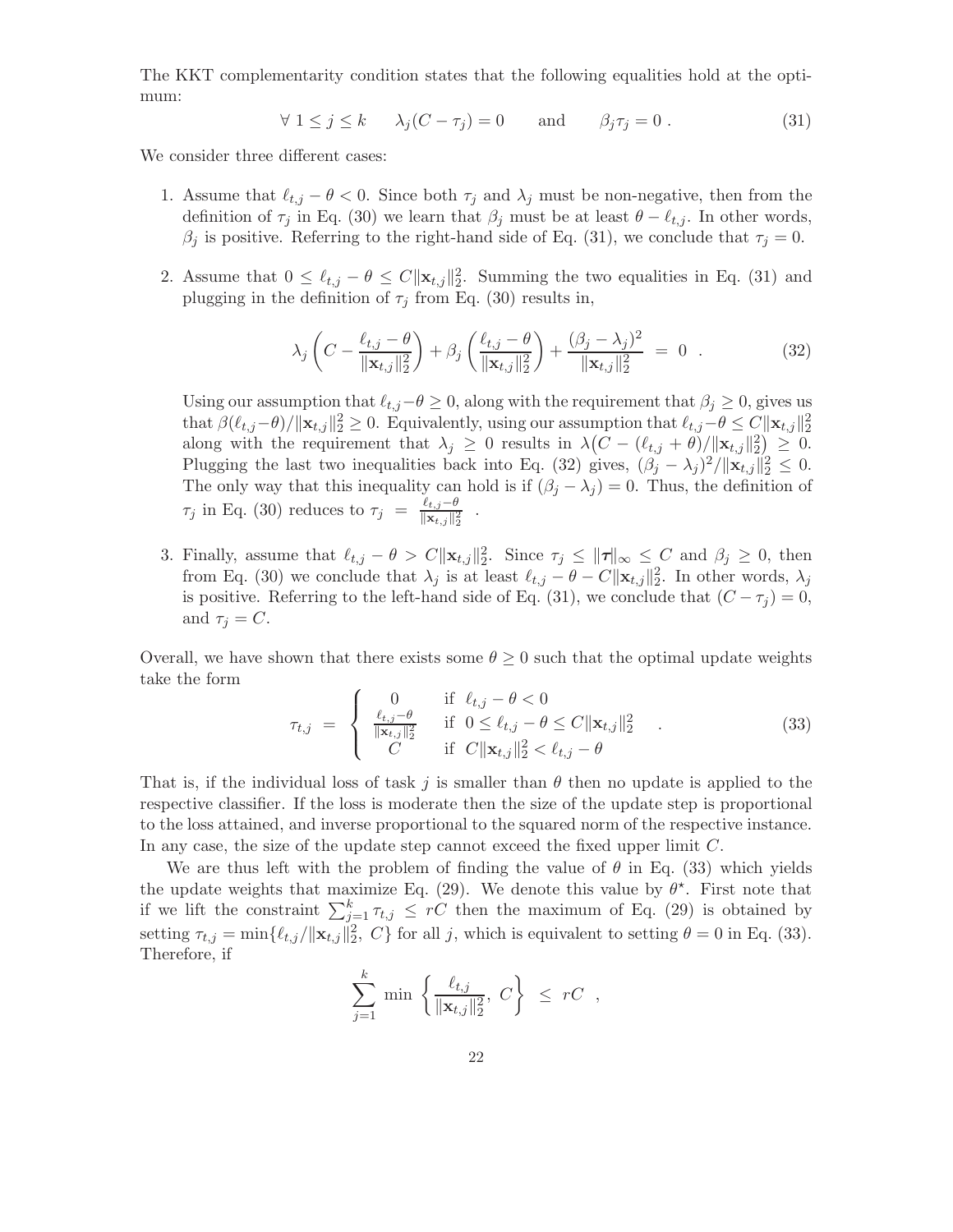the solution to Eq. (29) is  $\tau_{t,j} = \min\{\ell_{t,j}/\|\mathbf{x}_{t,j}\|_2^2, C\}$  for all j. Thus, we can focus our attention on the case where

$$
\sum_{j=1}^k \min \left\{ \frac{\ell_{t,j}}{\|\mathbf{x}_{t,j}\|_2^2}, \ C \right\} > rC .
$$

In this case,  $\theta^*$  must be non-zero in order for the constraint  $\sum_{j=1}^k \tau_j \leq rC$  to hold. Once again using the KKT complementarity condition, it follows that  $\sum_{j=1}^{k} \tau_{t,j} = rC$ . Now, for every value of  $\theta$ , define the following two sets of indices:

$$
\Psi(\theta) = \{1 \le j \le k : 0 < \ell_{t,j} - \theta\},
$$

and

$$
\Phi(\theta) = \{1 \le j \le k : C \|\mathbf{x}_{t,j}\|_2^2 < \ell_{t,j} - \theta\} .
$$

Let  $\Psi$  and  $\Phi$  denote the sets  $\Psi(\theta^*)$  and  $\Phi(\theta^*)$  respectively. The semantics of  $\Psi$  and  $\Phi$  are readily available from Eq. (33): the set  $\Psi$  includes all indices j for which  $\tau_i > 0$  in the optimal solution, while  $\Phi$  includes all indices j for which  $\tau_j$  is clipped at C in the optimal solution. If we know the value of  $\theta^*$ , we can easily obtain the sets  $\Psi$  and  $\Phi$  from their definitions above. However, the converse is also true: if we are able to find the sets  $\Psi$  and  $\Phi$  directly then we can use them to calculate the exact value of  $\theta^*$ . Assuming we know  $\Psi$ and  $\Phi$ , and using the fact that  $\sum_{j=1}^{k} \tau_j = rC$ , we get

$$
\sum_{j\in\Psi\setminus\Phi}\frac{\ell_{t,j}-\theta^\star}{\|\mathbf{x}_{t,j}\|_2^2}+\sum_{j\in\Phi}C\ =\ rC\ \ .
$$

Solving the above for  $\theta^*$  gives

$$
\theta^* = \frac{\sum_{j \in \Psi \backslash \Phi} \frac{\ell_{t,j}}{\|\mathbf{x}_{t,j}\|_2^2} - rC + \sum_{j \in \Phi} C}{\sum_{j \in \Psi \backslash \Phi} \frac{1}{\|\mathbf{x}_{t,j}\|_2^2}} \tag{34}
$$

We have thus reduced the optimization problem in Eq. (29) to the problem of finding the sets Ψ and Φ. Once we find Ψ and Φ, we can easily calculate  $\theta^*$  using Eq. (34) and then obtain  $\tau_t$ using Eq. (33). Luckily,  $\Psi$  and  $\Phi$  are subsets of  $\{1,\ldots,k\}$  and can only be defined in a finite number of ways. A straightforward and excessively inefficient solution is to enumerate over all possible subsets of  $\{1, \ldots, k\}$  as candidates for  $\Psi$  and  $\Phi$ , for each pair of candidate sets to compute the corresponding values of  $\theta$  and  $\tau$  using Eq. (34) and Eq. (33) respectively and then check if the obtained solution is consistent with our constraints  $(\theta \geq 0, \sum_j \tau_j = rC)$ and  $0 \leq \tau_i \leq C$ ). Of the candidates that turn out to be consistent, we choose the one which maximizes the objective function in Eq. (29). This approach is clearly infeasible even for reasonably small values of k. We therefore describe a more efficient procedure for finding  $\Psi$  and  $\Phi$ , whose computational cost is only  $O(k \log(k))$ .

Let us examine two losses  $\ell_{t,r}$  and  $\ell_{t,s}$  such that  $\ell_{t,r} \leq \ell_{t,s}$  and there is no index j for which  $\ell_{t,r} < \ell_{t,j} < \ell_{t,s}$ . Then, all the sets  $\Psi(\theta)$  for  $\theta \in [\ell_{t,r}, \ell_{t,s})$  are identical, and equal  ${j : \ell_{t,j} \geq \ell_{t,r}}$ . Therefore, there are at most k different choices for  $\Psi(\theta)$ , which can be easily computed by sorting the losses. An analogous argument holds for the set  $\Phi$  with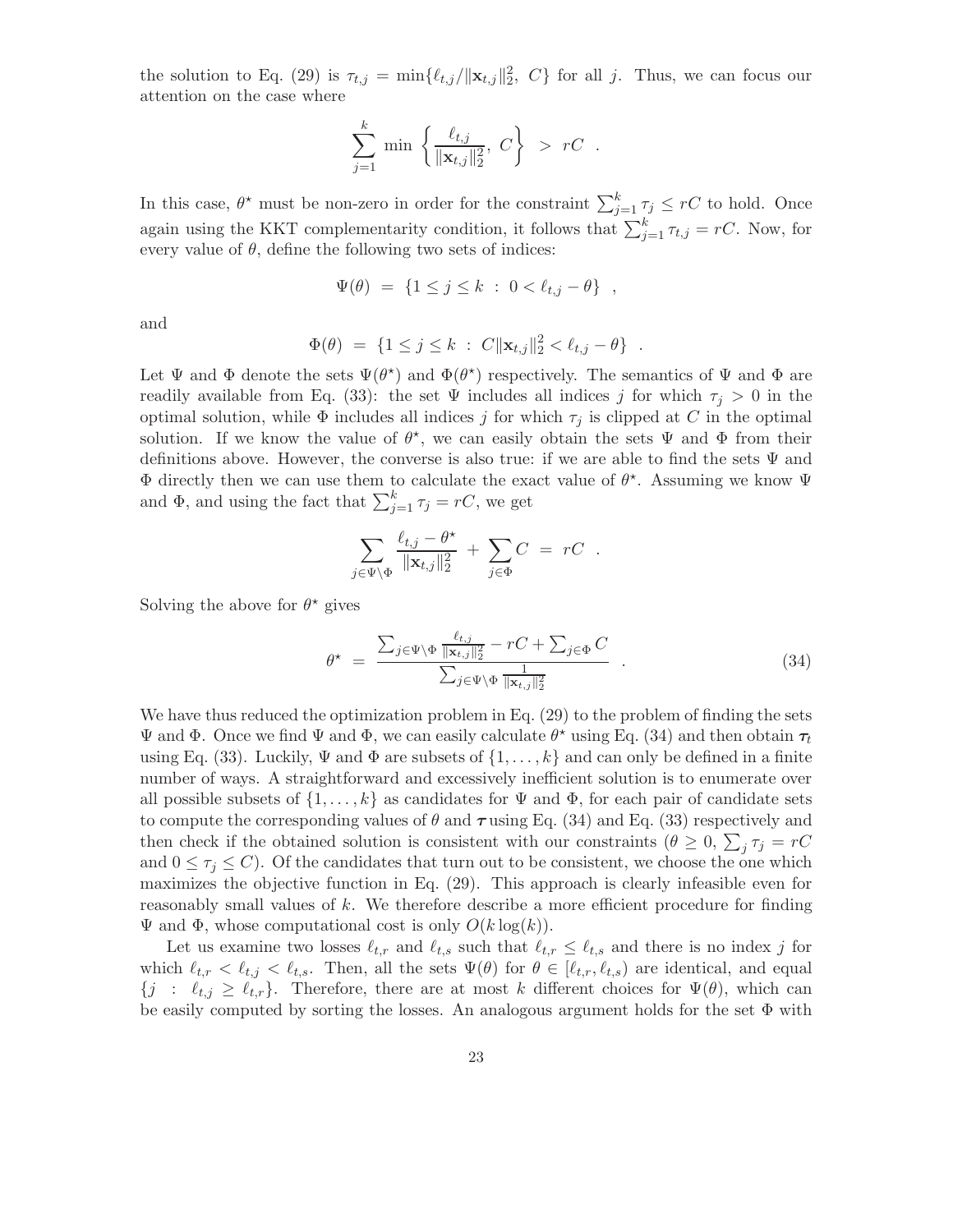respect to the values  $\ell_{t,j} - C \|\mathbf{x}_{t,j}\|_2^2$ . Furthermore, to enumerate all admissible sets  $\Psi(\theta)$  and  $\Phi(\theta)$  we need not examine their product space. Instead, let q denote the vector obtained by sorting the union of the sets  $\{\ell_{t,j}\}_{j=1}^k$ ,  $\{\ell_{t,j} - C \|\mathbf{x}_{t,j}\|_2^2\}_{j=1}^k$ , and  $\{0\}$  in ascending order. Extending the above rationale, the sets  $\Psi(\theta)$  and  $\Phi(\theta)$  are fixed for every  $\theta \in [q_i, q_{i+1})$ . We can examine every possible pair of candidates  $\Psi(\theta), \Phi(\theta)$  by traversing the sorted vector q of critical values.

Concretely, define  $\Psi(q_1) = \{1, \ldots, k\}$  and  $\Phi(q_1) = \{1, \ldots, k\}$ , and keep them sorted in memory. Use these sets to define  $\theta$  and  $\tau$  as described above, and check if the solution satisfies our constraints. If so, return this value of  $\tau$  as the update step for the r-max loss. Otherwise, move on to the next value in **q** and evaluate the next pair of candidates. This procedure for choosing  $\theta$  and  $\tau$  implies that if more than one solution satisfies the constraints, we will choose the one encountered first, namely the one for which  $\theta$  is the smallest. Indeed it can be verified that the smaller  $\theta$ , the greater the value of the objective function in Eq. (29). Given the sets  $\Psi(q_i)$  and  $\Phi(q_i)$ , we can obtain the sets  $\Psi(q_{i+1})$  and  $\Phi(q_{i+1})$ , and recalculate  $\theta$ , by simply removing from  $\Psi(q_i)$  every j for which  $\ell_{t,j} < q_{i+1}$  and removing from  $\Phi(q_i)$  every j for which  $\ell_{t,j} - C \|\mathbf{x}_{t,j}\|_2^2 < q_{i+1}$ . This operation can be done efficiently since the sets  $\Psi(q_i)$  and  $\Phi(q_i)$  are sorted in memory.

#### 8. Experiments with Text Classification

In this section, we demonstrate the effectiveness of the implicit multitask algorithm on largescale text categorization problems. Throughout this paper, we have argued that when faced with multiple tasks in parallel, we can often do better than to learn each task individually. The goal of the first two experiments is to demonstrate that this is indeed the case. The third experiment demonstrates that the superiority of the implicit update algorithm, presented in Sec. 5, over the multitask Perceptron, presented in Sections 3 and 4.

We used the Reuters Corpus Vol. 1, which is a collection of over 800K news articles collected from the Reuters newswire over a period of 12 months, in 1996-1997. An average article contains approximately 240 words, and the entire corpus contains over half a million distinct tokens (not including numbers and dates). Each article is associated with *one* or more of 104 possible low-level categories<sup>1</sup>. On average, each article is associated with 1.5 low-level categories. The categorization problem induced by this corpus is referred to as a multiclass-multilabel (MCML) problem, since there are multiple possible classes (the 104 categories) and each article may assigned multiple labels. Examples of categories that appear in the corpus are: weather, money markets, and unemployment. The articles in the corpus are given in their original chronological order, and our goal is to predict the label, or labels, associated with each newly presented article. Our first experiment addresses this problem.

The Reuters corpus also defines 5 high-level meta-categories: CORPORATE/INDUSTRIAL, economics, government/social, markets, and other. About 20% of the articles in the corpus are associated with more than one of the five meta-categories. After discarding this 20%, we are left with over 600K documents, each with a single high-level label. This

<sup>1.</sup> The original corpus specifies 126 labels which are organized in a hierarchical tree-structure. Of these labels, 104 are low-level categories, which correspond to leaves in the tree. The remaining labels are meta-categories which correspond to inner nodes in the tree.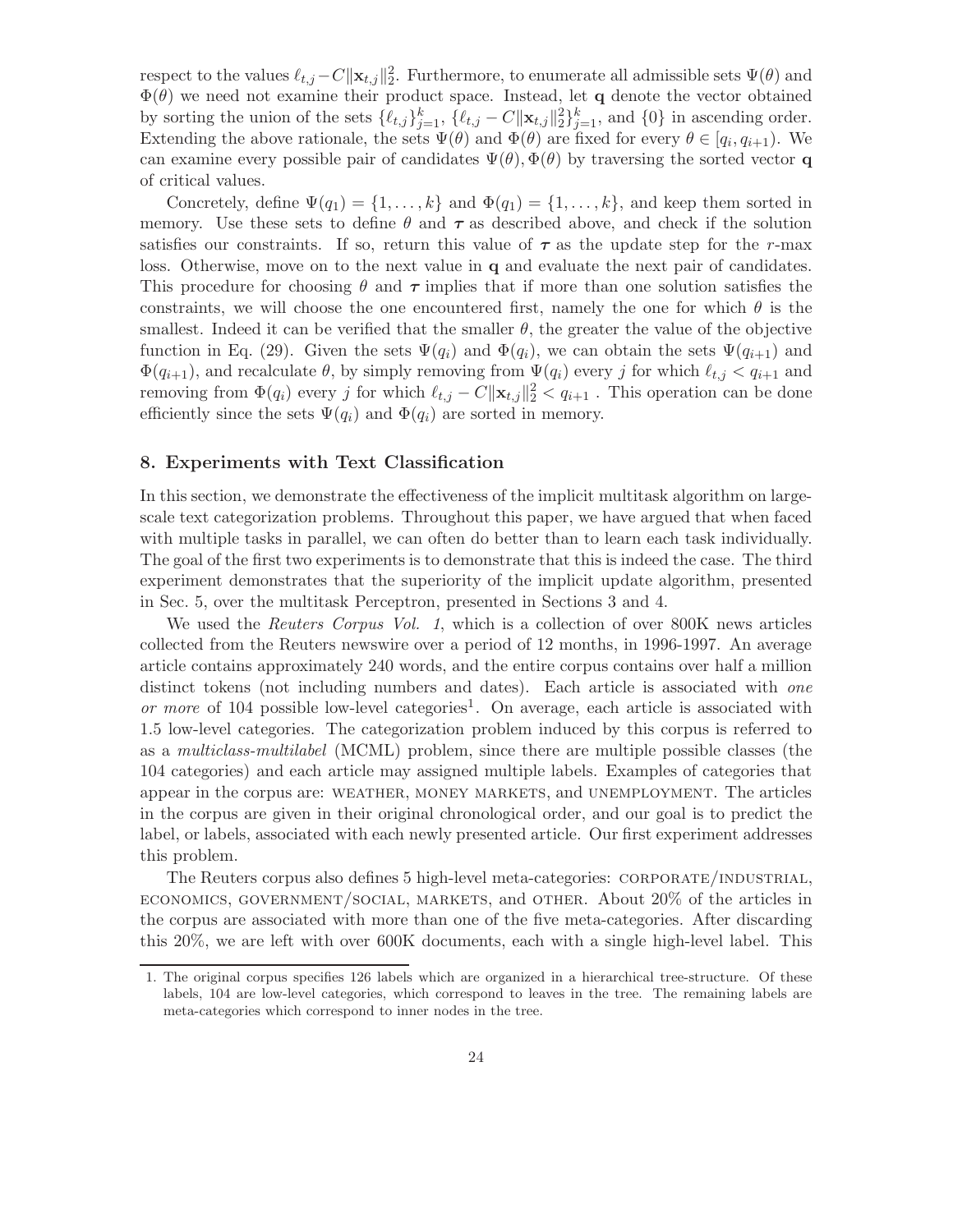

Figure 4: The  $\infty$ -error (left) and 1-error (right) error-rates attained by the implicit multitask algorithm using the  $L_{\infty}$  norm (solid) and the  $L_1$  norm (dashed) global loss functions. Note that the two plots are on a very different scale: the two lines on the left-hand plot differ by approximately 3%, whereas the lines on the right-hand plot differ by approximately 0.05%.

induces a 5-class single-label classification problem. Our second experiment addresses this multiclass single-label problem.

We began by applying some mild preprocessing to the articles in the corpus, which included removal of punctuation, numbers, dates, and stop-words, and a global conversion of the entire corpus to lower-case. Then, each article was mapped to a real vector using a logarithmic bag-of-words representation. Namely, the length of each vector equals the number of distinct tokens in the corpus, and each coordinate represents one of these tokens. If a token appears s times in a given article, then the respective coordinate in the vector is set to  $\log_2(1+s)$ .

#### 8.1 Multiclass Multilabel Categorization

We trained a separate binary classifier for each of the 104 low-level classes, using the implicit update algorithm presented in Sec. 5. Given an unseen article, each classifier predicts whether its respective category applies to that article or not. We ran our algorithm using both the  $L_1$  norm and the  $L_{\infty}$  norm as the global loss function. In both cases, the userdefined parameter C was set to  $10^{-3}$ .

The performance of the entire classifier ensemble on each article was evaluated in two ways. First, we examined whether the 104-classifier ensemble predicted the *entire* set of categories perfectly. An affirmative answer to this test implies that all 104 classifiers made correct predictions simultaneously. Formally, let  $e_t$  be the vector in  $\{0,1\}^{104}$  such that  $e_{t,j} = 1$  if and only if  $y_{t,j} \mathbf{w}_{t,j} \cdot \mathbf{x}_{t,j} \leq 0$ . In other words,  $\mathbf{e}_t$  indicates which of the 104 binary classifiers made prediction mistakes on round t. Now define the  $\infty$ -error suffered on round t as  $\|\mathbf{e}_t\|_{\infty}$ . Second, we assessed the fraction of categories for which incorrect binary predictions were made. Formally, define the 1-error suffered on round t as  $||e_t||_1/104$ . Both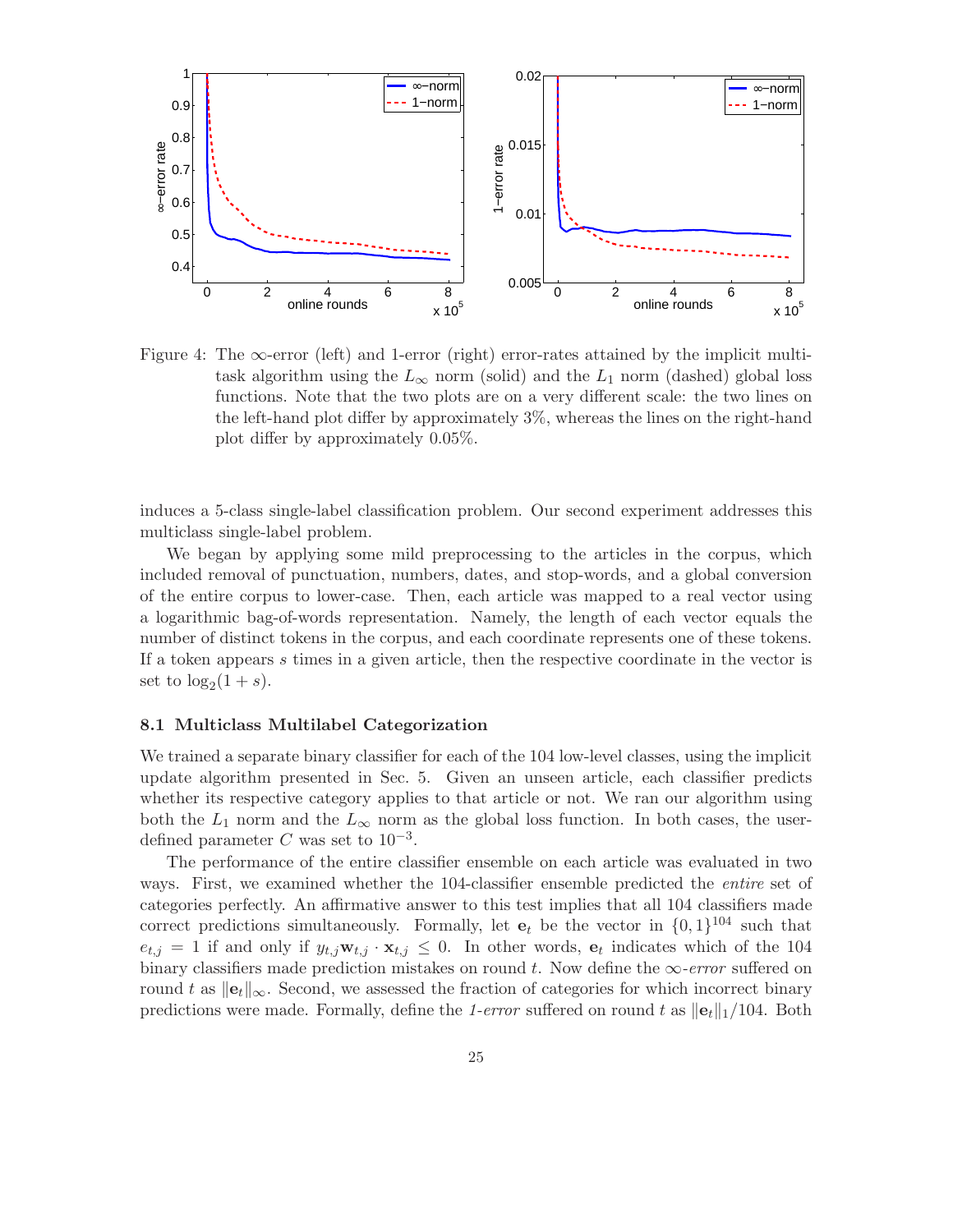

Figure 5: The multiclass error rate of the online ECOC-based classifier, using a 15 column code matrix, with various r-max norms, after observing 10K, 100K, and 600K examples.

measures of error are reasonable, and one should be preferred over the other based on the specific requirements of the underlying application. Since each coordinate of  $\ell_t$  upperbounds the respective coordinate in  $e_t$ , it holds that  $||e_t||_{\infty} \le ||\ell_t||_{\infty}$  and that  $||e_t||_1 \le ||\ell_t||_1$ . Therefore, the  $L_{\infty}$  norm update seems to be a more appropriate choice for minimizing the  $\infty$ -error, while the  $L_1$  norm update is the more appropriate choice for minimizing the 1error. Our experiments confirm this intuitive argument.

The results of our experiments are summarized in Fig. 4. The left-hand plot in the figure shows the  $\infty$ -error-rate of the  $L_{\infty}$  norm and  $L_1$  norm multitask updates, as the number of examples grows from zero to 800K. The figure clearly shows that the  $L_{\infty}$  norm algorithm does a better job throughout the entire online learning process. The advantage of the  $L_{\infty}$ norm algorithm diminishes as more examples are observed.

The right-hand plot in Fig. 4 compares the 1-error-rate of the two updates. In this case, the  $L_{\infty}$  norm update initially takes the lead, but is quickly surpassed by the  $L_1$  norm update. The fact that the  $L_1$  norm update ultimately gains the advantage coincides with our initial intuition. The reason why the  $L_{\infty}$  norm update outperforms the  $L_1$  norm update at first can also be easily explained. The  $L_1$  norm update is quite aggressive, as it modifies every binary classifier that suffers a positive individual loss on every round. Moreover, the  $L_1$  norm update enforces the constraint  $\|\tau_t\|_{\infty} \leq C$ . On the other hand, the  $L_{\infty}$  norm update is more cautious, since it enforces the stricter constraint  $\|\tau_t\|_1 \leq C$ . The aggression of the  $L_1$  norm update causes its initial behavior to be somewhat erratic. At first, many of the  $L_1$  norm updates actually move the classifier ensemble away from its target. Inevitably, it takes the  $L_1$  norm classifier slightly longer to find its path.

#### 8.2 Multiclass Meta-Categorization with ECOC and r-max Norms

Following one of the motivating examples given in the introduction, we used the ECOC method (Dietterich and Bakiri, 1995) to reduce the 5 high-level meta-categories classification task from the Reuters corpus to multiple binary classification tasks. We used the  $5 \times 15$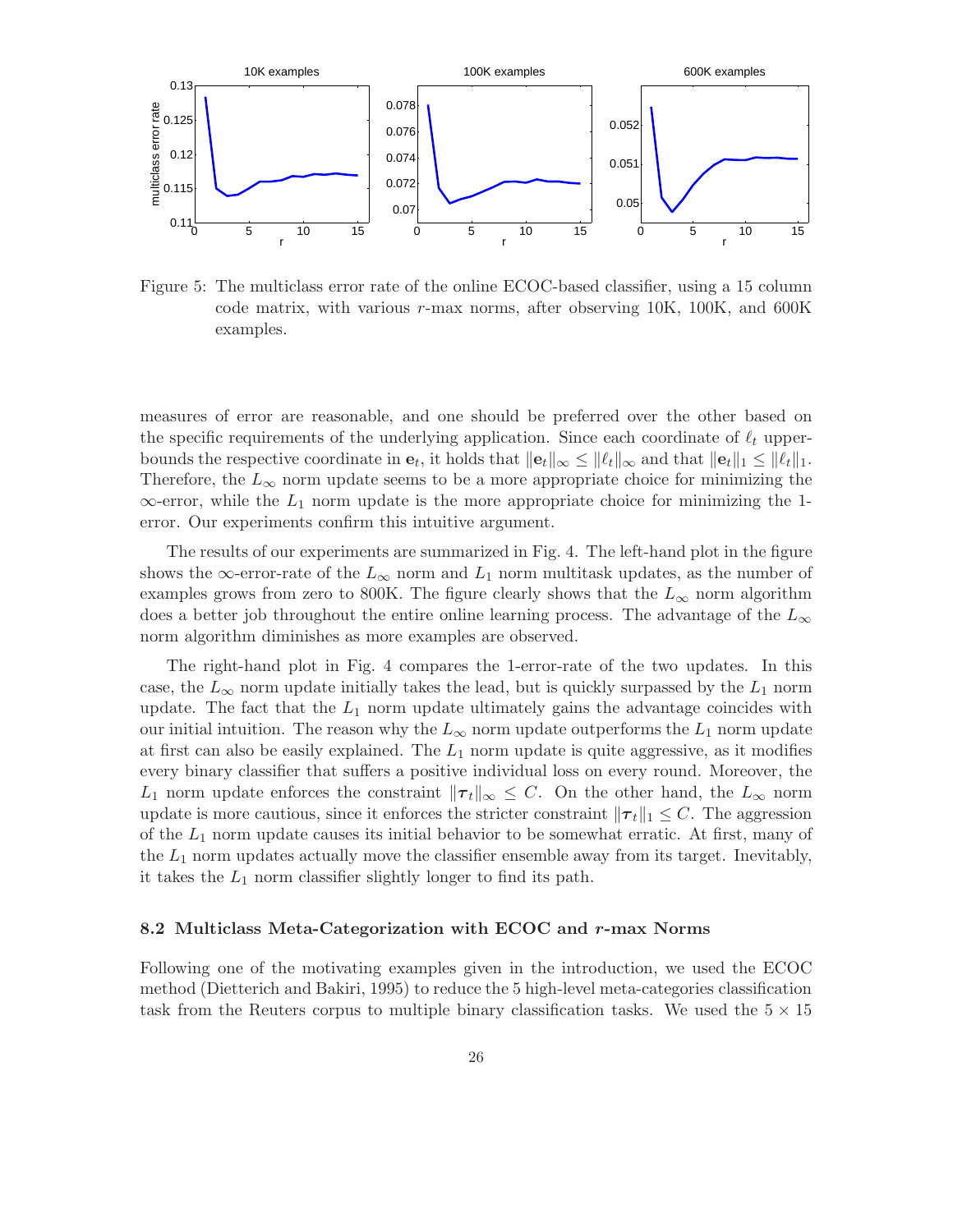Hadamard code matrix, defined as follows:

M = + + + + + + + + + + + + + + + + + + + + + + − − − − − − − − + + + − − − − + + + + − − − − + − − + + − − + + − − + + − − − + − + − + − + − + − + − + − .

This code matrix is derived by taking all  $2<sup>4</sup>$  possible 5-coordinate columns with  $+$  in the first position, except for the all-plus column. This is the largest 5-row code matrix that does not induce redundant or trivial binary classification problems. The distance between any two rows of the matrix is 8, therefore this code is guaranteed to correct 4 binary prediction mistakes. We can determine if more than 4 binary mistakes are made on round t by comparing the fifth largest element of  $\ell_t$  with 1. As mentioned in the introduction, taking the fifth largest loss does not constitute a norm, and cannot be used as a global loss within our setting. However, a norm with a similar flavor is the r-max norm, with  $r = 5$ . Our experiments show that it is actually advantageous to be slightly over-cautious, by setting  $r$  to 3 or 4.

The results of our experiments are summarized in Fig. 5. We trained 15 binary classifiers, one per each column of  $M$ , using the implicit update algorithm presented in Sec. 5. We used the r-max norm as the algorithm's global loss function, with  $r$  set to every integer value between 1 and 15. For each example, all 15 binary classifiers made predictions, and M was used to decode a multiclass prediction, as described in (Dietterich and Bakiri, 1995). A multiclass error occurs if the predicted label differs from the true label. In Fig. 5 we depict the average number of errors that occurred after observing 10K, 100K, and 600K examples, for each value of r. We can see that using either the  $L_1$  norm  $(r = 15)$  or the  $L_{\infty}$  norm  $(r = 1)$  is suboptimal, and the best performance is consistently reached by setting r to be slightly smaller than half the code distance. Although the theoretically motivated choice of  $r = 5$  is not the best, it still yields better results than the two extreme choices,  $r = 1$  and  $r = 15$ .

When we replaced the Hadamard code matrix with the One-vs-Rest code matrix, defined by  $2I - 1$  (where I is the  $5 \times 5$  identity matrix and 1 is the  $5 \times 5$  all-ones matrix) then the multiclass error after observing 600K examples increases from 5% to around 8%. This justifies using the ECOC method in the first place.

We conclude this experiment by noting that although setting  $r = 1$  produces the largest number of multiclass prediction mistakes, it still delivers the best performance if we evaluate the 15 classifier ensemble using the  $\infty$ -error defined above.

#### 8.3 The Implicit Update vs. the Multitask Perceptron

From a loss minimization standpoint, Thm. 9 proves that the implicit update, presented in Sec. 5, is at least as good as the multitask Perceptron variants, presented in Secs. 3 and 4. The following experiment demonstrates that the implicit update is also superior in practice.

We repeated the multitask multi-label experiment described in Sec. 8.1, using the multitask Perceptron in place of the implicit update algorithm. The infinite horizon extension discussed in Sec. 4 does not have a significant effect on empirical performance, so we consider only the finite horizon version of the multitask Perceptron, described in Sec. 3.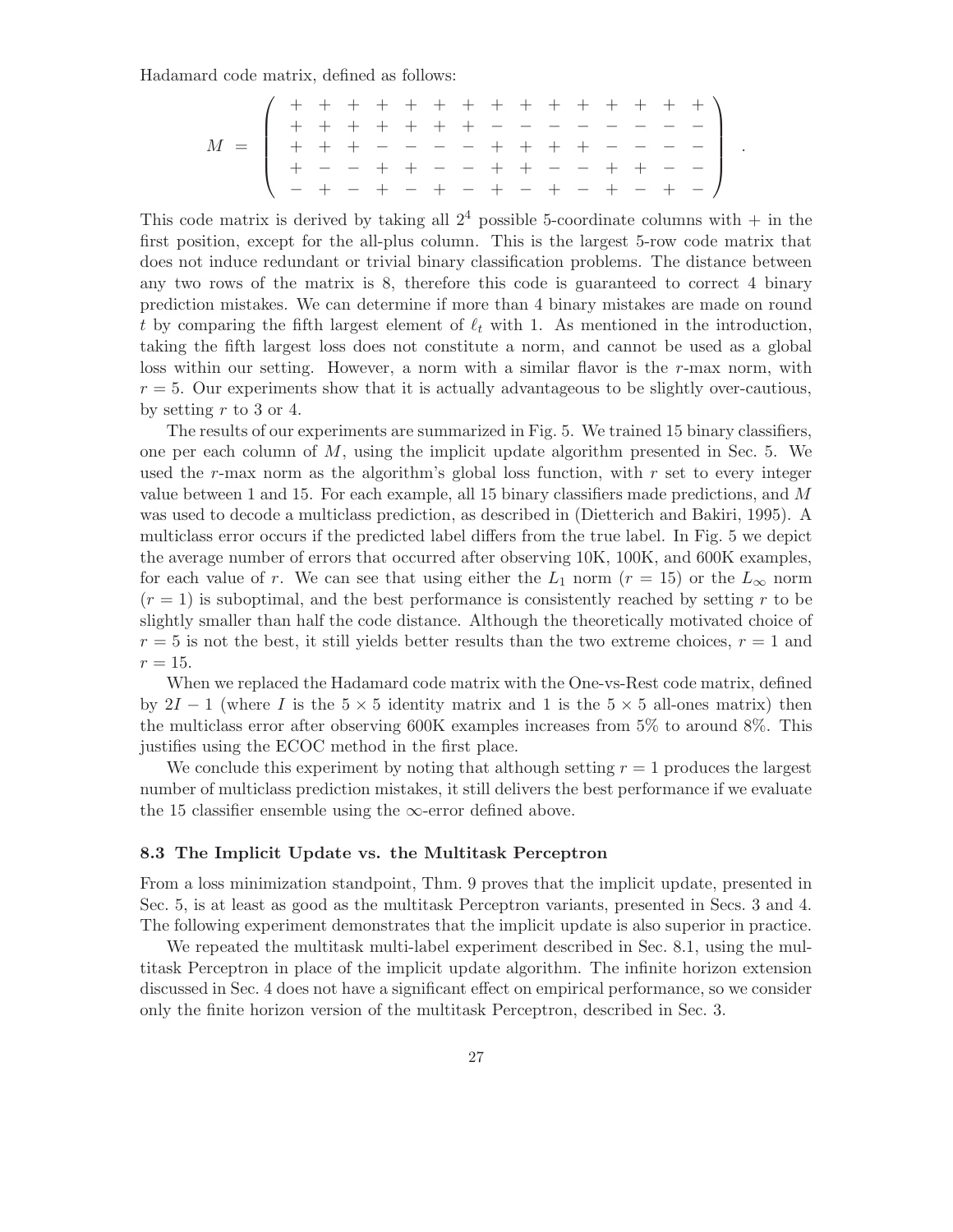

Figure 6: The  $\infty$ -error (left) and 1-error (right) attained by the multitask Perceptron (dashed) and the implicit update algorithm (solid) when using the  $L_{\infty}$  norm as a global loss function.

When the global loss function is defined using the  $L_1$  norm, both the implicit update and the multitask Perceptron update decouple to independent updates for each individual task. In this case, both algorithms are very similar, their empirical performance is almost identical, and the comparison between them is not very interesting. Therefore, we focus on a global loss defined by the  $L_{\infty}$  norm.

A comparison between the performance of the implicit update and the multitask Perceptron update, both using the  $L_{\infty}$ -norm loss, is given in Fig. 6. The plot on the left-hand side of the figure compares the two algorithms'  $\infty$ -error-rate, and the plot on the right-hand side of the figure compares their 1-error-rate. The implicit algorithm holds a clear lead over the multitask Perceptron with respect to both error measures, throughout the learning process. These results give empirical validation to the formal comparison of the two algorithms.

#### 9. Discussion

When faced with several online tasks in parallel, it is not always best to distribute the learning effort evenly. In many cases, it may be beneficial to allocate more effort to tasks when they are seen to play "key" roles. In this paper, we presented an online algorithmic framework that does precisely that. The priority given to each task is governed by its relative performance and by the choice of a global loss function.

We presented three families of algorithms, each of which includes an algorithm for every global loss defined by an absolute norm. The first two families are illustrative and theoretically appealing. The third family of algorithms uses the most sophisticated update of the three, and is the one recommended for practical use. We demonstrated the superior performance of the third family of algorithms empirically.

We showed that, in the worst case, the finite horizon multitask Perceptron of Sec. 3 and the implicit update algorithm of Sec. 5 both perform asymptotically as well as the best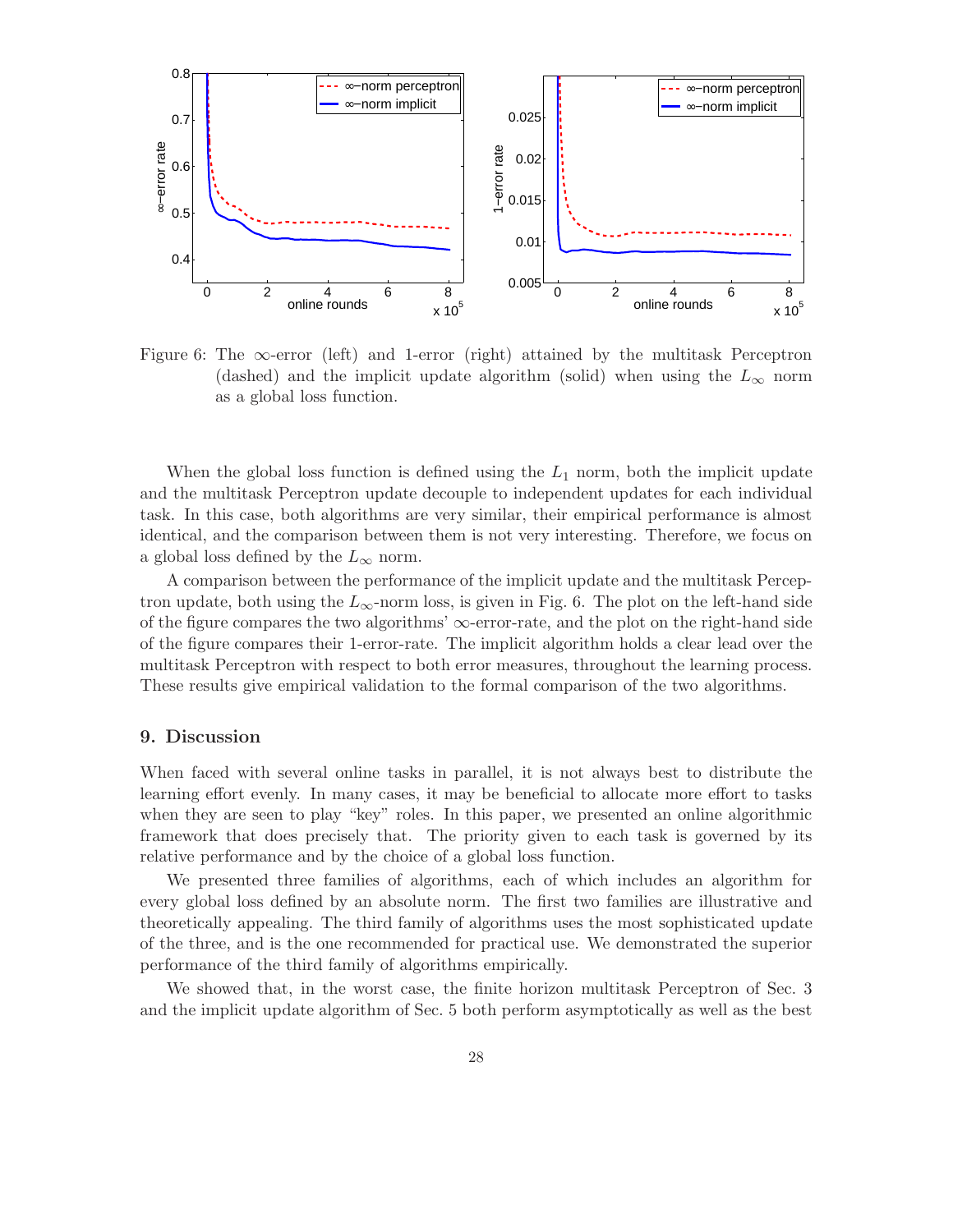fixed hypothesis ensemble. In other words, these algorithms are no-regret algorithms with respect to any global loss function defined by an absolute norm. The same cannot be said for the naive alternative, where we use multiple independent single-task learning algorithms to solve the multitask problem. We also demonstrated the benefit of the multitask approach over the naive alternative on two large-scale text categorization problems.

Throughout the paper, we assumed that the multiple online tasks are perfectly synchronized, and that a complete k-tuple of examples is observed on every round. This is indeed the case in each of the concrete examples described in the introduction and empirically tested in our experiments. However, in other real-world situations, this may not be the case. Namely, there could occur situations where not all of the tasks are active on every single round. In other words, there may be a subset of "dormant tasks" on each round. For example, say that we are operating an online store and that we have multiple registered customers. Each product in our store is represented by a feature vector, and we train an individual binary classifier for each of our customers. When costumer j visits a product-page on our website, the respective classifier is used to predict whether that customer intends to purchase the product or not. The prediction is then used to decide whether or not to lure the customer away from that page. This setting induces a natural online multitask learning problem. Moreover, only a fraction of the customers is online at any given moment. We consider the tasks of those customers that are not online to be dormant or inactive tasks. At a first glance, the inactive tasks setting may seem to be more complicated than the fully synchronized setting discussed throughout the paper. However, our algorithms and analysis accommodate this extension quite naturally. We simply need to define  $\ell_{t,j} = 0$  for every inactive task and apply the multitask update verbatim. Due to the conservativeness assumption, the hypotheses of the inactive tasks will be left intact. Additionally, note that all of the norms discussed in this paper have the property that  $\|\mathbf{v}\| = \|\mathbf{v}'\|$ , where  $\mathbf{v}'$  is the vector obtained by removing all of the zero entries from v. Therefore, we can imagine that the length of the vector  $\ell_t$  changes from round to round, and that the update on each round is applied as if the tasks that are sleeping on that round never existed in the first place. We would also like to note that, although our presentation focuses on multiple binary classification tasks, our algorithms and techniques can be adapted to other online learning problems as well. Specifically, a multitask implicit update can be derived for regression and uniclass problems using ideas from (Crammer et al., 2006).

The next-step would be to extend our framework from absolute norms to general norms. For example, the family of Mahalanobis norms, defined by  $||\mathbf{z}||^2 = \mathbf{z}^\top P \mathbf{z}$  (where P is a positive definite matrix) includes norms that are not absolute but which could have interesting applications in our setting. More generally, there exist meaningful global loss functions which are not norms at all.

Another interesting research direction would be to return to the roots of statistical multitask learning, and to try to model generative similarities between the multiple tasks within the online framework. In our work, we completely disregarded any relatedness between the multiple tasks, and only considered the shared consequences of errors. In the game-theoretic spirit of online learning, modeling these similarities would have to be done without making statistical assumptions on the data source.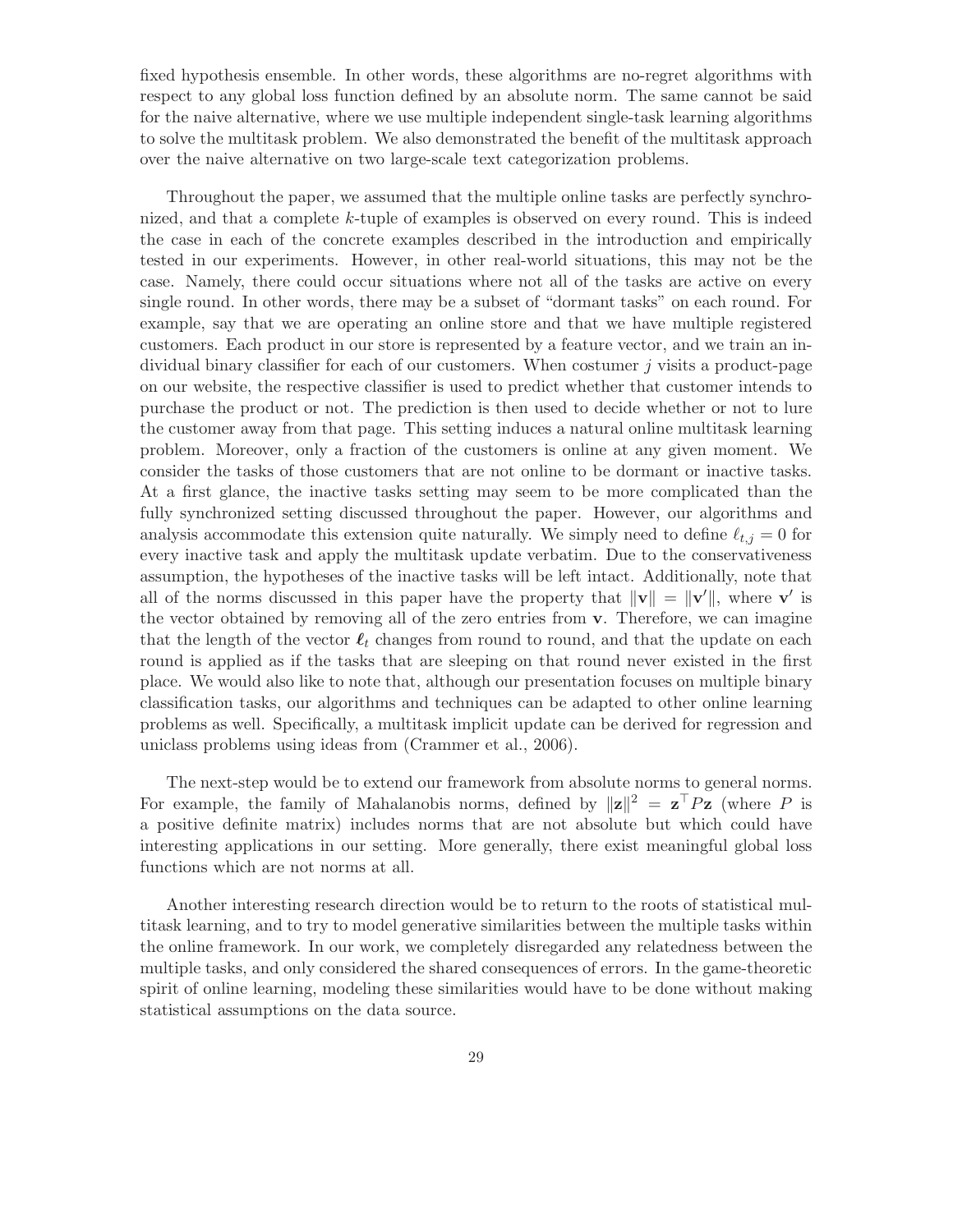# References

- J. Baxter. A model of inductive bias learning. Journal of Artificial Intelligence Research, 12:149–198, 2000.
- S. Ben-David and R. Schuller. Exploiting task relatedness for multiple task learning. In Proceedings of the Sixteenth Annual Conference on Computational Learning Theory, 2003.
- C. Bennett and R. Sharpley. Interpolation of Operators. Academic Press, 1998.
- S. Boyd and L. Vandenberghe. Convex Optimization. Cambridge University Press, 2004.
- R. Caruana. Multitask learning. Machine Learning, 28(1):41–75, 1997.
- O. Chapelle and Z. Harchaoui. A machine learning approach to conjoint analysis. In Advances in Neural Information Processing Systems, volume 17, 2005.
- K. Crammer and Y. Singer. On the algorithmic implementation of multiclass kernel-based vector machines. Journal of Machine Learning Research, 2:265–292, 2001.
- K. Crammer and Y. Singer. Ultraconservative online algorithms for multiclass problems. Journal of Machine Learning Research, 3:951–991, 2003.
- K. Crammer, O. Dekel, J. Keshet, S. Shalev-Shwartz, and Y. Singer. Online passive aggressive algorithms. Journal of Machine Learning Research, 7:551–585, Mar 2006.
- T. G. Dietterich and G. Bakiri. Solving multiclass learning problems via error-correcting output codes. Journal of Artificial Intelligence Research, 2:263–286, January 1995.
- T. Evgeniou, C.Micchelli, and M. Pontil. Learning multiple tasks with kernel methods. Journal of Machine Learning Research, 6:615–637, 2005.
- D. P. Helmbold, J. Kivinen, and M. Warmuth. Relative loss bounds for single neurons. IEEE Transactions on Neural Networks, 10(6):1291–1304, 1999.
- R. Herbrich, T. Graepel, and K. Obermayer. Large marging rank boundaries for ordinal regression. In A. Smola, B. Schölkopf, and D. Schuurmans, editors, Advances in Large Margin Classifiers. MIT Press, 2000.
- T. Heskes. Solving a huge number of silmilar tasks: A combination of multitask learning and a hierarchical bayesian approach. In Proceedings of the Fifteenth International Conference on Machine Learning, pages 233–241, 1998.
- R. A. Horn and C. R. Johnson. *Matrix Analysis*. Cambridge University Press, 1985.
- J. Kivinen and M. Warmuth. Relative loss bounds for multidimensional regression problems. Journal of Machine Learning, 45(3):301–329, July 2001.
- A. B. J. Novikoff. On convergence proofs on perceptrons. In *Proceedings of the Symposium* on the Mathematical Theory of Automata, volume XII, pages 615–622, 1962.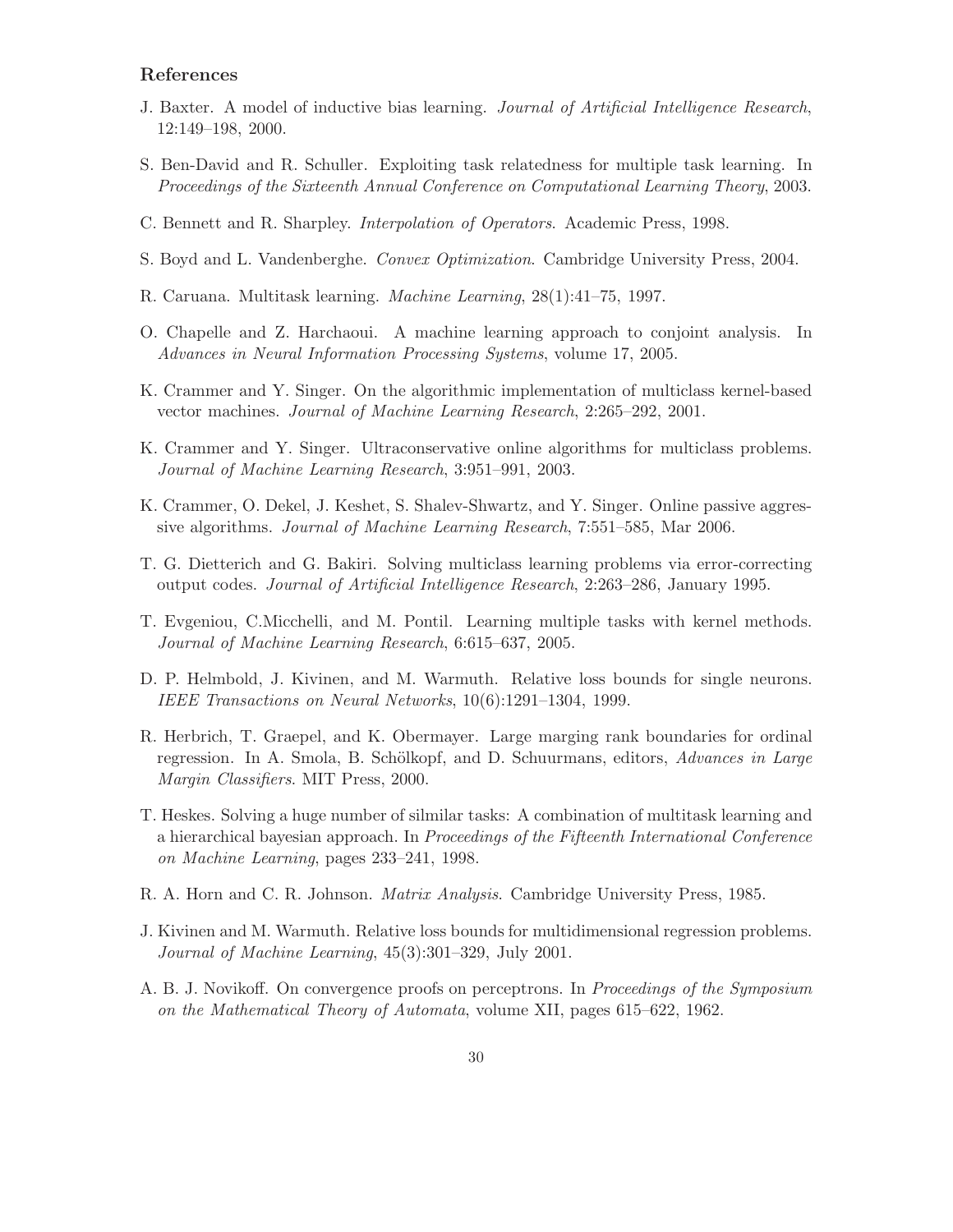- F. Rosenblatt. The perceptron: A probabilistic model for information storage and organization in the brain. Psychological Review, 65:386–407, 1958. (Reprinted in Neurocomputing (MIT Press, 1988).).
- I. Tsochantaridis, T. Hofmann, T. Joachims, and Y. Altun. Support vector machine learning for interdependent and structured output spaces. In Proceedings of the Twenty-First International Conference on Machine Learning, 2004.

#### Appendix A. The K-Method of Norm Interpolation

In this section, we briefly survey Peetre's K-method of norm interpolation. This method takes a pair of norms and smoothly interpolates between them, producing a new family of norms which can be used in our setting. An example of such an interpolation is the family of r-max norms, previously mentioned in this paper. The main practical purpose of this section is to prove that the dual of the  $r$ -max norm takes the form given in Eq.  $(3)$ . We do not present the K-method in all its generality, but rather focus only on topics which are relevant to the online multitask learning setting. The interested reader is referred to (Bennett and Sharpley, 1998) for a more detailed account of interpolation theory.

We begin by presenting Peetre's K-functional and J-functional, and proving that they induce dual norms. Let  $\|\cdot\|_{p_1}: \mathbb{R}^k \to \mathbb{R}_+$  and  $\|\cdot\|_{p_2}: \mathbb{R}^k \to \mathbb{R}_+$  be two p-norms, and let  $\|\cdot\|_{q_1}$  and  $\|\cdot\|_{q_2}$  be their respective duals. The K-functional with respect to  $p_1$  and  $p_2$ , and with respect to the constant  $\alpha > 0$ , is defined as

$$
\|\mathbf{v}\|_{K(p_1,p_2,\alpha)} = \min_{\mathbf{w}+\mathbf{z}=\mathbf{v}} \left( \|\mathbf{w}\|_{p_1} + \alpha \|\mathbf{z}\|_{p_2} \right) .
$$

The J-functional with respect to  $q_1, q_2$ , and with respect to the constant  $\beta > 0$ , is defined as

$$
\|\mathbf{u}\|_{J(q_1,q_2,\beta)} = \max \left\{ \|\mathbf{u}\|_{q_1}, \beta \|\mathbf{u}\|_{q_2} \right\} .
$$

The J-functional is obviously a norm: positivity and linearity follow immediately from the fact that  $\|\cdot\|_{q_1}$  and  $\|\cdot\|_{q_2}$  posses these properties. The triangle inequality follows from

$$
\|\mathbf{v} + \mathbf{u}\|_{J(q_1, q_2, \beta)} = \max \left\{ \|\mathbf{v} + \mathbf{u}\|_{q_1}, \ \beta \|\mathbf{v} + \mathbf{u}\|_{q_2} \right\}
$$
  
\n
$$
\leq \max \left\{ \|\mathbf{v}\|_{q_1} + \|\mathbf{u}\|_{q_1}, \ \beta \|\mathbf{v}\|_{q_2} + \beta \|\mathbf{u}\|_{q_2} \right\}
$$
  
\n
$$
\leq \max \left\{ \|\mathbf{v}\|_{q_1}, \ \beta \|\mathbf{v}\|_{q_2} \right\} + \max \left\{ \|\mathbf{u}\|_{q_1}, \ \beta \|\mathbf{u}\|_{q_2} \right\}
$$
  
\n
$$
= \|\mathbf{v}\|_{J(q_1, q_2, \beta)} + \|\mathbf{u}\|_{J(q_1, q_2, \beta)}.
$$

Since the J-functional is defined with respect to two absolute norms, it too is an absolute norm.

Instead of explicitly proving that  $\|\cdot\|_{K(p_1,p_2,\alpha)}$  is also a norm, we prove that it is the dual of  $\|\cdot\|_{J(q_1,q_2,\beta)}$  when  $\alpha=1/\beta$ . Since the dual of an absolute norm is itself an absolute norm, and since the dual of the dual norm is the original norm (Horn and Johnson, 1985), our proof implies that  $\|\cdot\|_{K(p_1,p_2,\alpha)}$  is indeed a norm, that it is absolute, and that its dual is  $\|\cdot\|_{J(q_1,q_2,1/\alpha)}$ .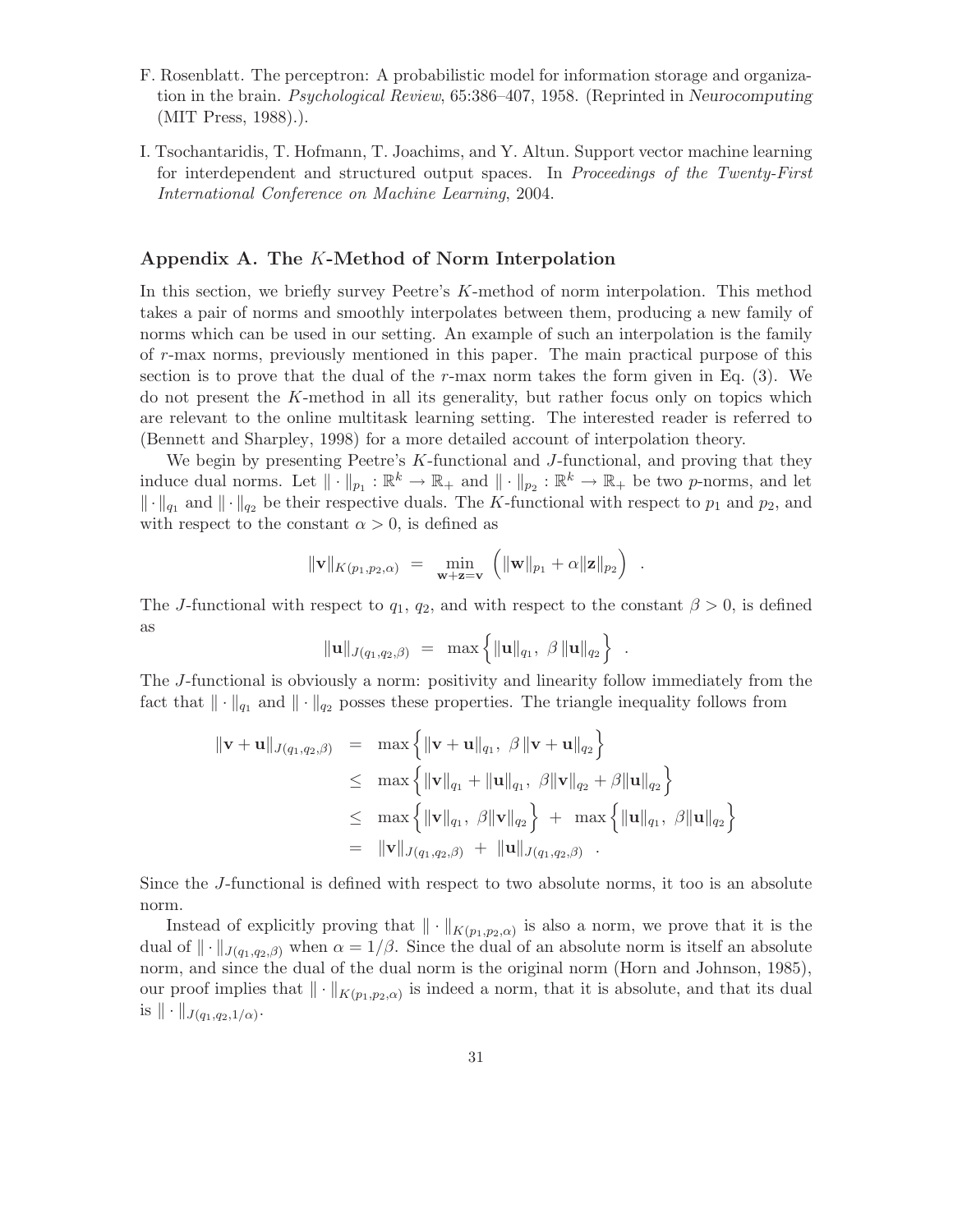Theorem 10 Using the notation defined above,

$$
\|\cdot\|_{J(q_1,q_2,\beta)}^* \equiv \|\cdot\|_{K(p_1,p_2,1/\beta)} .
$$

**Proof** We abbreviate  $\|\mathbf{v}\|_J = \|\mathbf{v}\|_{J(q_1,q_2,\beta)}$  and  $\|\mathbf{v}\|_K = \|\mathbf{v}\|_{K(p_1,p_2,1/\beta)}$  throughout the proof. First, we show that  $||\mathbf{v}||_J^* \le ||\mathbf{v}||_K$  for all  $\mathbf{v} \in \mathbb{R}^k$ . Let  $\mathbf{v}, \mathbf{w}$  and  $\mathbf{z}$  be vectors in  $\mathbb{R}^k$ such that  $\mathbf{v} = \mathbf{w} + \mathbf{z}$ . Then for any  $\mathbf{u} \in \mathbb{R}^k$ , we can use Hölder's inequality to obtain

$$
\begin{array}{rcl}\mathbf u \cdot \mathbf v &=& \mathbf u \cdot \mathbf w\ + \ \mathbf u \cdot \mathbf z \\ &\leq& \|\mathbf u\|_{q_1}\|\mathbf w\|_{p_1}\ +\ \|\mathbf u\|_{q_2}\|\mathbf z\|_{p_2}\enspace.\end{array}
$$

By definition, it holds that

$$
\|\mathbf{u}\|_{q_1} \le \|\mathbf{u}\|_J
$$
 and  $\|\mathbf{u}\|_{q_2} \le \frac{1}{\beta} \|\mathbf{u}\|_J$ ,

and so

$$
\mathbf{u} \cdot \mathbf{v} \ \leq \ \left( \|\mathbf{w}\|_{p_1} + \frac{1}{\beta} \|\mathbf{z}\|_{p_2} \right) \|\mathbf{u}\|_{J} \ .
$$

Since the only restriction on  $\mathbf{u}, \mathbf{v}, \mathbf{w}$  and **z** is that  $\mathbf{v} = \mathbf{w} + \mathbf{z}$ , we can fix **v**, choose **u** to be the vector which maximizes the left-hand side above subject to  $\|\mathbf{u}\|_{J} \leq 1$ , and choose w and **z** which minimize the right-hand side above subject to  $\mathbf{v} = \mathbf{w} + \mathbf{z}$ . This results in

$$
\max_{\mathbf{u}\in\mathbb{R}^k:\|\mathbf{u}\|_J\leq 1}\mathbf{u}\cdot\mathbf{v} \ \leq \ \ \min_{\mathbf{w}+\mathbf{z}=\mathbf{v}}\left(\|\mathbf{w}\|_{p_1}+\frac{1}{\beta}\|\mathbf{z}\|_{p_2}\right)
$$

.

The left-hand side above is the formal definition of  $||\mathbf{v}||_J^*$ , the right-hand side is the definition of  $\|\mathbf{v}\|_K$ , and we have proven that  $\|\mathbf{v}\|_J^* \leq \|\mathbf{v}\|_K$ .

To prove the opposite direction, fix v and let u be the vector with  $\|\mathbf{u}\|_{J} \leq 1$  which maximizes  $\mathbf{u} \cdot \mathbf{v}$ . We now consider two cases. If  $\|\mathbf{u}\|_{q_1} \geq \beta \|\mathbf{u}\|_{q_2}$  then

$$
\|\mathbf{v}\|_{J}^* = \max_{\mathbf{u}: \|\mathbf{u}\|_{q_1} \leq 1} \mathbf{u} \cdot \mathbf{v} .
$$

Using the duality of  $\|\cdot\|_{q_1}$  and  $\|\cdot\|_{p_1}$ , the right hand-side above equals  $\|\mathbf{v}\|_{p_1}$ . Since we can choose  $\mathbf{w} = \mathbf{v}$  and  $\mathbf{z} = 0$ , it certainly holds that

$$
\|\mathbf{v}\|_{p_1} \ \geq \ \min_{\mathbf{w}+\mathbf{z}=\mathbf{v}} \ \left( \|\mathbf{w}\|_{p_1} + \frac{1}{\beta} \|\mathbf{z}\|_{p_2} \right) \ = \ \|\mathbf{v}\|_{K} \ \ .
$$

On the other hand, if  $\|\mathbf{u}\|_{q_1} \leq \beta \|\mathbf{u}\|_{q_2}$  then

$$
\|\mathbf{v}\|_{J}^{*} = \frac{1}{\beta} \max_{\mathbf{u}: \|\mathbf{u}\|_{p_2} \leq 1} \mathbf{u} \cdot \mathbf{v} .
$$

Using the duality of  $\|\cdot\|_{q_2}$  and  $\|\cdot\|_{p_2}$ , the right hand-side above equals  $\frac{1}{\beta} \|\mathbf{v}\|_{p_2}$ . Since we can choose  $\mathbf{w} = 0$  and  $\mathbf{z} = \mathbf{v}$ , it holds that

$$
\frac{1}{\beta} \|\mathbf{v}\|_{p_2} \ \geq \ \min_{\mathbf{w}+\mathbf{z}=\mathbf{v}} \ \left( \|\mathbf{w}\|_{p_2} + \frac{1}{\beta} \|\mathbf{z}\|_{p_2} \right) \ = \ \|\mathbf{v}\|_{K} \ .
$$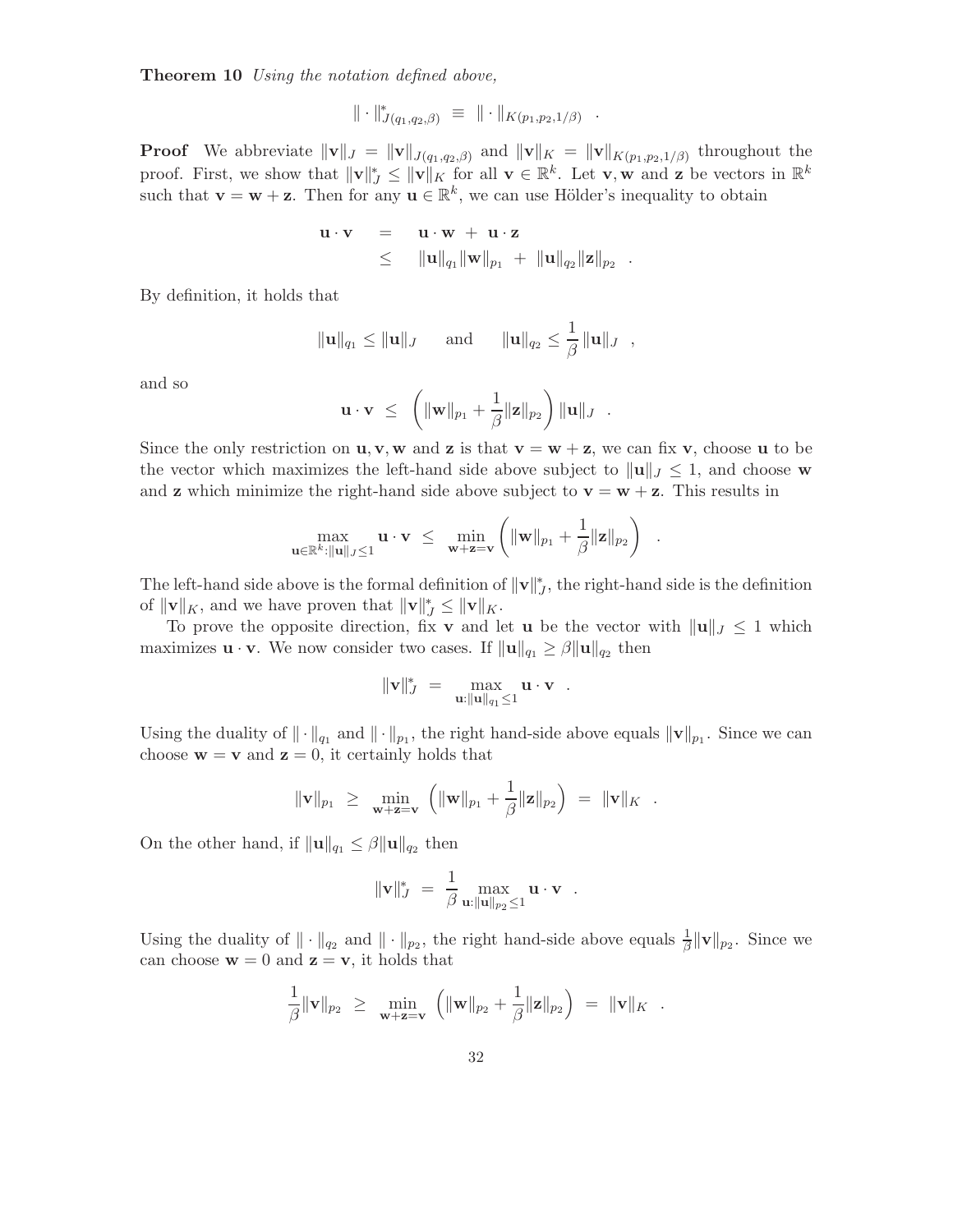Overall, we have shown that  $\|\mathbf{v}\|_{J}^* \geq \|\mathbf{v}\|_{K}$ .

The r-max norm discussed in the paper is an instance of the K-functional, and can be defined as

 $\mathcal{L}_{\mathcal{A}}$ 

$$
\|\mathbf{v}\|_{r\text{-max}} = \|\mathbf{v}\|_{K(1,\infty,r)}.
$$

To see why this is true, let  $\phi$  be the absolute value of the r'th absolutely largest coordinate in **v**. Now define for each  $1 \leq j \leq k$ 

$$
w_j = sign(v_j) \max\{0, |v_j| - \phi\} \quad \text{and} \quad z_j = sign(v_j) \min\{|v_j|, \phi\} .
$$

Note that  $\mathbf{w} + \mathbf{z} = \mathbf{v}$ , and that

$$
\|\mathbf{v}\|_{r\text{-max}} = \|\mathbf{w}\|_1 + r\|\mathbf{z}\|_{\infty} .
$$

This proves that  $\|\mathbf{v}\|_{r=\max} \geq \|\mathbf{v}\|_{K(1,\infty,r)}$ .

Turning to the opposite inequality, let  $\pi(1), \ldots, \pi(r)$  be the indices of the r absolutely largest elements of **v**, and let **w** and **z** be vectors such that  $w + z = v$ . We now have that

$$
\|\mathbf{v}\|_{r-\max} = \sum_{j=1}^{r} |v_{\pi(j)}|
$$
  
\n
$$
= \sum_{j=1}^{r} |w_{\pi(j)} + z_{\pi(j)}|
$$
  
\n
$$
\leq \sum_{j=1}^{r} |w_{\pi(j)}| + \sum_{j=1}^{r} |z_{\pi(j)}|
$$
  
\n
$$
\leq \sum_{j=1}^{r} |w_{\pi(j)}| + r \max_{j=1,\dots,r} |z_{\pi(j)}|
$$
  
\n
$$
\leq \sum_{j=1}^{k} |w_j| + r \max_{j=1,\dots,k} |z_j| = \|\mathbf{w}\|_1 + r \|\mathbf{z}\|_{\infty}.
$$

The above holds for any  $w$  and  $z$  which sum to  $v$ , and specifically to those which minimize  $\|\mathbf{w}\|_1 + r\|\mathbf{z}\|_{\infty}$ . We conclude that  $\|\mathbf{v}\|_{r-\max} \leq \|\mathbf{v}\|_{K(1,\infty,r)}$ , and therefore  $\|\mathbf{v}\|_{r-\max} =$  $\|\mathbf{v}\|_{K(1,\infty,r)}.$ 

Finally, we calculate an upper bound on the remoteness of  $\|\cdot\|_{J(q_1,q_2,\beta)}$ . This enables us to obtain concrete loss bounds for interpolation norms from the theorems proven in this paper. Recall that

$$
\rho(\|\cdot\|_{J(q_1,q_2,\beta)},k) = \max_{\mathbf{u}\in\mathbb{R}^k} \frac{\|\mathbf{u}\|_2}{\|\mathbf{u}\|_{J(q_1,q_2,\beta)}}
$$

.

Using the definition of the J-functional, the above becomes

$$
\max_{\mathbf{u}\in\mathbb{R}^k} \min\left\{ \frac{\|\mathbf{u}\|_2}{\|\mathbf{u}\|_{q_1}}, \frac{\|\mathbf{u}\|_2}{\beta \|\mathbf{u}\|_{q_2}} \right\} .
$$